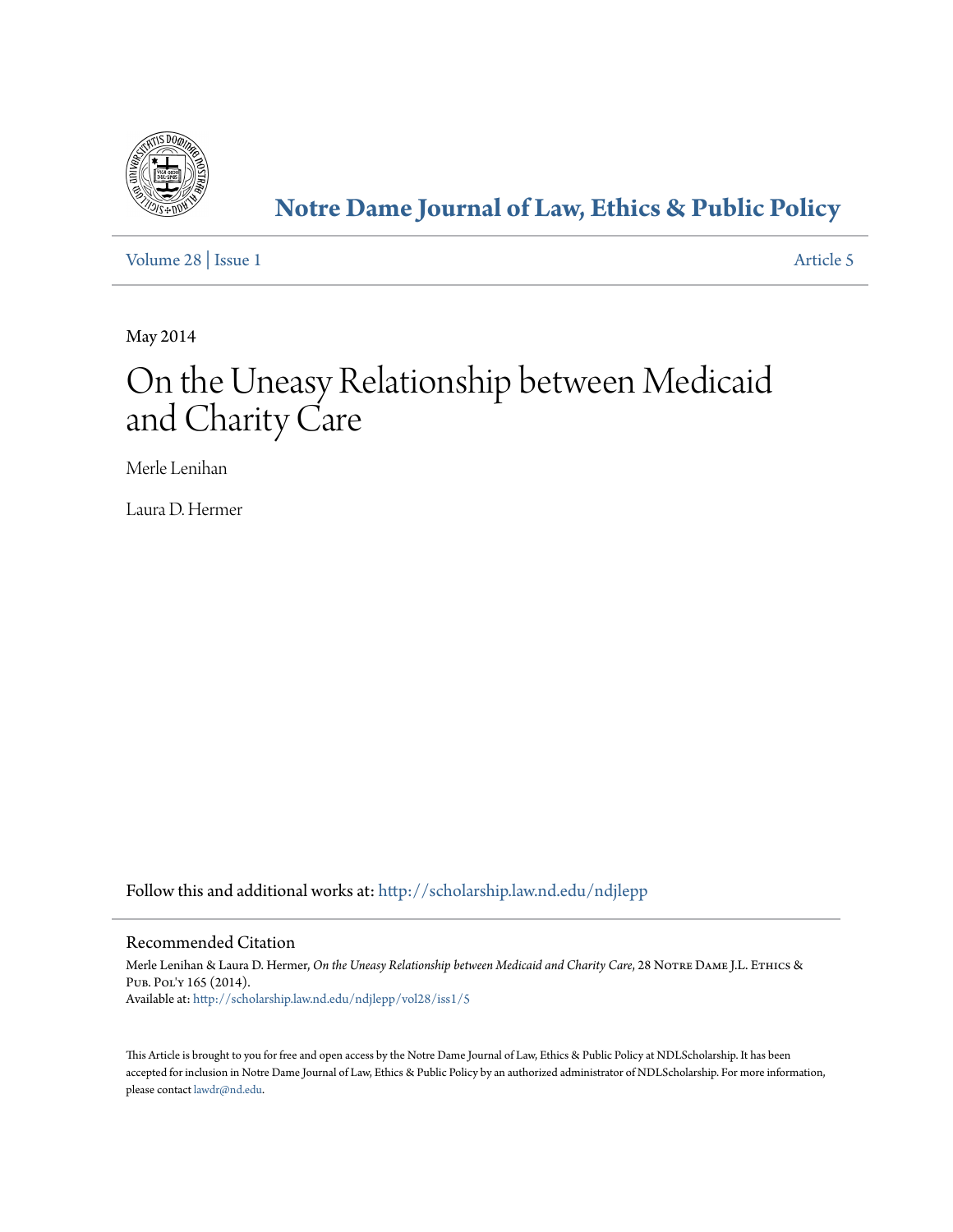## **ON THE UNEASY RELATIONSHIP BETWEEN MEDICAID AND CHARITY CARE**

MERLE LENIHAN\* & LAURA D. HERMER\*\*

#### **INTRODUCTION**

Ethel Hines lost her health insurance when she divorced. She was admitted to a hospital in Ohio where the doctors discovered she needed a pacemaker, which was placed in her heart. After struggling to pay off as much of the bill as she could, the hospital and her physician "excused" the remaining balance. Ethel paid the doctor's fees for monthly checkups out of pocket until she moved to Tennessee. Now working as a newspaper delivery carrier and still uninsured, she went to a free clinic after over four years with no checkups. The doctors there noticed a skin problem on her face. It turned out to be skin cancer but she was eligible for TennCare, Tennessee's Medicaid program, so she was treated for cancer and started getting checkups for her pacemaker again.<sup>1</sup>

Ginny was five years old when she "met" her doctor on his first night as a pediatric cardiology fellow at a Virginia hospital. She had just gotten out of surgery to repair a congenital heart defect when her heart stopped and Dr. Garson revived her. Over the next several years Ginny did "beautifully." When she was sixteen, Ginny developed a serious heart rhythm problem that, after trying several medications, was controlled by an expensive one. The treatment kept her from developing a fatal rhythm and she did remarkably well. After high school Ginny applied for every possible job in her small town but no one would hire her, perhaps because she so willingly and proudly told potential employers about her heart condition. Then, a few months after Ginny turned nineteen, she died suddenly one night. The cause was a fatal heart rhythm. Lying in a drawer beside her bed was an empty pill bottle. Ginny had "aged out" of Medicaid and, knowing her parents could not afford the medication, she stopped taking it.2

Keeshun Lurk was twenty years old and working part-time at Washington Hospital Center in the nation's capital when he developed

<sup>\*</sup> M.D., University of Tennessee Health Science Center; Ph.D., Institute for the Medical Humanities, University of Texas Medical Branch. I would like to thank the members of my dissertation committee, especially Professor Hermer, for her encouragement and support as well as her attention to detail and for pressing me, when necessary, to shore up my arguments. This Article is substantially based on one chapter of my dissertation.

<sup>\*\*</sup> Associate Professor, Hamline University School of Law. J.D., Northeastern University School of Law; L.L.M., Health Law, University of Houston Law Center.

<sup>1.</sup> ED KASHI & JULIE WINOKUR, DENIED: THE CRISIS OF AMERICA'S UNINSURED 35 (2003).

<sup>2.</sup> Arthur Garson, *Heart of the Uninsured*, 26 HEALTH AFF. 227 (2007).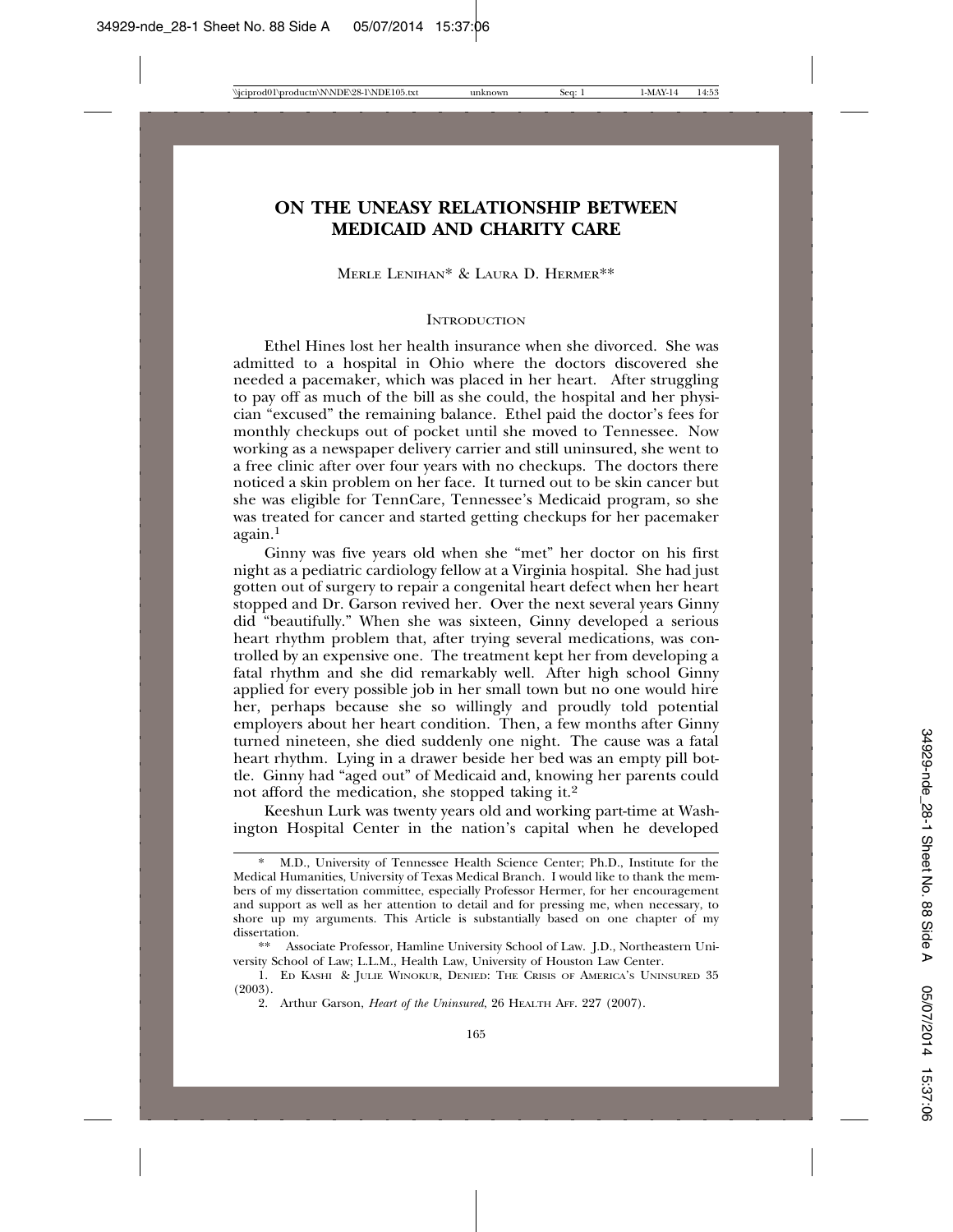debilitating headaches. Because he was a temporary worker, he was not offered health insurance. He went to the hospital's emergency department where he was diagnosed with migraines and an ear infection, which presumably was causing a lump on his neck. When his symptoms worsened, he became completely unable to work. He went to the Washington Free Clinic where they confirmed that Keeshun needed a biopsy of the lump that had not gone away. Their clinic used a network of volunteer providers and one agreed to do a biopsy. The lump was caused by brain cancer. Keeshun started receiving cancer treatment about a year after his symptoms began, though he did not know how he would pay for it. When his unemployment benefits ran out, he became eligible for Medicaid, which covered the cost of his treatment from that point. His medical debt, however, remained intact.3

The stories of these patients show some of the ways in which Medicaid, hospital charity care, free clinics, physician volunteers, and delaying or forgoing medical care interact in the lives of people who are ill and have a low income. Medicaid, when it was enacted, was arguably intended to bring qualifying members of the poor, who often relied on charity and public clinics for medical care, into the health care "mainstream" by providing them with a source of third party reimbursement.<sup>4</sup> Yet contrary to that intent, Medicaid may be seen as charity care to institutional and individual health care providers when costs for treating Medicaid patients exceed payment, or when payment otherwise fails to meet health care providers' expectations concerning remuneration.<sup>5</sup> People with a low income who are uninsured may visit a free clinic or receive charity or discounted care from hospitals or physicians and sometimes, because of their illnesses, either become eligible or find they are eligible for Medicaid. Historically, Medicaid has been linked to certain categories of low-income people, particularly people receiving cash welfare.6 A lengthy history accounts for this connection, and despite attempts to delink Medicaid from welfare, if not charity, the association continues to this day.7

The connection between Medicaid and charity continues in other guises. Beginning in the 1980s, Medicaid became one of the most important sources of funding for hospitals that provide care not only to low-income Medicaid enrollees, but also to uninsured people with no direct connection to Medicaid whatsoever.<sup>8</sup> Medicaid payments also support other safety net providers such as community health centers that provide primary care to uninsured people.9 In many instances at

- 7. *See infra* notes 95–111 and accompanying text.
- 8. *See infra* notes 132–133,136 and accompanying text.

9. Medicaid is the largest source of revenue for community health centers, providing nearly 40% of their total revenue, and Medicaid payments to community health centers are higher than at other sites because they are prospective cost-based. About 75% of health center patients are uninsured or enrolled in Medicaid. *See, e.g.*, KAISER COMM'N ON

<sup>3.</sup> Trudy Lieberman, *Second-Class*, 65 CONSUMER REP., Sept. 2000, at 42.

<sup>4.</sup> *See infra* notes 274–276 and accompanying text.

<sup>5.</sup> *See infra* notes 48-50, 52-57 and accompanying text.

<sup>6.</sup> *See infra* notes 40–47 and accompanying text; *see also infra* note 19 (discussing the language in Paul Ryan's proposed budget).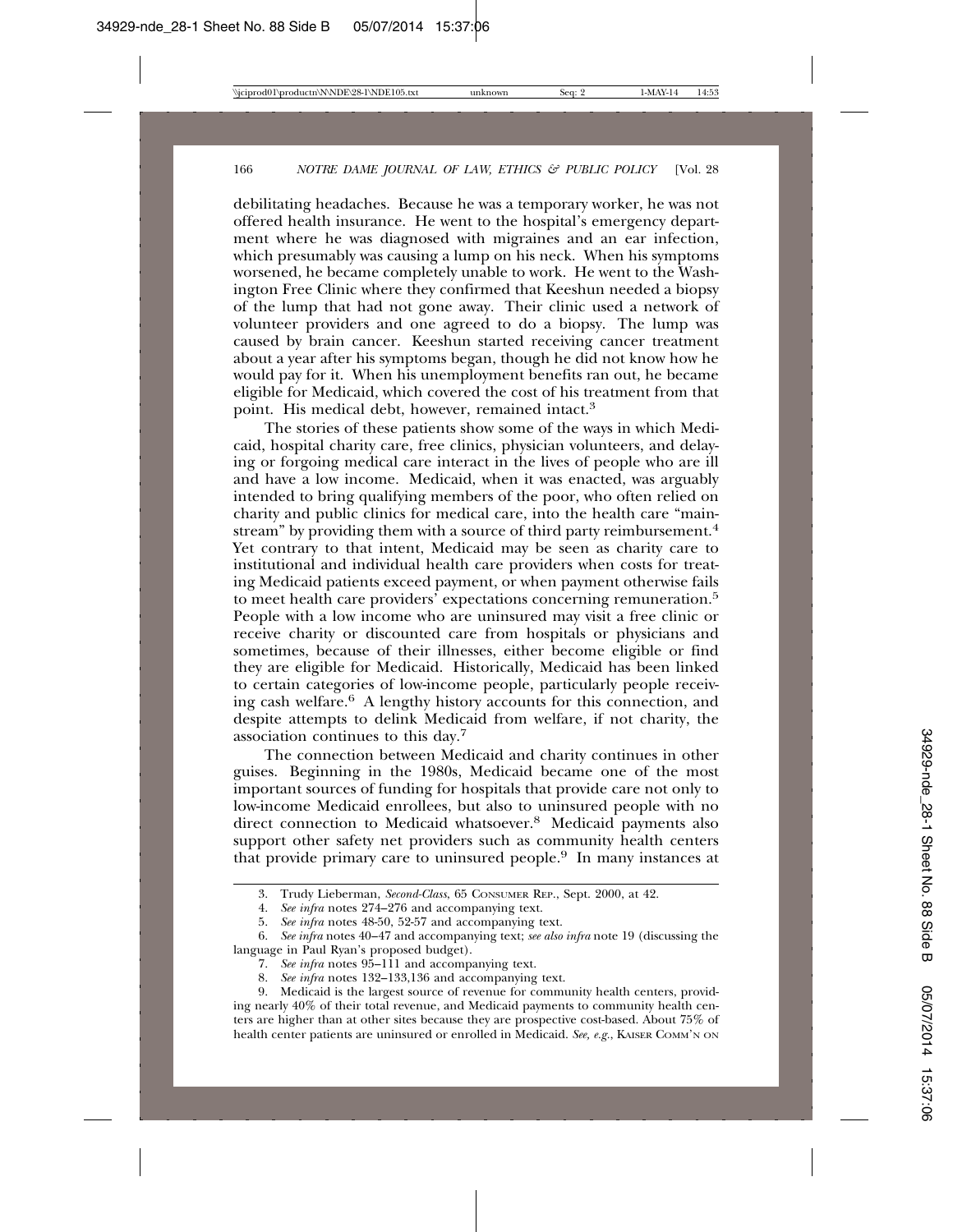the state level, Medicaid and charity are closely intertwined in policy decisions.10 The Affordable Care Act (ACA) promised to substantially reduce the categorical nature of the program by expanding access to all individuals earning up to 133% of the federal poverty level, but the 2012 Supreme Court ruling allows states the option not to implement Medicaid expansion.11

This Article explores these aspects of Medicaid. It focuses on the uneasy relationship between Medicaid and charity care. This relationship becomes particularly acute in the context of Medicaid reimbursement. In this Article, we trace some of the history of the Medicaid program, using Medicaid reimbursement and supplemental payments as lenses through which to examine the relationship between Medicaid and charity care. The tension that we will uncover will need to be resolved if Medicaid is to come closer to achieving its arguable aim of placing the poor on the same footing in our health care system as enjoyed by wealthier, privately-insured Americans. In Part I, we trace the origins of Medicaid in charity care and the impact of this origin as Medicaid developed in the United States. In Part II, we examine the creation and evolution of Medicaid Disproportionate Share Hospital (DSH) funding and Upper Payment Level (UPL) programs, with a particular focus on how the construction of the two supplemental payment programs encourages, or at least permits, abuse by both states and hos-

10. At least two recent analyses have assessed the effects of states' decisions to expand Medicaid on hospital "uncompensated care." *See, e.g.*, John A. Graves, *Medicaid Expansion Opt-Outs and Uncompensated Care*, 367 NEW ENG. J. MED. 2365–67 (2012); STAN DORN ET AL., THE FINANCIAL BENEFIT TO HOSPITALS FROM STATE EXPANSION OF MEDICAID (2013), *available at* http://www.rwjf.org/content/dam/farm/reports/issue\_briefs/2013/ rwjf405040; *see also infra* notes 63–65 and accompanying text. It is relevant here that "uncompensated care" is not equivalent to charity care and both terms have a variety of meanings. In general, uncompensated care is comprised of charity care for which no payment is expected because of financial inability to pay, and bad debt, for which a payment is expected. *See, e.g.*, AM. HOSP. ASS'N, UNCOMPENSATED HOSPITAL CARE COST FACT SHEET (2013), *available at* http://www.aha.org/content/13/1-2013-uncompensated-carefs.pdf. This fact sheet reports that 5.8% of hospital expenses in 2010 were categorized as uncompensated care. The AHA does not report charity and bad debt separately. Bad debt expense is generally much greater than charity expense. For example, in the most recent analysis of data on nonprofit hospitals, 1.9% of expenses in 2009 were reported as charity care. *See* Gary J. Young et al., *Provision of Community Benefits by Tax-Exempt U.S. Hospitals*, 368 NEW ENG. J. MED. 1522 (2013). The definition of uncompensated care in the Medicaid DSH program is defined differently from the AHA definition. *See infra* note 223 and accompanying text.

11. *See infra* note 14. Rosenbaum and Westmoreland point out that:

[F]or the poor and near-poor, the Affordable Care Act's central achievement was the extension of Medicaid to all nonelderly low-income people who were previously ineligible for coverage. In the case of adults, as already has been accomplished for children and pregnant women, the expansion essentially renders irrelevant the demographic, financial, and personal factors that are the vestiges of cash welfare assistance.

Sara Rosenbaum & Timothy M. Westmoreland, *The Supreme Court's Surprising Decision on the Medicaid Expansion: How Will the Federal Government and States Proceed?* 31 HEALTH AFF. 1665 (2012).

MEDICAID & THE UNINSURED, COMMUNITY HEALTH CENTERS IN AN ERA OF HEALTH REFORM: AN OVERVIEW AND KEY CHALLENGES TO HEALTH CENTER GROWTH, 2, 4 (2013), *available at* http://kaiserfamilyfoundation.files.wordpress.com/2013/03/8098-03.pdf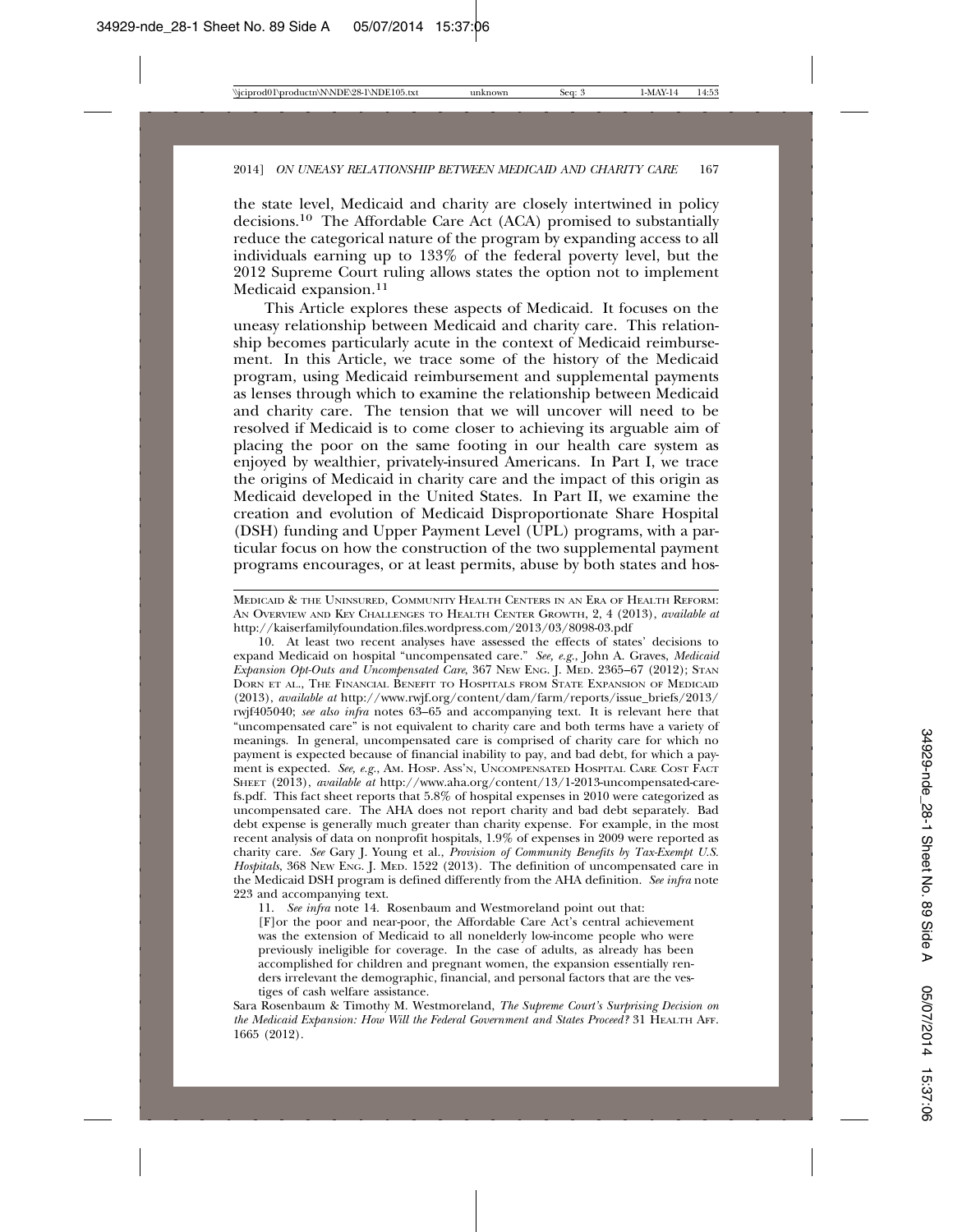pitals and encourages the continued association and conflation of Medicaid with charity care. In Part III, we examine the state DSH reporting and auditing requirements, which recently went into effect, as well as the changes to DSH enacted in the ACA. We conclude that, if Medicaid DSH and UPL payments are to be retained, additional work must be done to ensure that the ultimate fate of Medicaid supplemental funding, once it gets to the states, is transparent, and that it is used to expand access for the underserved in a more logical, efficient, and productive manner. Changes to DSH funding in the ACA provide an opportunity to do some of this work.

#### I. THE ORIGINS OF MEDICAID AND LINKS TO CHARITY

Medicaid is a means-tested, joint federal-state entitlement program for certain low-income people that finances the delivery of primary and acute medical services as well as long-term care. In 2010, Medicaid financed health and long-term care services to more than 68 million people.12 Medicaid provides benefits to more people than any other public or private insurance program, including Medicare.13 Under the ACA, Medicaid will expand substantially. While originally mandatory, the Supreme Court's ruling in *National Federation of Independent Business v. Sebelius* effectively makes the expansion optional for states by removing Centers for Medicare & Medicaid Services' (CMS) authority to withhold existing Medicaid funding as a measure to incentivize states to expand Medicaid.14 Nevertheless, the Congressional Budget Office estimated after the Supreme Court's ruling that 11 million additional previously-uninsured individuals will have coverage through Medicaid by 2022.<sup>15</sup>

The importance of Medicaid cannot be overstated as a critical source of health insurance coverage for children, disabled people, residents of nursing homes, and other groups.16 As the ACA is imple-

14. Nat'l Fed'n of Ind. Bus. v. Sebelius, 132 S.Ct. 2566 (2012).

<sup>12.</sup> ELICIA J. HERZ, CONG. RESEARCH SERV., RL 33202, MEDICAID: A PRIMER 13 (2010), *available at* http://www.aging.senate.gov/crs/medicaid1.pdf.

<sup>13.</sup> In 2010, Medicare provided health insurance coverage to 47 million people. Although Medicaid covers more people than Medicare, it costs less. In 2010, spending on the Medicare program accounted for 12% of the federal budget whereas spending on Medicaid and the Children's Health Insurance (CHIP) combined accounted for 8%. *See, e.g.*, KAISER FAMILY FOUND., MEDICARE: A PRIMER, 1, 15 (2010), *available at* http:// kaiserfamilyfoundation.files.wordpress.com/2013/01/7615-03.pdf.

<sup>15.</sup> CONGRESSIONAL BUDGET OFFICE, ESTIMATES FOR THE INSURANCE COVERAGE PROVI-SIONS OF THE AFFORDABLE CARE ACT UPDATED FOR THE RECENT SUPREME COURT DECISION, (2012), http://www.cbo.gov/publication/43472. Estimates of the number of Medicaid enrollees vary widely, however. This is due to the methods used to make the estimates and to the uncertainty of the policies that will be put in place to either encourage or discourage enrollment. *See, e.g.*, Benjamin D. Sommers et al., *Policy Makers Should Prepare for Major Uncertainties in Medicaid Enrollment, Costs, and Needs for Physicians under Health Reform*, 30 HEALTH AFF. 2186 (2011).

<sup>16.</sup> *See, e.g.*, KAISER COMM'N ON MEDICAID & THE UNINSURED, MEDICAID: A PRIMER KEY INFORMATION ON THE NATION'S HEALTH COVERAGE PROGRAM FOR LOW-INCOME PEOPLE (2013), *available at* http://kaiserfamilyfoundation.files.wordpress.com/2010/06/7334-05. pdf.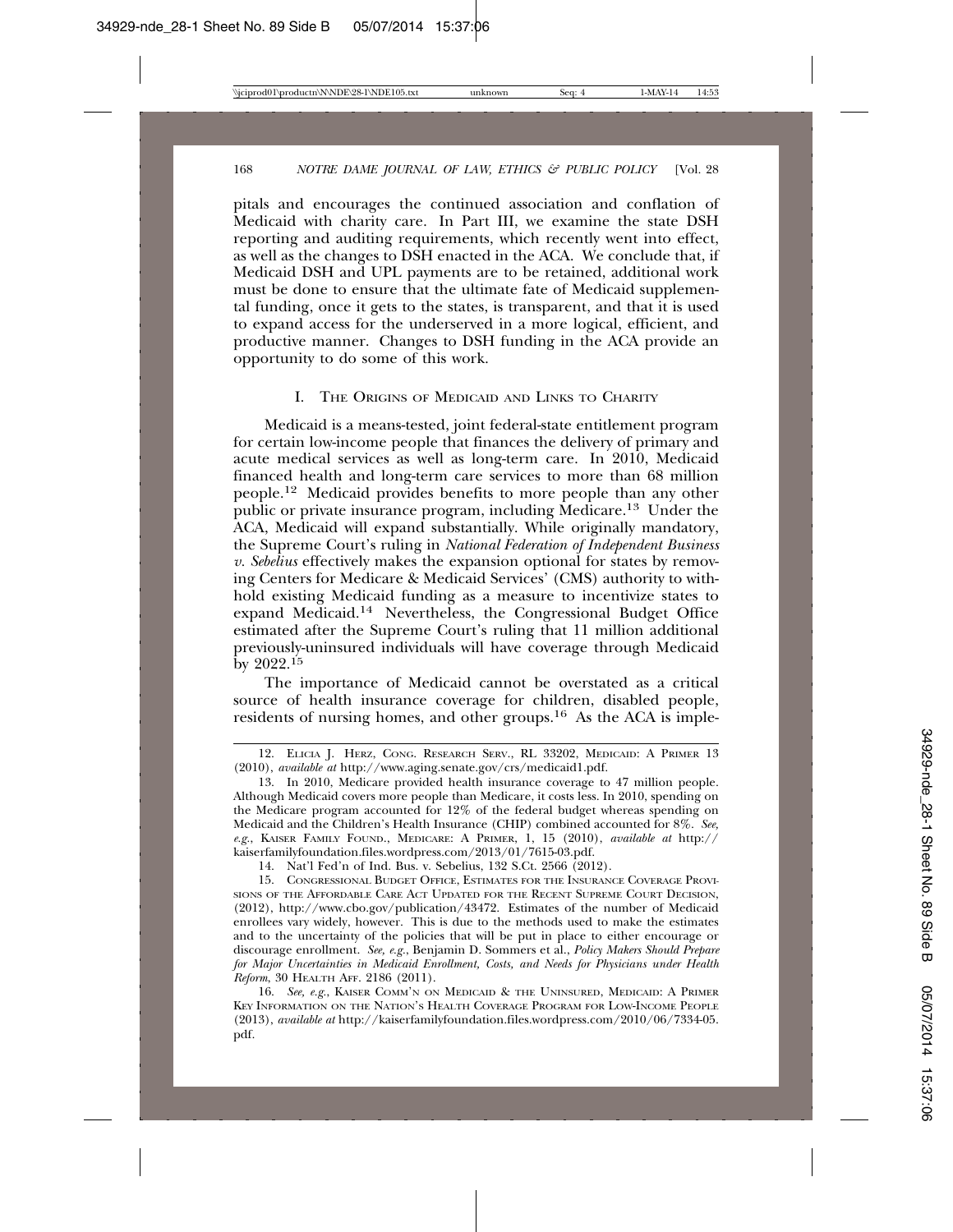mented, the program is poised to play an even more important role in essential health care coverage.<sup>17</sup> Yet its roots in public assistance that began in the early twentieth century have meant that it continues to be associated with a pejorative notion of "welfare." The journalist Niall Ferguson recently claimed that "[n]early 110 million individuals received a welfare benefit in 2011, mostly Medicaid or food stamps."<sup>18</sup> As he sees it, the people receiving these benefits are a drain on the country. He is not alone in expressing this sentiment.19

The origins of Medicaid can be traced to the "outdoor relief" of the American colonies, modeled after practices established in England. "Outdoor relief" referred to charity provided to indigent individuals and families without the requirement for recipients to live and work in an almshouse. During the colonial period, it was seen both as a public responsibility and a profoundly local practice to provide this "charity" or relief to the poor.20 Taxes for poor relief were often collected separately, emphasizing the expense and enhancing resentment.<sup>21</sup> Proponents of outdoor relief often believed a small sum of money could tide over a distressed family and keep them together, whereas proponents of the almshouse or institutionalized care were not convinced that keeping poor families together was wise or that such a system could be protected from abuse.<sup>22</sup> The alleged effects of outdoor relief included "[t]he demoralization of the poor through the erosion of independence and self-respect; the spread of idleness and the loss of the will to work; the promotion of immorality in all its ugly forms; and the increase in public costs through the growth of poorhouses and jails."23 Similar sentiments persist today.24

19. As just one example, Congressman Paul Ryan compared his 2012 proposal to cut Medicaid payments by 75% by 2050 and block grant the program to the block-granting of and removal of entitlement status from cash welfare in 1996. Julian Pequet, *Point*ing to '90s Welfare Reforms, Paul Ryan Defends His Medicaid Plan, THE HILL (Apr. 17 2012), http://thehill.com/blogs/healthwatch/medicaid/221943-lawmakers-spar-over-welfarereforms-lessons-for-medicaid-overhaul. However, a recent Kaiser/Harvard survey found that a majority of Americans support the Affordable Care Act's expansion of Medicaid, and nearly half support no cuts for Medicaid in addressing national deficit reduction. KAISER FAMILY FOUND., THE PUBLIC'S HEALTH CARE AGENDA FOR THE 113TH CONGRESS 2, 4 (2013), *available at* http://www.kff.org/kaiserpolls/upload/8405-F.pdf.

20. MICHAEL B. KATZ, IN THE SHADOW OF THE POORHOUSE: A SOCIAL HISTORY OF WELFARE IN AMERICA 14–15 (1996).

21. *Id.* at 17. From the earliest times, there has been a seemingly contradictory sense of charity. For instance, to what extent can taxes collected by local or other governments be considered charity? Taxes to support public education, police, and fire services are virtually never considered charity. Taxes that support services only or primarily for poor people, on the other hand, are almost always associated with charity by some.

22. *Id.* at 55–59.

23. *Id.* at 41–42.

24. *See, e.g.*, Laura D. Hermer, *Personal Responsibility: A Plausible Social Goal, but Not for Medicaid Reform,* 38 HASTINGS CENTER REP. 16 (May–June, 2008) (describing how, especially recently, paternalistic requirements in state Medicaid programs such as higher copayments and enhanced benefits for maintaining wellness metrics are often framed as fostering greater personal responsibility but that these are rooted in moralistic attitudes toward the poor).

<sup>17.</sup> *Id*. at 34.

<sup>18.</sup> Niall Ferguson, *Why Obama Must Go*, NEWSWEEK, Aug. 27, 2012, at 22.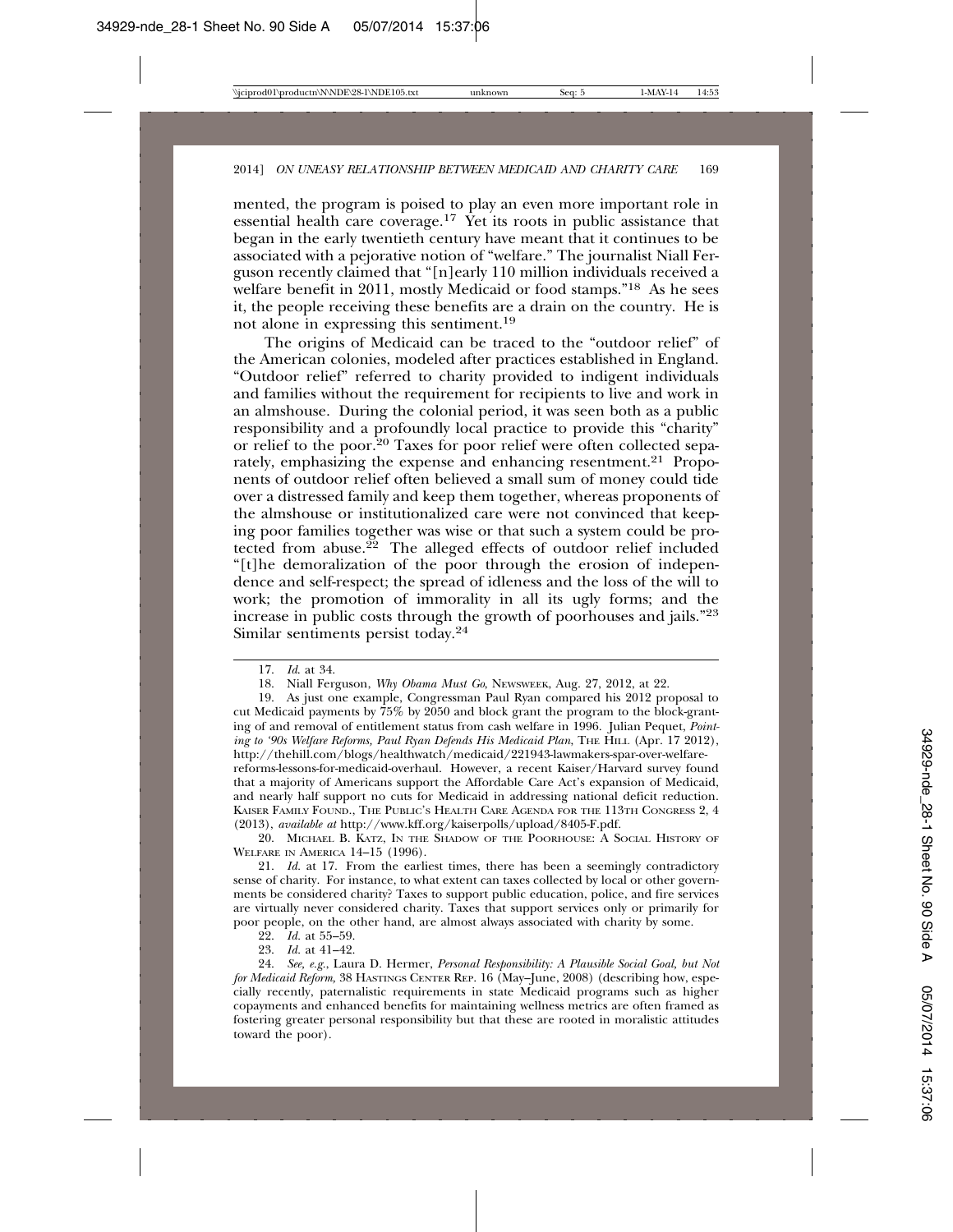By the early twentieth century, worry that providing relief to destitute people would promote idleness and the loss of morality was overcome for certain deserving groups, especially widows with children. For example, "mothers' pensions" were a "small, halting but consequential step away from charity and toward entitlement." $25$  Thirty-nine states had enacted mothers' pension laws by 1919.26 After the economic devastation caused by the Great Depression, the number of Americans surviving on some form of relief reached 40% in some states. Social insurance of some form, as had already been enacted in all of the countries of continental Europe, seemed inevitable as economic instability was seen as a result of forces beyond the individual's control.<sup>27</sup>

Acknowledgment that the federal government bears some responsibility for the economic well-being of its citizens occurred when President Franklin Roosevelt signed the Social Security Act in 1935. It was the "seminal event in the creation of entitlements in the United States."28 The Social Security Act was an omnibus measure that included not only the Old Age Insurance program (now Old Age, Survivors, and Disability Insurance, otherwise known as Social Security), but also the Old Age Assistance program, Aid to the Blind, unemployment insurance, and Aid to Dependent Children ("ADC").29 ADC was modeled directly after the mothers' pensions laws. ADC and other means-tested programs became known as "welfare."30 Michael Katz observed that by the 1960s,

"welfare" had become a code word for public assistance given mainly to unmarried mothers, mostly young women of color, under Aid to Families with Dependent Children [the successor to ADC]. No other public benefits carried the stigma of welfare. The political left, right, and center all attacked it. In the early 1990's, when President Bill Clinton promised to "end welfare as we know it," everyone knew that he meant AFDC—the most disliked public program in America.<sup>31</sup>

Despite the clear improvements that many Americans could claim regarding financial security and other benefits, in some respects, the Social Security Act set up a clear division between social insurance and public assistance. This became apparent, for example, in the role that

<sup>25.</sup> KATZ, *supra* note 20, at 133.

<sup>26.</sup> MIMI ABRAMOVITZ, REGULATING THE LIVES OF WOMEN: SOCIAL WELFARE POLICY FROM COLONIAL TIMES TO THE PRESENT 197 (1996).

<sup>27.</sup> WALTER I. TRATTNER, FROM POOR LAW TO WELFARE STATE: A HISTORY OF SOCIAL WELFARE IN AMERICA 273–75 (1999).

<sup>28.</sup> TIMOTHY S. JOST, DISENTITLEMENT?: THE THREATS FACING OUR PUBLIC HEALTH-CARE PROGRAMS AND A RIGHTS-BASED RESPONSE 74 (2003).

<sup>29.</sup> ADC was the forerunner to Aid to Families with Dependent Children (AFDC) and, later, Temporary Aid to Needy Families (TANF). In 1962, ADC was renamed AFDC. In 1996, AFDC was replaced with TANF. DAVID G. SMITH & JUDITH D. MOORE, MEDICAID POLITICS AND POLICY 1965–2007 13, 245–46 (2008).

<sup>30.</sup> LINDA GORDON, PITIED BUT NOT ENTITLED: SINGLE MOTHERS AND THE HISTORY OF WELFARE, 1890–1935, at 253–60 (1994).

<sup>31.</sup> MICHAEL B. KATZ, THE PRICE OF CITIZENSHIP: REDEFINING THE AMERICAN WELFARE STATE 1 (2001).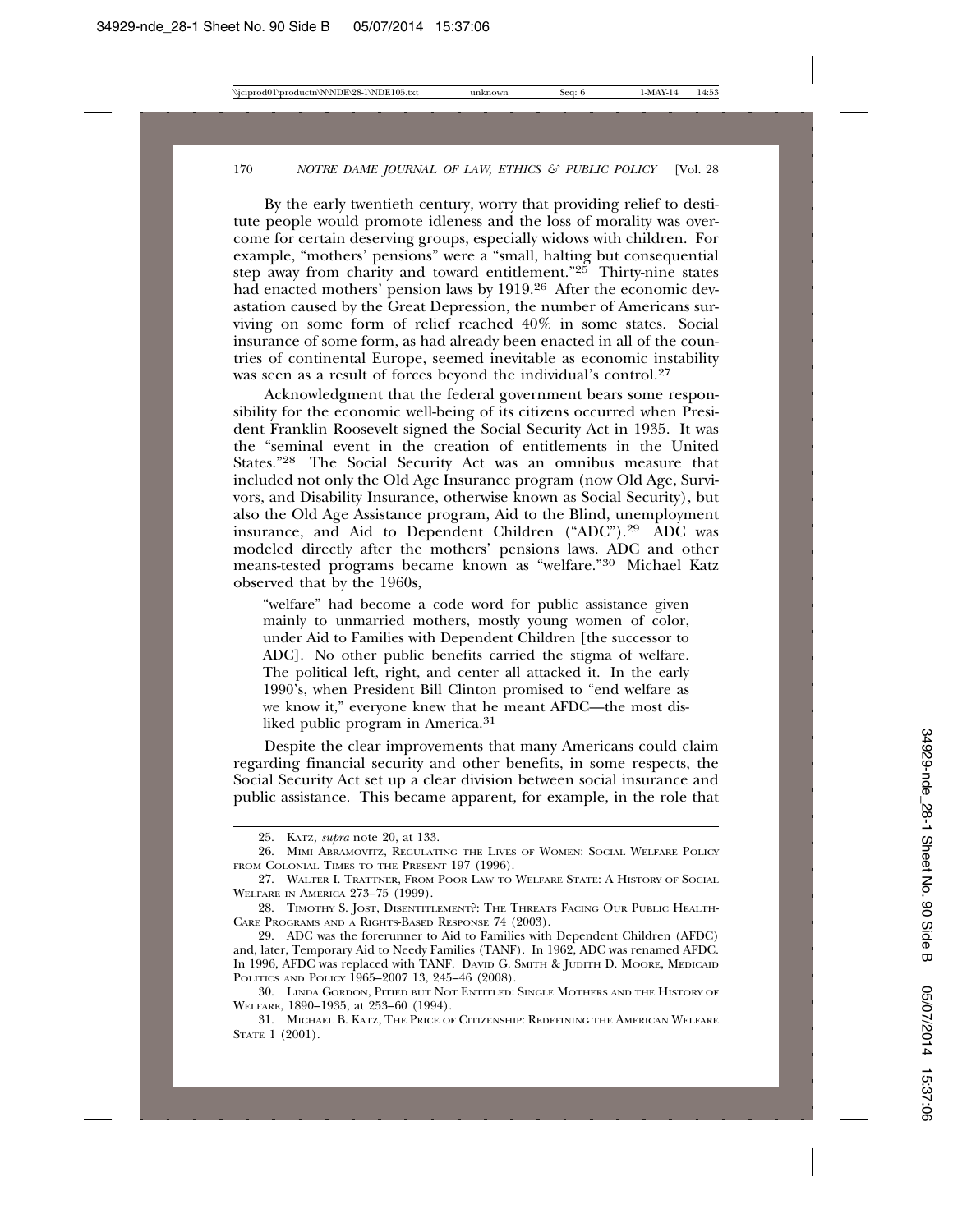discretion played in program procedures. Social Security criteria for eligibility were elaborately detailed, leaving little to bureaucrats' discretion. Discretion in the provision of ADC benefits, however, often involved intrusive, personal monitoring and judging of the trustworthiness and character of those receiving benefits.<sup>32</sup> ADC clients were required to be "needy," which resulted in constant surveillance by caseworkers who determined not only whether there was a need but also the amount of the need.33 In essence, and in contrast to social insurance, there was "administrative discretion at the lowest levels of government."<sup>34</sup>

#### A. *The Kerr-Mills Act Creates Medical Vendor Payments for ADC Recipients*

The first suggestion of an entitlement to health care among ADC recipients came in the form of amendments to the Social Security Act in 1950. These amendments provided for federal matching funds to states for the purpose of paying medical vendors for health services for people receiving public assistance.35 By 1960, spending on medical care through public assistance programs climbed to more than half a billion dollars and forty states were participating—albeit to vastly differing degrees—in a federally-approved vendor payment plan. The Kerr-Mills Act of 1960 used a similar framework to provide what was supposed to be comprehensive medical benefits to people receiving Old Age Assistance.<sup>36</sup>

The Kerr-Mills provisions were implemented slowly and many states did not participate, or participated only minimally. It was difficult to know how many additional people were covered by Kerr-Mills since states sometimes merely transferred the cost of care under less generous vendor payments to the program.37 A particularly humiliating experience for elderly Kerr-Mills recipients was the requirement to provide their children's addresses, each of whom was subject to a means-test.38 Hospitals were distressed at the delay between the provision of care and receipt of payment for Kerr-Mills patients. The result, according to Jonathan Engel, was that "Kerr-Mills patients began to be

38. STEVENS & STEVENS, *supra* note 34, at 35.

<sup>32.</sup> Particularly during the 1940s and 1950s, ADC clients were subjected to frequent monitoring by caseworkers who would search for hidden resources and deduct any earnings that were found from the ADC stipends. Far more intrusive and moralistic was the practice of monitoring for a "suitable home." The presence of a man in the house, sometimes discovered through surprise raids, or the birth of an illegitimate child, made the home unsuitable and therefore not eligible for benefits. *Id*. at 298–99. Administratively, this process was called "deeming" by the caseworker. In 1958, the Supreme Court ruled in *King v. Smith* that such restrictions violated the Social Security Act. King v. Smith, 392 U.S. 309 (1958).

<sup>33.</sup> GORDON, *supra* note 30, at 293–99.

<sup>34.</sup> ROBERT B. STEVENS & ROSEMARY STEVENS, WELFARE MEDICINE IN AMERICA: A CASE STUDY OF MEDICAID 11 (2d ed. 2003).

<sup>35.</sup> Social Security Amendments of 1950, Pub. L. No. 81–734, 64 Stat. 551.

<sup>36.</sup> JOST, *supra* note 28, at 80.

<sup>37.</sup> *Id.* at 80–81.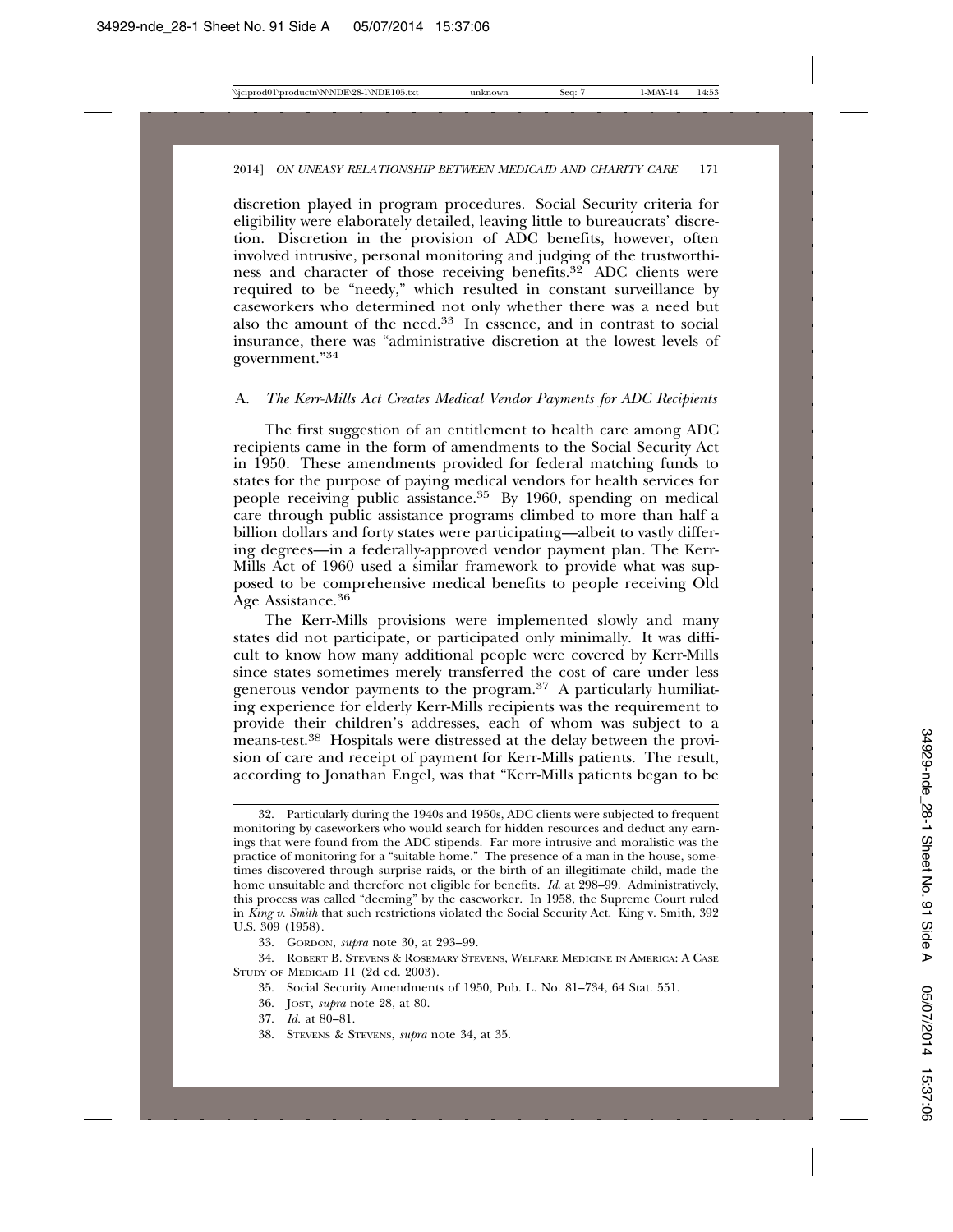seen as glorified charity patients rather than private paying patients with government-subsidized insurance policies.<sup>"39</sup>

#### B. *The Enactment of Title XIX*

When Congress took up the issue of health care for the elderly again in the mid-1960s, it ultimately enacted the social insurance program of Medicare, rather than a means-tested program. Medicaid, Title XIX of the Social Security Act, was enacted as a means-tested companion program to Medicare for the "deserving" poor.<sup>40</sup> In structure, Medicaid descended directly from Kerr-Mills. Like Kerr-Mills, federal funding for Medicaid was open-ended for enrollees who met both categorical and financial requirements. States have the rate of their matching funds determined yearly as in Kerr-Mills, based on the relative per capita income of the state.<sup>41</sup> States' participation has always been voluntary, but states choosing to participate must meet federal baseline requirements. States were required to include people enrolled in the federal public assistance programs, such as AFDC-eligible children and adults, the blind, and the disabled, rather than merely the elderly as in Kerr-Mills. Given the program's tight connection to public assistance, administering Medicaid was most often a responsibility of the states' welfare department.42

The Department of Health, Education, and Welfare (HEW) had the task of implementing both Medicare and Medicaid, even though Medicaid was ultimately a state-administered program.43 The federal response was hampered by the lack of clarity on the goals of Medicaid: Was Medicaid primarily a "health" or a "welfare" program?<sup>44</sup> Historical precedence conflicted with aspirations of proponents: "Many in 1965 assumed that Medicaid would provide the basis for widespread health care for the poor, yet its historical evolution pointed clearly to the narrower welfare mold."45 Medicaid was not a program based on medical need at its inception; it was a program based on categories linked to public assistance. Congress furthered the dichotomy and confusion by naming patients "beneficiaries" under Medicare and "recipients" under

- 43. HEW was the forerunner of the Department of Health and Human Services.
- 44. STEVENS & STEVENS, *supra* note 34, at xx.
- 45. *Id.* at 77.

<sup>39.</sup> JONATHAN ENGEL, POOR PEOPLE'S MEDICINE: MEDICAID AND AMERICAN CHARITY CARE SINCE 1965, at 37 (2006).

<sup>40.</sup> JOST, *supra* note 28, at 98. Jost describes the defining characteristics of social insurance entitlements as: eligibility requirements defined by federal law, entitlement is linked to contributions, and administrative review is available. *Id* at 75. See also JONATHAN OBERLANDER, THE POLITICAL LIFE OF MEDICARE, AMERICAN POLITICS AND POLITICAL ECON-OMY 28–31 (2003).

<sup>41.</sup> Social Security Amendments of 1965, Pub. L. No. 89–97, 79 Stat. 286, 351. The federal government funded about 57% of Medicaid spending overall in recent years with a range between 50-73% per state. *See also* KAISER COMM'N ON MEDICAID & THE UNIN-SURED, *supra* note 16, at 31.

<sup>42.</sup> Judith D. Moore & David G. Smith, *Legislating Medicaid: Considering Medicaid and Its Origins*, 27 HEALTH CARE FINANCING REV. 45 (2005), *available at* http://www.cms.gov/ Research-Statistics-Data-and-Systems/Research/HealthCareFinancingReview/downloads/ 05-06Winpg45.pdf.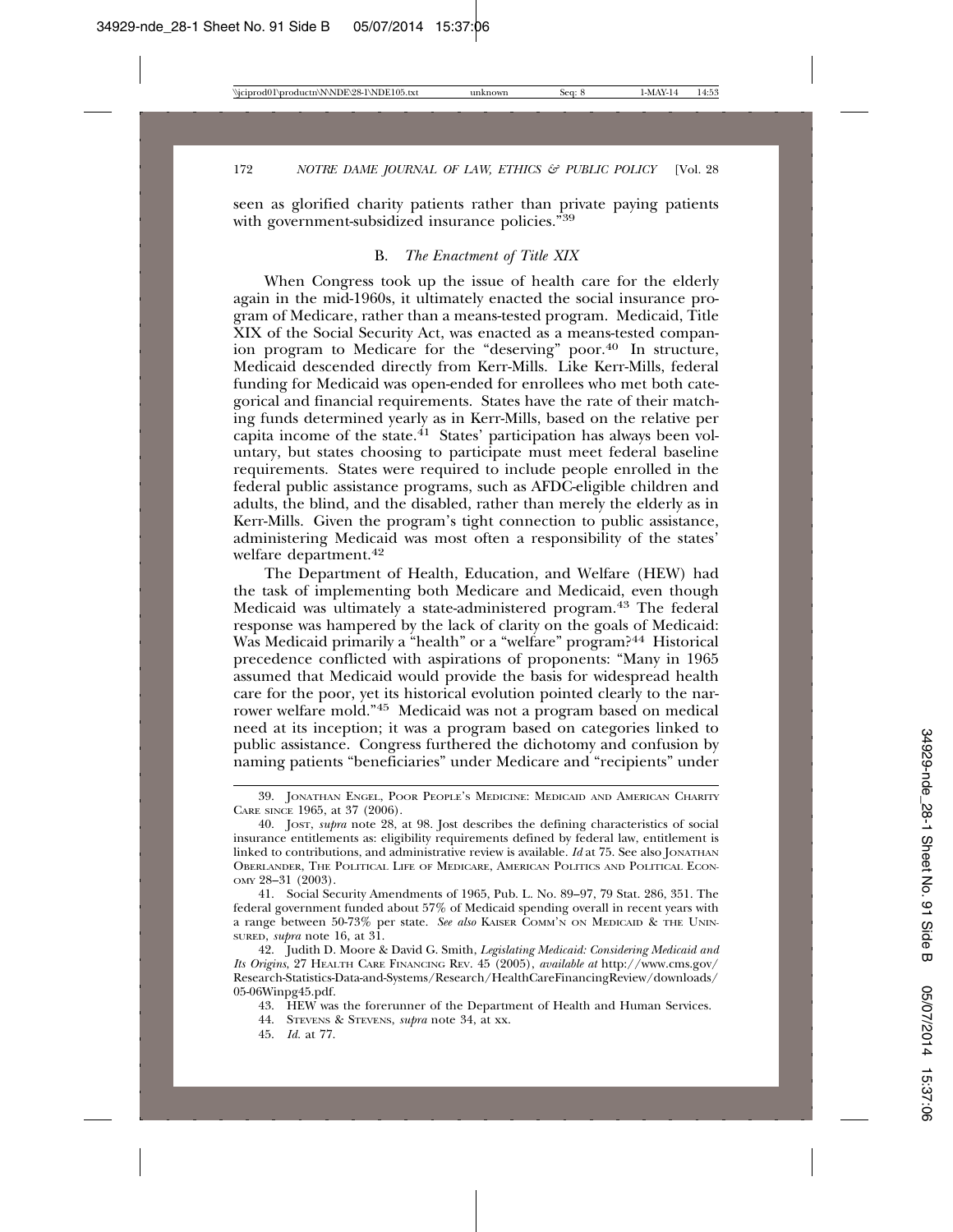Medicaid.46 From the beginning, as the social historian Rosemary Stevens wrote in 1974, there was lack of clarity: "Recipients have never been clear about their 'rights;' providers have not been clear whether they are to treat Medicaid patients as 'real' patients or charity cases."47

#### C. *Provider Participation in Medicaid*

One of the pervasive problems in the Medicaid program has been its comparatively low payment rates, particularly for physicians. In most states, Medicaid physician reimbursement is much lower than Medicare or private health insurance, and has been so for much of the program's history.48 A 1967 editorial in the *New England Journal of Medicine* makes this point:

The welfare directors seeking cut-rate payments to physicians under Medicaid are virtually demanding that physicians subsidize the Government – a Government that has assumed the responsibility of paying for medical services to a large segment of the population. The traditional ethical principle that physicians should treat patients in need of medical care without regard to their ability to pay is noble in concept and practice. Once, however, the patient becomes the beneficiary of a federal or state program that guarantees that he will receive high-quality medical care, and that it will be paid for, he cannot justifiably be classed as a medical charity case. The concept of the federal Government as a charity case is ridiculous.49

Hospital reimbursement was different. While, according to Rosemary Stevens, states "could include the continuation of the long welfare tradition of reimbursing [physician services] at less than cost, in other words, expecting providers to donate out of charity," Medicaid hospital payments were originally based on "reasonable cost," as in the Medicare program—in other words, "paying the full costs at which each hospital delivers services to Medicaid recipients."<sup>50</sup> The provision of hospital care to poor patients on the basis of reasonable cost was not entirely hailed as an achievement. Medical educators sometimes considered the treatment of Medicaid patients as private patients to be a conundrum. A former president of the American Hospital Association worried in 1966 about "the clear probability of the disappearance of the 'ward service' patient—the 'charity patient'—the 'second class' patient—upon whom has rested nearly the whole reliance for graduate

<sup>46.</sup> ENGEL, *supra* note 39, at 49.

<sup>47.</sup> STEVENS & STEVENS, *supra* note 34, at 356–57.

<sup>48.</sup> *See generally State Health Facts, Medicaid-to-Medicare Fee Index*, KAISER FAMILY FOUND. *available at* http://kff.org/medicaid/state-indicator/medicaid-to-medicare-feeindex/. Stephen Zuckerman et al., *Trends in Medicaid Physician Fees, 2003–2008*, 28 HEALTH AFF. (2009).

<sup>49.</sup> Editorial, *Resistance to Change under Medicaid*, 277 NEW ENG. J. MED. 765 (1967).

<sup>50.</sup> STEVENS & STEVENS, *supra* note 34, at 66; *see also* RANDALL R. BOVBJERG & JOHN HOLAHAN, MEDICAID IN THE REAGAN ERA: FEDERAL POLICY AND STATE CHOICES 38 (1982) (arguing that another method, state "rate-setting," or prospective payment, was occasionally used as an alternative to the reasonable cost method).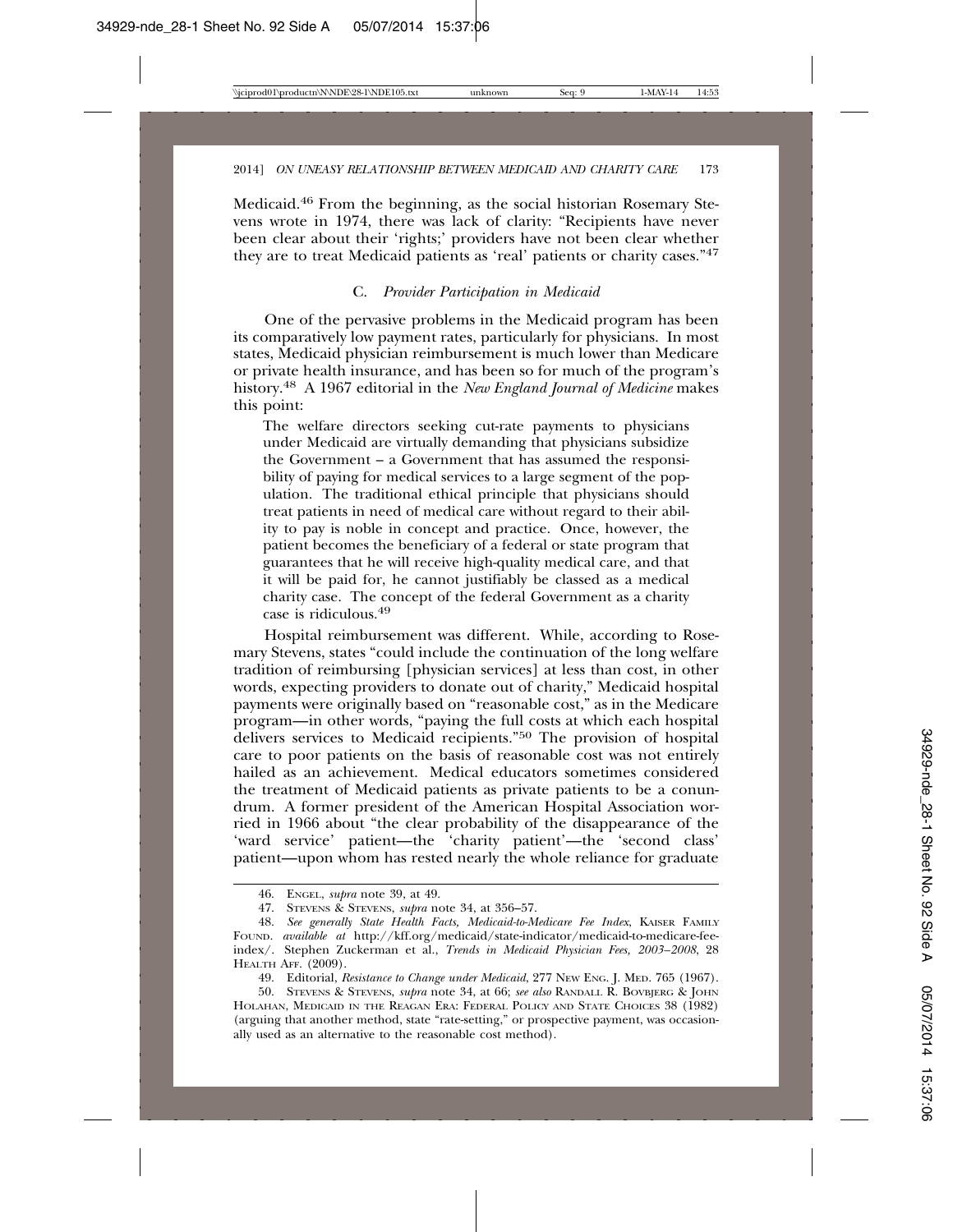medical education and a major part of undergraduate medical education'"<sup>51</sup>

Hospital payment requirements for Medicaid patients changed in 1981 under an expansion of the Boren Amendment, which allowed states to pay an amount "reasonable and adequate to meet the costs that must be incurred by efficiently and economically operated institutions."52 The result was that while forty states paid for Medicaid hospital services on the basis of Medicare rates in 1981, only four states did so by 1991.53 The trend in hospital payments under Medicaid and Medicare have nevertheless converged as of 2010, with the American Hospital Association reporting that both programs' payments covered just over 92% of costs.54 Medicaid physician fees, on the other hand, continue to lag significantly behind Medicare fees. In 2008, Medicaid physician fees were 72% of Medicare fees.<sup>55</sup> Among payments for specific services, Medicaid fees vary such that, on average, Medicaid pays 66% of Medicare fees for primary care services but 93% of obstetrical fees.<sup>56</sup> These averages smooth over substantial disparities among states. Medicaid fees vary among states such that, for example, Wyoming reimburses physicians for Medicaid services an average of 40% more than they receive under Medicare, whereas New York reimburses physicians, on average, more than 40% less than Medicare rates.57

Low physicians' fees are usually cited as the most important reason for low physician participation in the Medicaid program. About half of physicians nationwide accept all new Medicaid patients whereas more than 70% accept all new commercially insured or Medicare patients. Other reasons for low physician participation in Medicaid are delays in payment and high administrative burdens.58 In older research, the attitudes and perceptions of providers have been shown to be a factor in Medicaid participation. For example, in the 1983 President's Commission Report on access to care, the authors included research demonstrating that additional contributing factors to low participation included physicians' personal dislike for Medicaid patients and political

53. ENGEL, *supra* note 39, at 169.

54. In 2010, the payment to cost ratio for Medicare was 92.4%, for Medicaid 92.8%, and for commercial insurers 133.5%. *See Trendwatch Chartbook 2011 Table 4.4*, AM. HOSP. ASS'N, http://www.aha.org/research/reports/tw/chartbook/2012/table4-4.pdf.

55. Zuckerman, *supra* note 48, at w510, w515.

- 56. *Id* at w515.
- 57. *Id* at w513–w14.

58. Peter J. Cunningham & Ann S. O'Malley, *Do Reimbursement Delays Discourage Medicaid Participation by Physicians?*, 28 HEALTH AFF. w17, w18 (2008).

<sup>51.</sup> STEVENS & STEVENS, *supra* note 34, at 99.

<sup>52.</sup> JOST, *supra* note 28, at 167. The Boren Amendment was repealed in 1997 after many "Boren lawsuits" had resulted in states being forced to increase their payment rates to hospitals and nursing homes when they were found not to be "reasonable and adequate." LAURA KATZ OLSON, THE POLITICS OF MEDICAID 60–61 (2010). When the Boren Amendment was repealed, the Medicaid DSH requirement, discussed subsequently, was retained. CHARLES LUBAND, RR. MEDICAID SUPPLEMENTAL PAYMENTS AND FINANCING ISSUES 2, (2011), *available at* http://www.healthlawyers.org/Events/Programs/Materials/Documents/MM09/luband.pdf.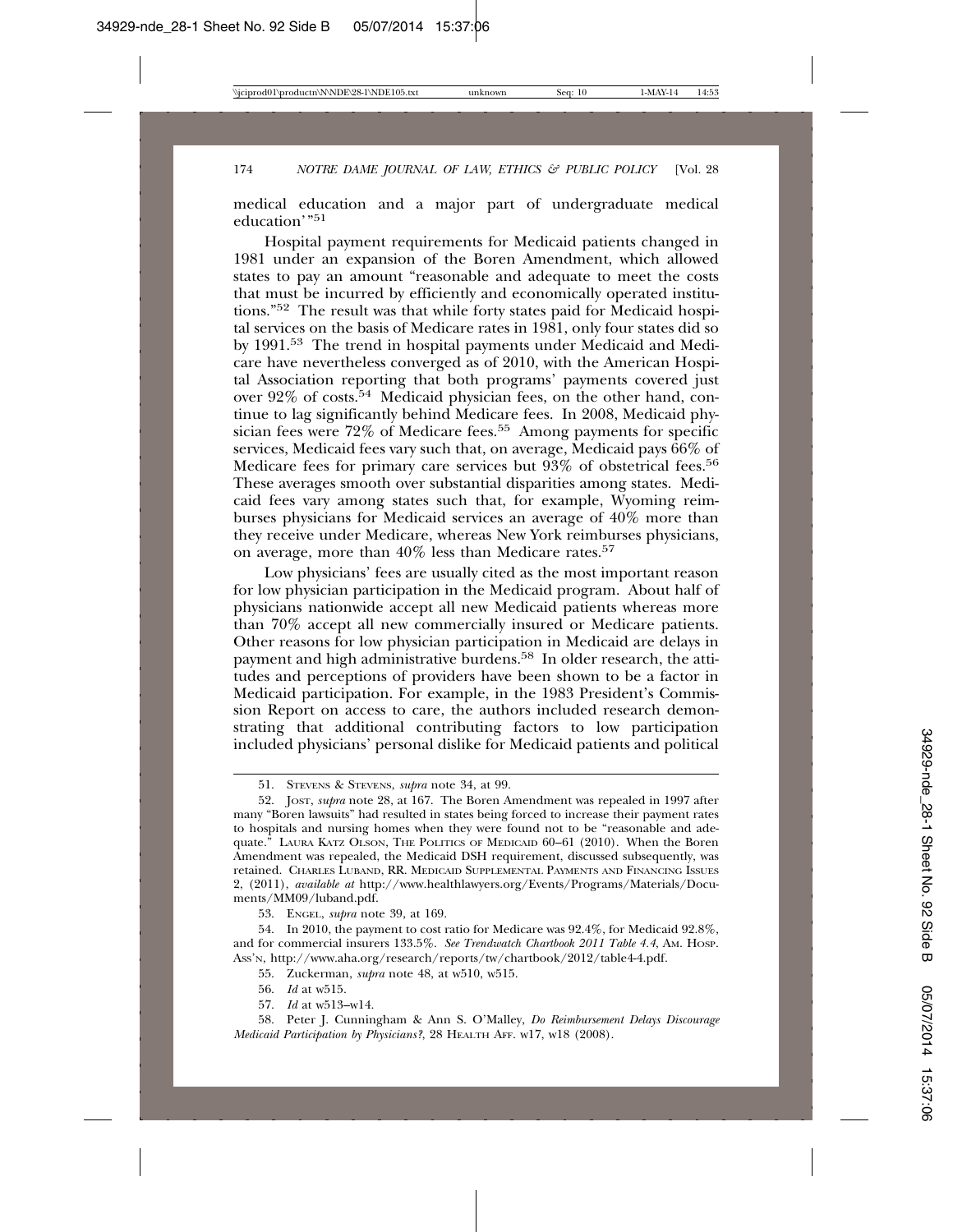attitudes against the involvement of "government in medicine."59 A letter from a Baltimore physician in 1982 described his experience with Medicaid patients in a nuanced way:

The effort and time required for the care of a Medicaid patient is often greater than that for one's regular practice because of: (a) The tendency for many of the patients to ignore the making and keeping of appointments. They either don't show up, placing an additional burden on the physician for retrieval, or they arrive with four children instead of the one for whom the appointment was made; (b) The frequent lack of telephone facilities; (c) The restriction against telephoning prescriptions; (d) The additional and often cumbersome paperwork; (e) The usual delay of the agency in making payment to the physician; (f) the difficulty of securing consultation through the usual channels.<sup>60</sup>

In a 2000 survey of pediatricians, lower payments and a greater paperwork burden for physicians seeing patients enrolled in Medicaidmanaged care were associated with reduced participation rates, suggesting a continuation of many of the same problems.<sup>61</sup> Managed care arrangements have increased over the past few decades such that threequarters of Medicaid enrollees received all or some services through managed care in 2010.<sup>62</sup> In a 2001 survey, physicians tended to have negative attitudes toward Medicaid patients and Medicaid-managed care but these attitudes did not predict acceptance of new Medicaid patients. About half of the physicians in the survey believed that Medicaid patients were more likely to sue them, and almost three-fourths believed that Medicaid patients were likely to be noncompliant and require extra time. About 80% of physicians believed that Medicaid patients have complex clinical and psychosocial problems. Greater than one third of physicians believed that Medicaid patients "unsettle other patients in the waiting room."63 On the other hand, in one 1997 survey almost 60% of physicians stated that participation in their state's Medicaid program was the "right thing to  $d\sigma$ ."<sup>64</sup> The rise in the number of Medicaid patients enrolled in managed care is associated with

<sup>59.</sup> Janet B. Mitchell & Jerry Cromwell, *Access to Private Physicians for Public Patients: Participation in Medicaid and Medicare*, *in* SECURING ACCESS TO HEALTH CARE: THE ETHICAL IMPLICATIONS OF DIFFERENCES IN THE AVAILABILITY OF HEALTH SERVICES: VOLUME 3: APPEN-DICES, EMPIRICAL, LEGAL, AND CONCEPTUAL STUDIES 105–130 (President's Commission for the Study of Ethical Problems in Medicine and Biomedical and Behavioral Research ed. 1983). While this survey is older, newer surveys do not tend to ask physicians about attitudes toward Medicaid enrollees that may imply biases and value judgments. *See, e.g*., Sharon K. Long, *Physicians May Need More Than Higher Reimbursements to Expand Medicaid Participation: Findings from Washington State*, 32 HEALTH AFF. 1560 (2013).

<sup>60.</sup> Stephen M. Davidson, *Physician Participation in Medicaid: Background and Issues*, 6 J. HEALTH POL. POL'Y & L. 703, 711 (1982).

<sup>61.</sup> Steve Berman et al., *Factors That Influence the Willingness of Private Primary Care Pediatricians to Accept More Medicaid Patients*, 110 PEDIATRICS 239, 243 (2002).

<sup>62.</sup> *See* KAISER COMM'N ON MEDICAID & THE UNINSURED, *supra* note 16, at 16–17.

<sup>63.</sup> Lisa Backus et al., *Specialists' and Primary Care Physicians' Participation in Medicaid Managed Care*, 16 J. GEN. INTERNAL MED. 815 (2001).

<sup>64.</sup> Frank A. Sloan & Christopher J. Conover, *Physician Participation and Nonparticipation in Medicaid Managed Care: The Tenncare Experience*, 92 S. MED. J. 1064–65 (1999).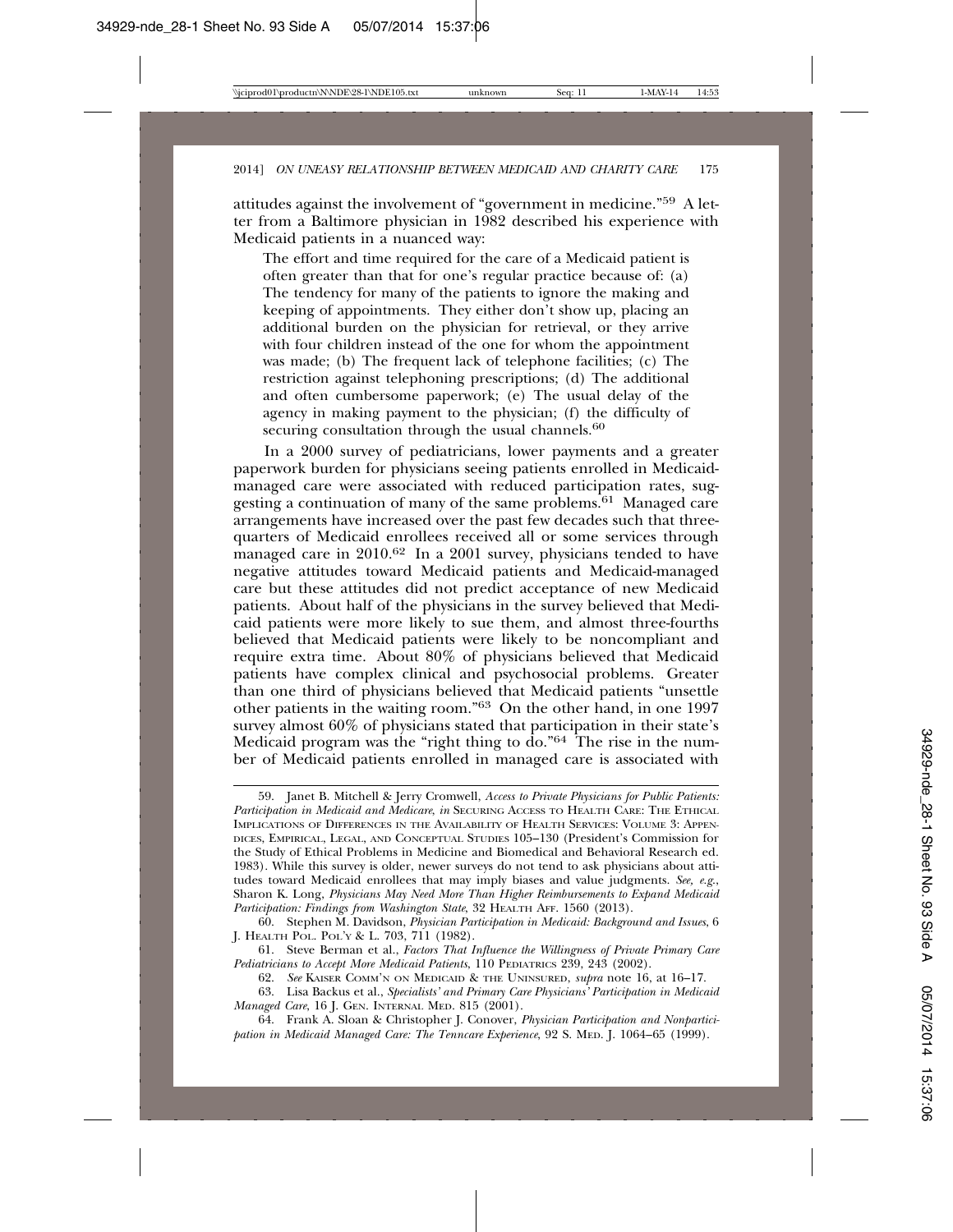the concentration of Medicaid patients among smaller numbers of physicians and practice settings.<sup>65</sup>

Together, the low fees, delays in payment, and administrative burdens may act in synergistic ways with the already pervasive negative attitude among physicians about Medicaid patients. As Medicaid patients become increasingly concentrated among a shrinking number of practitioners, a question arises about how these factors may continue to perpetuate the strong historical ties between Medicaid and charity, and inhibit efforts to not only improve both access and quality of care, but also to make it possible for Medicaid recipients to receive the same care, from the same providers, that people with other types of health insurance receive. Although obvious, it bears noting that people who do have health insurance through Medicaid would likely be uninsured if Medicaid were not available. This is one of the reasons that Medicaid and charity care interact in a myriad of ways. For example, states often limit the number of days of hospital payment for patients enrolled in Medicaid as a cost-saving measure.<sup>66</sup> In 1983, the President's Commission wrote that "[i]f a patient is admitted and then needs to stay past the limit, the person must be covered as a charity case, moved to a public hospital—or forced to leave."<sup>67</sup> Little has changed since.<sup>68</sup>

Yet Medicaid is sometimes credited with dealing a blow to a traditional source of charity care—the public hospitals—in what has been called one of the "great paradoxes" of the program.<sup>69</sup> Both Medicaid and Medicare allowed patients who would have been charity patients to obtain services from private hospitals to a greater extent than prior to their enactment.70 The mass closings of public hospitals that were predicted by some did not occur after the enactment of Medicaid and Medicare.71 Changes in the distribution of care, however, did. From 1966 to 1980 the number of beds in urban public hospitals declined by

massive infusion of money into the health care system. Whatever the initial concerns of the medical profession, these programs proved a bonanza for physicians and for most hospitals. Suddenly, there was public money to pay for the millions who had previously been medically indigent. Elderly persons, once forced to seek care in public hospitals or in the charity wards and outpatient departments of voluntary hospitals, now could pay for their care.

71. William Blaisdell, *Development of the City-County (Public) Hospital*, 129 ARCHIVES OF SURGERY 760, 763–64 (1994).

<sup>65.</sup> Peter Cunningham & Jessica May, *Medicaid Patients Increasingly Concentrated Among Physicians* (Aug. 2006), http://www.hschange.com/CONTENT/866/.

<sup>66.</sup> *See, e.g.*, Phil Galewitz, *States Are Limiting Medicaid Hospital Coverage in Search for Savings*, KAISER HEALTH NEWS (Oct. 31, 2011), http://www.kaiserhealthnews.org/stories/  $2011$ /october/24/states-are-limiting-medicaid-hospital-coverage-in-search-for-savings. aspx.

<sup>67.</sup> PRESIDENT'S COMMISSION FOR THE STUDY OF ETHICAL PROBLEMS IN MEDICINE AND BIOMEDICAL AND BEHAVIORAL RESEARCH, SECURING ACCESS TO HEALTH CARE: THE ETHICAL IMPLICATIONS OF DIFFERENCES IN THE AVAILABILITY OF HEALTH SERVICES VOLUME ONE: REPORT 157 (1983).

<sup>68.</sup> Galewitz, *supra* note 66.

<sup>69.</sup> ENGEL, *supra* note 39, at 126.

<sup>70.</sup> *See* Robert H. Ebert & Eli Ginzberg, *The Reform of Medical Education*, 7 HEALTH AFF. 10 (1988). Medicare and Medicaid provided a: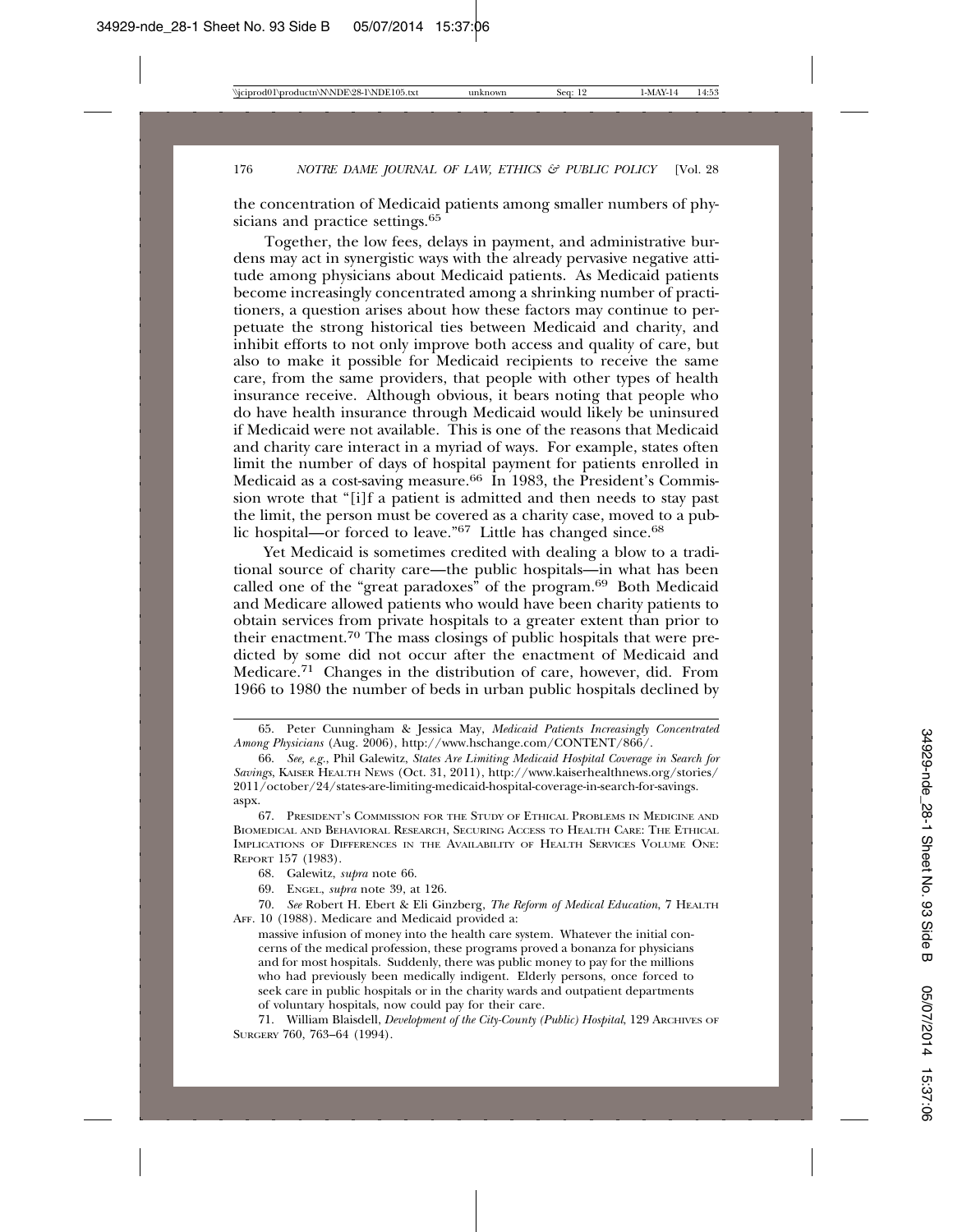close to 40% while private hospital beds increased by  $60\%$ <sup>72</sup> Additionally, the number of public hospitals declined from 1,700 in 1978 to 1,360 in 1995.73

Yet this is by no means the complete picture because public hospitals, in particular, have come to rely on Medicaid funds.<sup>74</sup> It is difficult to assess both the subtle and not so subtle influences of provider and institutional behaviors and their effect on the patient's choice of hospital. For example, in the 1970s three-fourths of the patients interviewed at Philadelphia General Hospital preferred that hospital even when they could go to other hospitals. It is unknown whether this was due to the history of hospital racial segregation in the city or some other combination of factors.75 Feeling "welcome" at an institution is another such factor.76 In other words, Medicaid has worked in both directions to dismantle some traditional sources of charity care and to simultaneously shore up those same sources. In 2010, the National Association of Public Hospitals reported that Medicaid provided 35% of total net revenue for member hospitals. In addition to regular Medicaid payments for services, supplemental Medicaid payments discussed below are considered essential to maintaining member hospitals' financial wellbeing.<sup>77</sup>

#### D. *Enrollment in Medicaid Affects uncompensated care*

It is difficult to determine how many people are potentially eligible for Medicaid yet are not enrolled, and whose care then results in uncompensated services.78 The General Accounting Office studied this issue in two reports in the early 1990s.79 In the first report, focusing on the District of Columbia, hospital officials estimated that they enrolled

75. Gary Henderson, *The Impact of National Health Insurance on the Public Hospital*, 9 HEALTH CARE MGMT REV. 55, 62 (1984).

78. The term "uncompensated" services is used here because this is how the term for charity and bad debt is referred to in the literature cited. *See supra* note 10 and accompanying text. For estimates of the number of adults and children eligible for Medicaid and CHIP prior to 2014, see notes 112 and 113 and accompanying text. In a recent estimate of the total 47.6 million uninsured population, 29% would be eligible for Medicaid or CHIP and 10% would fall into the coverage gap created by states that do not implement the Medicaid expansion. KAISER COMM'N ON MEDICAID & THE UNINSURED, A CLOSER LOOK AT THE UNINSURED ELIGIBLE FOR MEDICAID AND CHIP (2013), *available at* http://kaiserfamilyfoundation.files.wordpress.com/2013/12/8533-a-closer-look-at-theuninsured-eligible-for-medicaid-and-chip.pdf.

79. The General Accounting Office became the Government Accountability Office in 2004. *Our Name*, GAO: U.S. GOV'T ACCOUNTABILITY OFF., http://www.gao.gov/about/ namechange.html (last visited Mar. 8, 2014).

<sup>72.</sup> *Id.* at 763.

<sup>73.</sup> BRUCE SIEGEL, PUBLIC HOSPITALS—A PRESCRIPTION FOR SURVIVAL 2 (1996), *available at* http://www.commonwealthfund.org/Publications/Fund-Reports/1996/Oct/Public-Hospitals—A-Prescription-for-Survival.aspx.

<sup>74.</sup> *Id.*

<sup>76.</sup> SIEGEL, *supra* note 73, at 3.

<sup>77.</sup> OBAID S. ZAMAN ET AL., AMERICA'S SAFETY NET HOSPITALS AND HEALTH SYSTEMS, 2010: RESULTS OF THE ANNUAL NAPH HOSPITAL CHARACTERISTICS SURVEY*,* NAPH (2012), *available at* http://www.naph.org/Main-Menu-Category/Publications/Safety-Net-Financing/2010-NAPH-Characteristics-Report.aspx?FT=.pdf.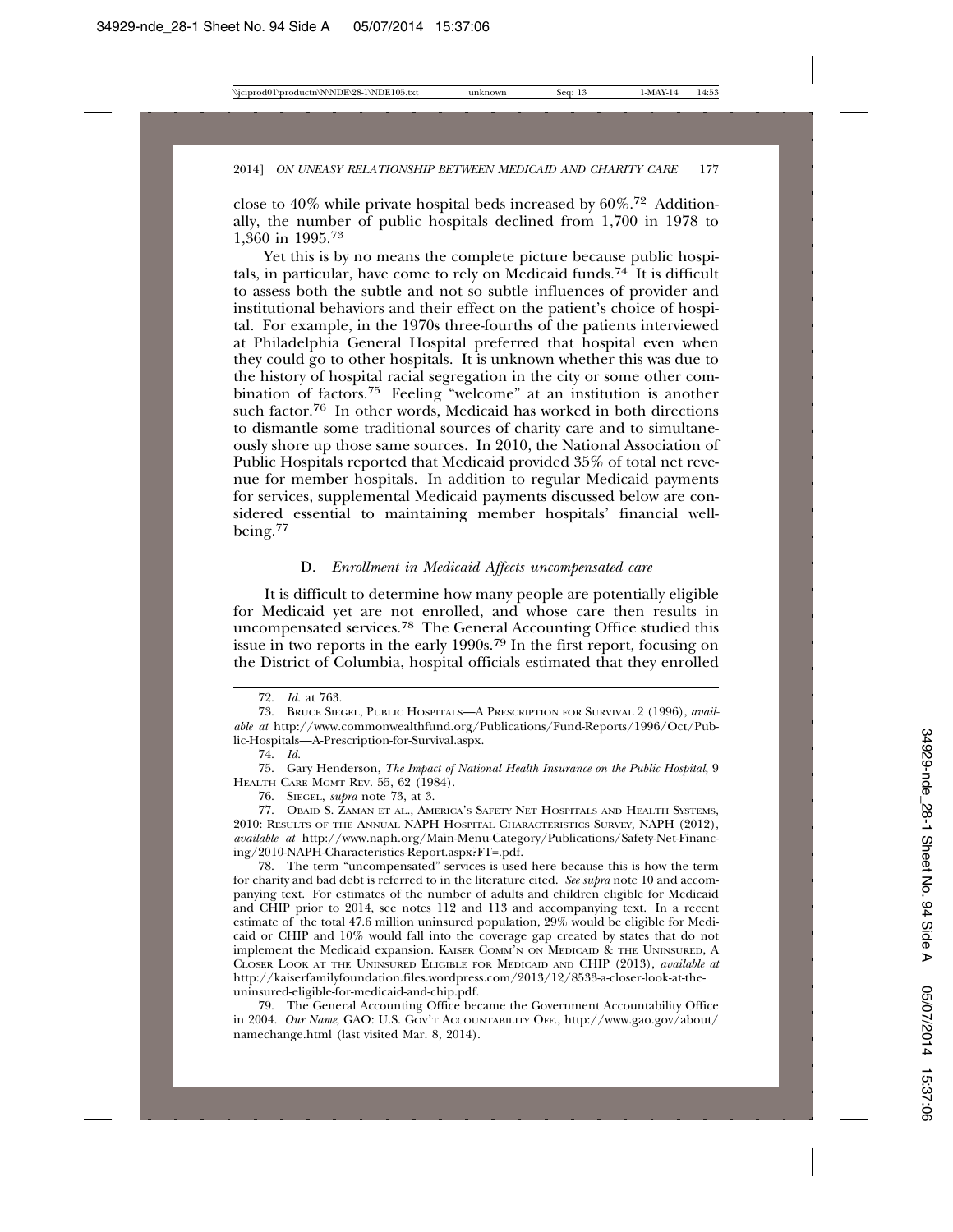one third of patients eligible for Medicaid during admission. Other research had shown that  $17\%$  of District residents, not just those entering hospitals, were eligible for Medicaid but not enrolled.80 Most of the District's hospitals had hired proprietary vendors to enroll patients eligible for Medicaid. The vendors were paid on a contingency basis at a cost of up to 17% of the reimbursement gained by the hospital from the Medicaid program.81 In a follow-up study in three states, about half of the denials for Medicaid coverage occurred for procedural reasons, such as the applicant not providing the necessary documentation or not appearing at a required interview.<sup>82</sup> It is not known how many of the denied applicants would have obtained Medicaid had they supplied the missing documentation or interview. When patients were asked, the most common reasons for not providing the completed application was the limited amount of time given, not understanding what was required, and being unable to attain the necessary documents. Hospital officials believed that some people were too sick or too embarrassed to go the welfare agency for the interview.83 State welfare agencies face penalties for enrolling people who are not eligible but do not face a penalty for failing to enroll a person who is eligible because the application is incomplete.84

The second report examined the issue more broadly, and addressed the role of vendors in enrolling potential Medicaid beneficiaries. Significantly, no one can be enrolled in Medicaid without applying for it. Hospitals have a powerful incentive to ensure that people who have received care enroll in Medicaid when they are eligible because the costs are often uncompensated without enrollment.<sup>85</sup> Medicaid covers hospitalization for ninety days prior to enrollment if the applicant was eligible during that time.86 Although hospitals in the follow-up study believed that the state Medicaid caseworkers should provide more help in enrolling patients, the caseworkers were generally too overworked and also faced prohibitions on patient advocacy since they were also charged with final eligibility determinations.87 Two proprietary vendors at one hospital in 1992 obtained an additional \$10 million in Medicaid reimbursement and were paid \$2 million.88 While hospitals employed staff to assist Medicaid applicants, the vendor firms

- 85. *Id.* at 10.
- 86. *Id.*
- 87. *Id.* at 13.
- 88. *Id.*

<sup>80.</sup> GENERAL ACCOUNTING OFFICE, DISTRICT OF COLUMBIA: BARRIERS TO MEDICAID ENROLLMENT CONTRIBUTE TO HOSPITAL UNCOMPENSATED CARE 5 (1992), *available at* http:/ /www.gao.gov/assets/220/217378.pdf.

<sup>81.</sup> *Id.* at 6.

<sup>82.</sup> GOV'T ACCOUNTABILITY OFFICE, GAO-94-176, HEALTH CARE REFORM: POTENTIAL DIFFICULTIES IN DETERMINING ELIGIBILITY FOR LOW-INCOME PEOPLE 5 (1994), *available at* http://www.gao.gov/assets/230/220023.pdf.

<sup>83.</sup> *Id.* at 10.

<sup>84.</sup> *Id.* at 9.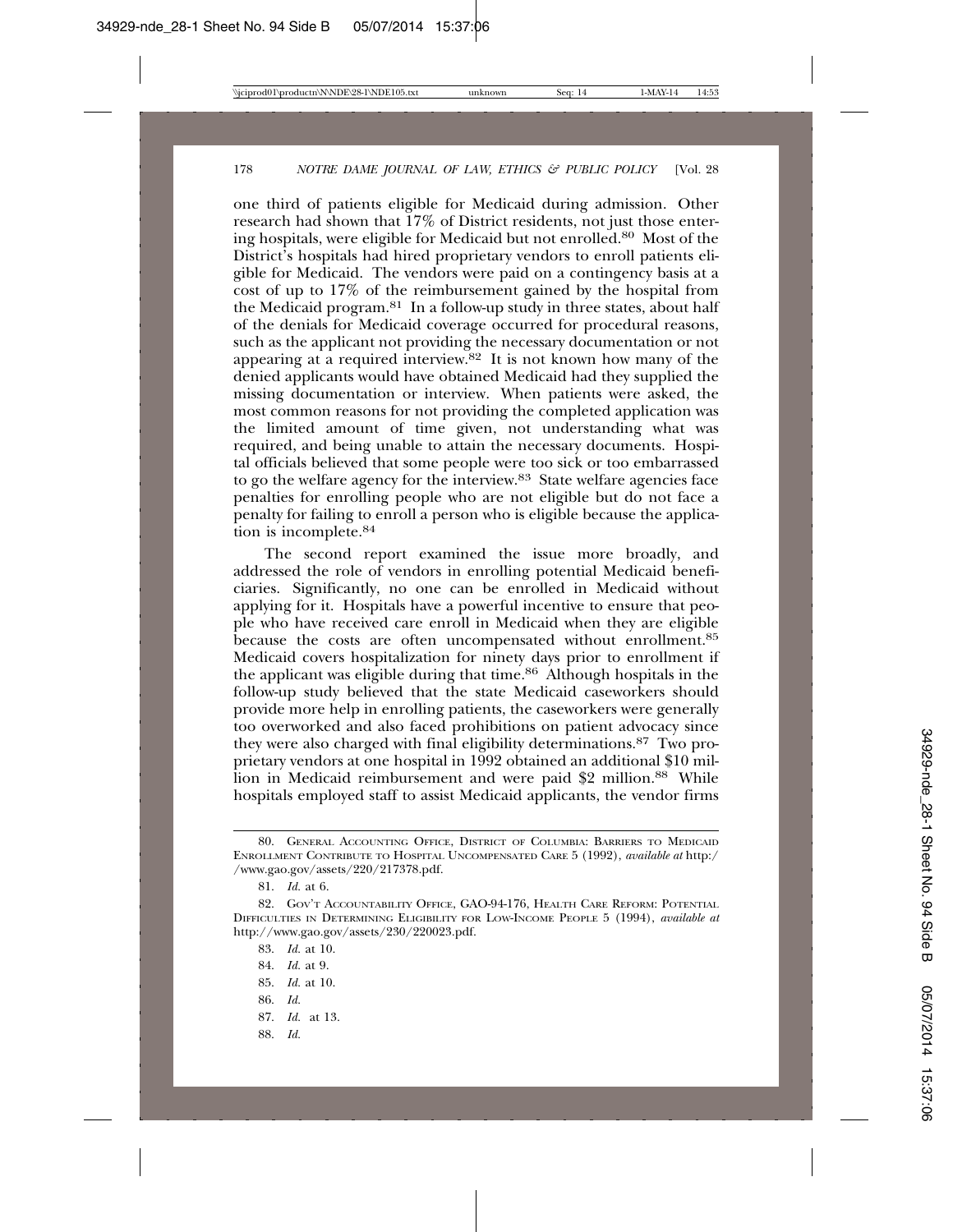provided more intensive assistance.89 The General Accounting Office cited the following as one example:

The child of a single uninsured working mother incurred a \$20,000 hospital bill. The mother also had young twins at home. The hospital referred this case to an enrollment vendor firm after determining that it was a potential Medicaid case. After contacting the mother, the firm initiated and submitted a Medicaid application. The firm gave the applicant a list of the verification items she would have to provide. However, the applicant did not provide the requested items and Medicaid coverage was denied. Upon learning of the denial, the firm contacted the applicant twice weekly for a period of 2 months to get her to cooperate by either providing the verification document or signing a power of attorney that would allow the firm to obtain the documents. However, during this time, the applicant had pressing demands on her life. In addition to working, she was caring for her sick child and young twins. When the applicant stopped responding to the firm's many calls, the firm assigned another caseworker. Eventually, the applicant responded and submitted the verification items and a signed power of attorney to the firm. The verification items included copies of a birth certificate, a Social Security card, and pay stubs. According to an official at the firm, the applicant had been carrying these items in her purse for some time but did not attach any priority to providing them to the firm. The signed power of attorney allowed the firm to appeal the denial successfully and obtain Medicaid coverage for the children.<sup>90</sup>

Needless to say, while the benefit to hospitals and to patients in reducing uncompensated care and medical debt, respectively, is real, the net effect of paying proprietary vendors to enroll patients in Medicaid is a loss of public funds for medical care to a private for-profit business that does not provide any medical services.<sup>91</sup>

While it is important to recognize that people who are eligible for Medicaid may receive care that ends up as uncompensated, that is, as bad debt or charity care, it is also the case that uninsured people are significantly worse off than people with Medicaid coverage.<sup>92</sup> When people lose Medicaid coverage, they are three times more likely to lack a regular source of care and twice as likely to have no physician visits as compared to someone with health insurance.93 Access to care in the Medicaid program comes close to the same level of access to care for

92. Amy Finkelstein et al., *The Oregon Health Insurance Experiment: Evidence from the First Year*, 127 Q. J. ECON. 1057, 1096 (2012).

<sup>89.</sup> *Id.*

<sup>90.</sup> *Id.* at 24–25.

<sup>91.</sup> That being said, the General Accounting Office found not only that such firms were used by the majority of the small sample of hospitals they surveyed in the report, but also noted that HCFA considered them useful in helping to ensure that patients who qualify for Medicaid were enrolled. *Id.* at 15.

<sup>93.</sup> Sara Rosenbaum, *Medicaid*, 346 NEW ENG. J. OF MED. 635, 637 (2002).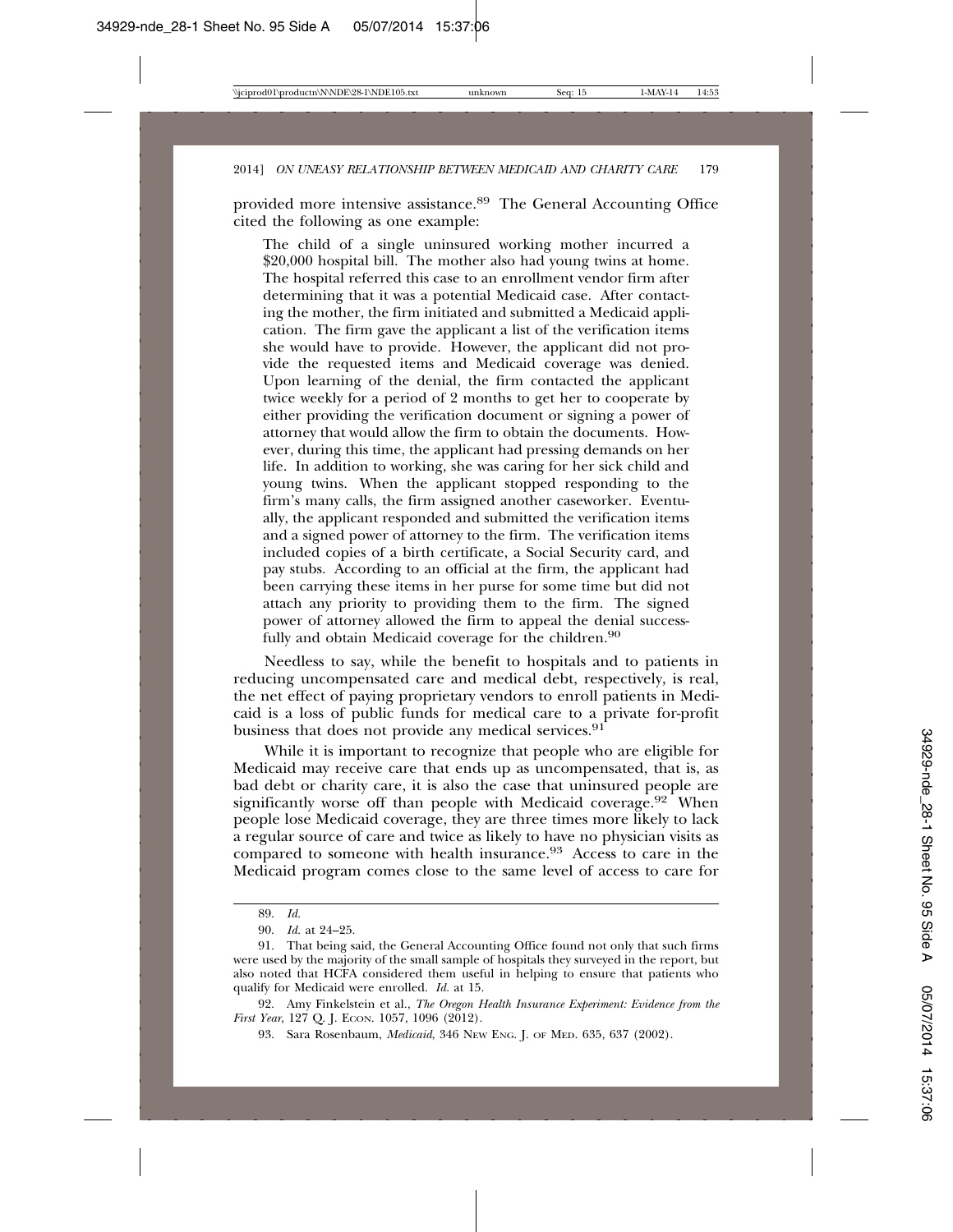low-income, privately insured people, though this varies by state and between different categories of recipients.<sup>94</sup>

#### E. *Ending Welfare as We Know It Does Not Make Medicaid Free of Stigma*

Despite many similarities in access between people with Medicaid coverage versus private coverage, Medicaid tends to remain stigmatized through its historical connection to welfare. Amendments to Title XIX in the 1980s started to delink eligibility for Medicaid from eligibility for AFDC, the federal/state cash welfare program for impoverished families with dependent children. As already described, the 1935 Social Security Act established ADC based on the widely implemented mother's pensions.95 Both mothers' pensions and ADC were linked in a pejorative sense to the notion of charity. When Medicaid was enacted, eligibility for AFDC, or "welfare," became one of the categories that determined Medicaid eligibility.96 Many states accordingly used a single application to determine eligibility for both AFDC and Medicaid.97

In 1996, under pressure to reform welfare and live up to his promise to "end welfare as we know it," President Clinton signed the Personal Responsibility and Work Opportunity Reconciliation Act (PRWORA). PRWORA repealed AFDC, which had been an entitlement program, and replaced it with Temporary Aid to Needy Families (TANF), a block grant program with work requirements and strict time limits on eligibility.<sup>98</sup> At the same time, Medicaid eligibility was expressly delinked from cash welfare. States maintained the option to leave eligibility for parents with dependent children at their 1996 AFDC level, but could expand income eligibility at their discretion.99 This change caused confusion about the new law on all sides as well as reports of states engaging in aggressive tactics to deter enrollees.100 Proponents of severing the link between AFDC and Medicaid argued that not only would it allow states to expand their eligibility criteria, but it would also decrease the stigma associated with public assistance for those enrolled in Medicaid. A summary of this view follows:

The decision to separate welfare and Medicaid eligibility was well intentioned; the goal was to protect poor families' Medicaid coverage from possible cutbacks in welfare. Further, this might allow Medicaid to begin to operate apart from welfare and some day

<sup>94.</sup> Teresa A. Coughlin et al., *Assessing Access to Care under Medicaid: Evidence for the Nation and Thirteen States*, 24 HEALTH AFF. 1073, 1073 (2005).

<sup>95.</sup> *See* GORDON, *supra* note 30 and accompanying text.

<sup>96.</sup> *See* Moore & Smith, *supra* note 42 and accompanying text.

<sup>97.</sup> Judith D. Moore, *Welfare Reform and Its Impact on Medicaid: An Update*, 732 NAT'L HEALTH POL'Y F. ISSUE BRIEF 1, 4 (1999), *available at* http://www.nhpf.org/library/issuebriefs/IB732\_WelfRef&Mcaid\_2-26-99.pdf.

<sup>98.</sup> SMITH & MOORE, *supra* note 29, at 243–44. In the initial years of the program, recipients in many states had an option of either working or receiving education or training; however, many states that started with that option eventually dropped it.

<sup>99.</sup> *See, e.g.,* 42 U.S.C.A § 1396a(a)(10) (West 2013).

<sup>100.</sup> JOST, *supra* note 28, at 168–70.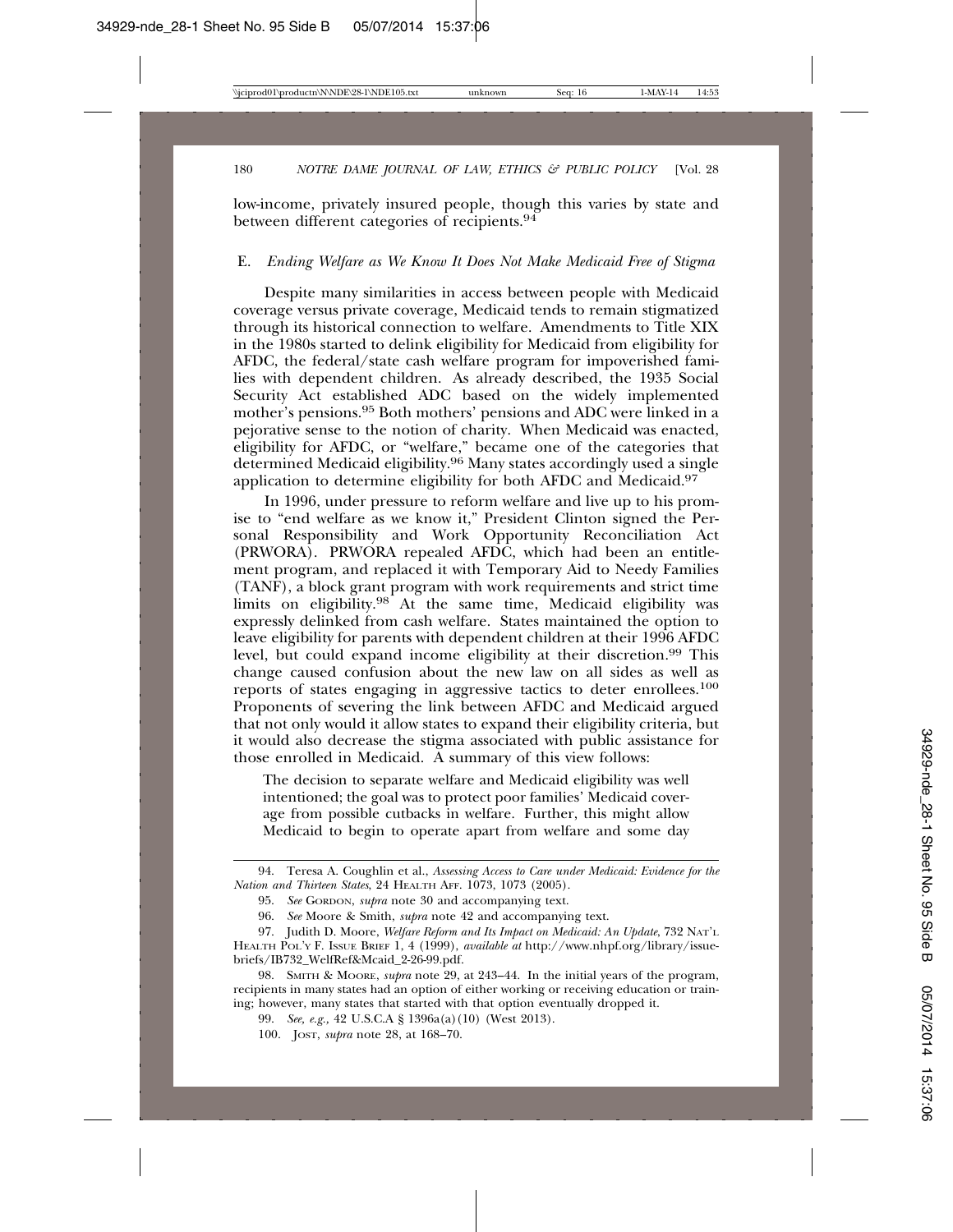evolve into a freestanding health insurance system for low-income persons.<sup>101</sup>

In actual fact, however, a variety of direct and indirect factors led to a reduction in health insurance even among the people who remained eligible for cash assistance through TANF. After TANF implementation, women eligible for TANF were 8% and children were  $3\%$  less likely to have health insurance coverage than they were under AFDC.<sup>102</sup>

Although PRWORA allowed states to expand Medicaid eligibility and was seen as both a practical and symbolic severing of the link between welfare and Medicaid, its passage was largely attributable to a national abhorrence of "dependency."<sup>103</sup> The entitlement status of AFDC ended with the enactment of PRWORA. Its fate was more a matter of political mobilization than a well-thought-out plan to improve the opportunities for people with a low income. Politically, the loss of entitlement status meant that cash assistance "would become, instead, a form of public charity. Asked what would happen to the children of women denied cash assistance, Speaker Gingrich recommended orphanages."104 The implementation of TANF occurred during the same period of time that President Clinton vetoed proposals to turn Medicaid into a block grant program that would have ended its fiscal entitlement status as well.<sup>105</sup> As Michael Katz noted, the word "'entitlement' had developed a connotation nearly as negative as 'welfare.'"106 Often using racially coded language, the problem as many conservatives saw it, was "[n]ot jobs, wages, or globalization, but the collapse of family threatened America's future, and its major source was welfare."107 According to this view:

[T]he welfare system has paid for non-work and non-marriage and has achieved massive increases in both. By undermining the work ethic and rewarding illegitimacy, the welfare system insidiously generates its own clientele . . . . Welfare bribes individuals into courses of behavior which in the long run are self-defeating to the individual, harmful to children, and increasingly a threat to society.<sup>108</sup>

Perhaps the threat of welfare faded somewhat with its loss of entitlement status but the sentiments may not have. According to Laura Katz Olson, views of poverty have had sticking power:

Poverty in the United States is characterized as stemming from personal inadequacies, with welfare recipients viewed as "lazy and

103. SMITH & MOORE, *supra* note 29, at 246.

<sup>101.</sup> Marilyn R. Ellwood & Leighton Ku, *Welfare and Immigration Reforms: Unintended Side Effects for Medicaid*, 17 HEALTH AFF. 137, 148 (1998).

<sup>102.</sup> John Cawley et al., *How Did Welfare Reform Affect the Health Insurance Coverage of Women and Children?,* 41 HEALTH SERVS. RES. 486 (2006).

<sup>104.</sup> KATZ, *supra* note 20, at 328.

<sup>105.</sup> JOST, *supra* note 28, at 169.

<sup>106.</sup> KATZ, *supra* note 20, at 328.

<sup>107.</sup> *Id.* at 319.

<sup>108.</sup> *Id.*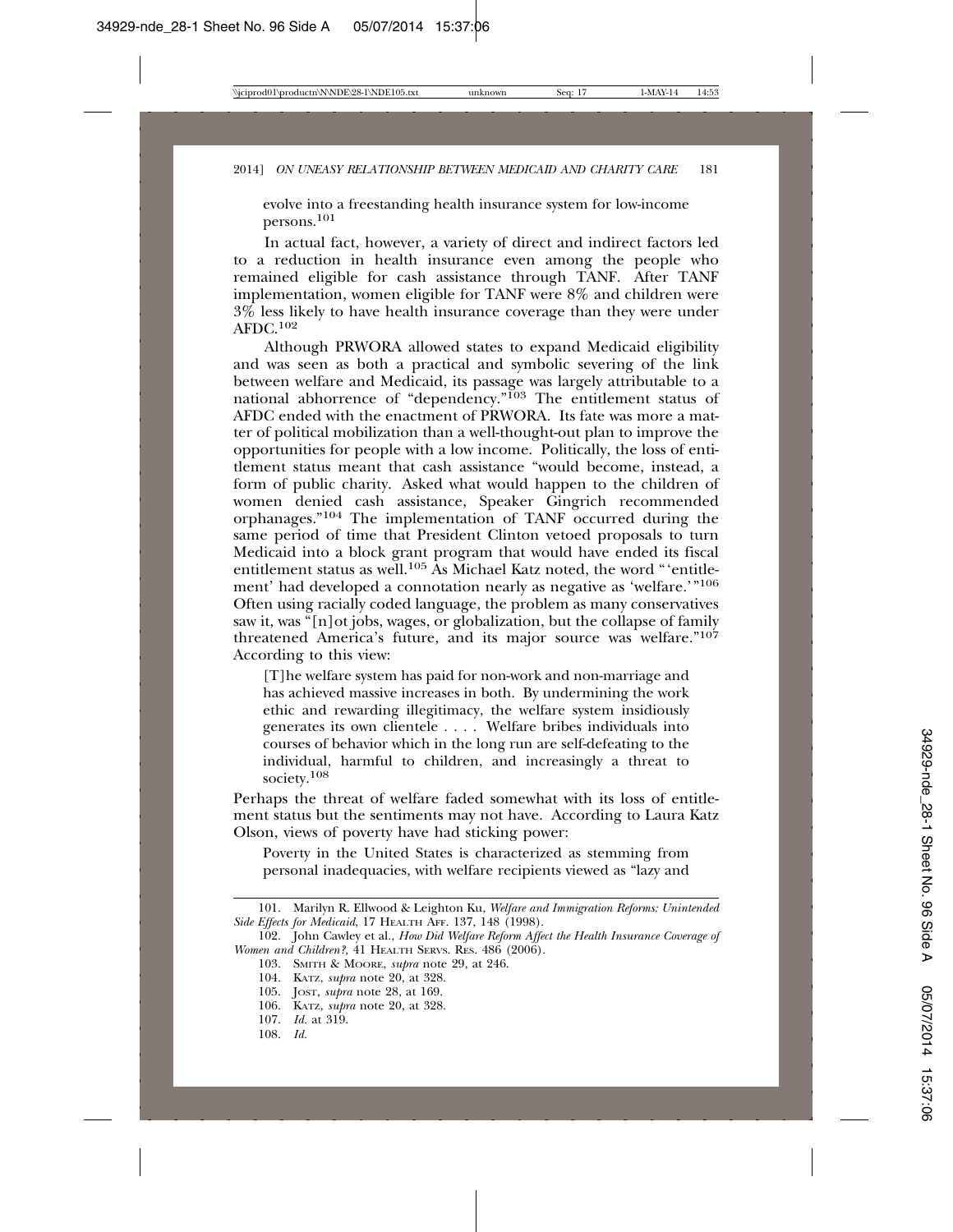shiftless," "welfare queens," "deceitful," "immoral," and "conniving." For the most part, it is assumed that young adults receiving income assistance are gaming, cheating, and abusing the system. Government's main role has thus been to "motivate," "educate," "control," and even "punish" individuals and their families who have not attained sufficient funds to meet their basic needs. Blaming victims, especially black and Hispanic low-income, single mothers, has become the national norm among Democrats and Republicans alike.109

But again, there were many people who hoped that severing Medicaid eligibility from AFDC would result in greater access and less stigma. A 1999 publication from the Health Care Financing Administration (HCFA), the organization that was created in 1977 to oversee both Medicare and Medicaid, described the changes as "an opportunity for states to recast and market Medicaid as a freestanding health insurance program for low-income families, improving the possibility of destigmatizing Medicaid and enhancing the potential of the program to reach families that come into contact with the TANF system."110 In the intervening years, with as much as Medicaid has been able to accomplish, it has not shed its status as somehow connected to charity.<sup>111</sup>

Estimates prior to the implementation of the ACA showed that over 70% of uninsured children were eligible for Medicaid or the Children's Health Insurance Program (CHIP), yet not enrolled.112 In 2004, about 14% of uninsured adults were eligible for Medicaid.113 When New York's United Hospital Fund studied the Medicaid eligibility process in 2008, the program was still administered by local social service agencies that were also responsible for cash assistance and food stamp programs. Yet other states had adopted new health insurance processes to eliminate any stigma of "welfare" that might discourage people from applying for coverage.114 The ACA establishes processes that streamline eligibility determinations, enrollment and renewals of coverage, providing a "no-wrong-door" system through health insurance Marketplaces. Individuals and families seeking coverage through Marketplaces are screened not only for eligibility for federal subsidies to help them purchase private coverage, but also for eligibility for Medicaid and CHIP.<sup>115</sup>

<sup>109.</sup> OLSON, *supra* note 52, at 67.

<sup>110.</sup> SMITH & MOORE, *supra* note 29, at 247. For information on the creation of HCFA, see OBERLANDER, *supra* note 40, at 125–26.

<sup>111.</sup> *See, e.g.*, OLSON, *supra* note 52, at 230–31.

<sup>112.</sup> KAISER COMM'N ON MEDICAID & THE UNINSURED, *supra* note 16, at 10.

<sup>113.</sup> Diane Rowland & Adele Shartzer, *America's Uninsured: The Statistics and Back Story,* 36 J.L. MED. & ETHICS 618, 624 (2008).

<sup>114.</sup> BARBARA COULTER EDWARDS ET AL., MEDICAID INST. AT THE UNITED HOSP. FUND, REFORMING NEW YORK'S MEDICAID ELIGIBILITY PROCESS: LESSONS FROM OTHER STATES 8 (2008), *available at* http://www.medicaidinstitute.org/assets/516.

<sup>115. 42</sup> U.S.C. § 18083(a) (2012). See also KAISER COMM'N ON MEDICAID & THE UNINSURED, *supra* note 16, at 12.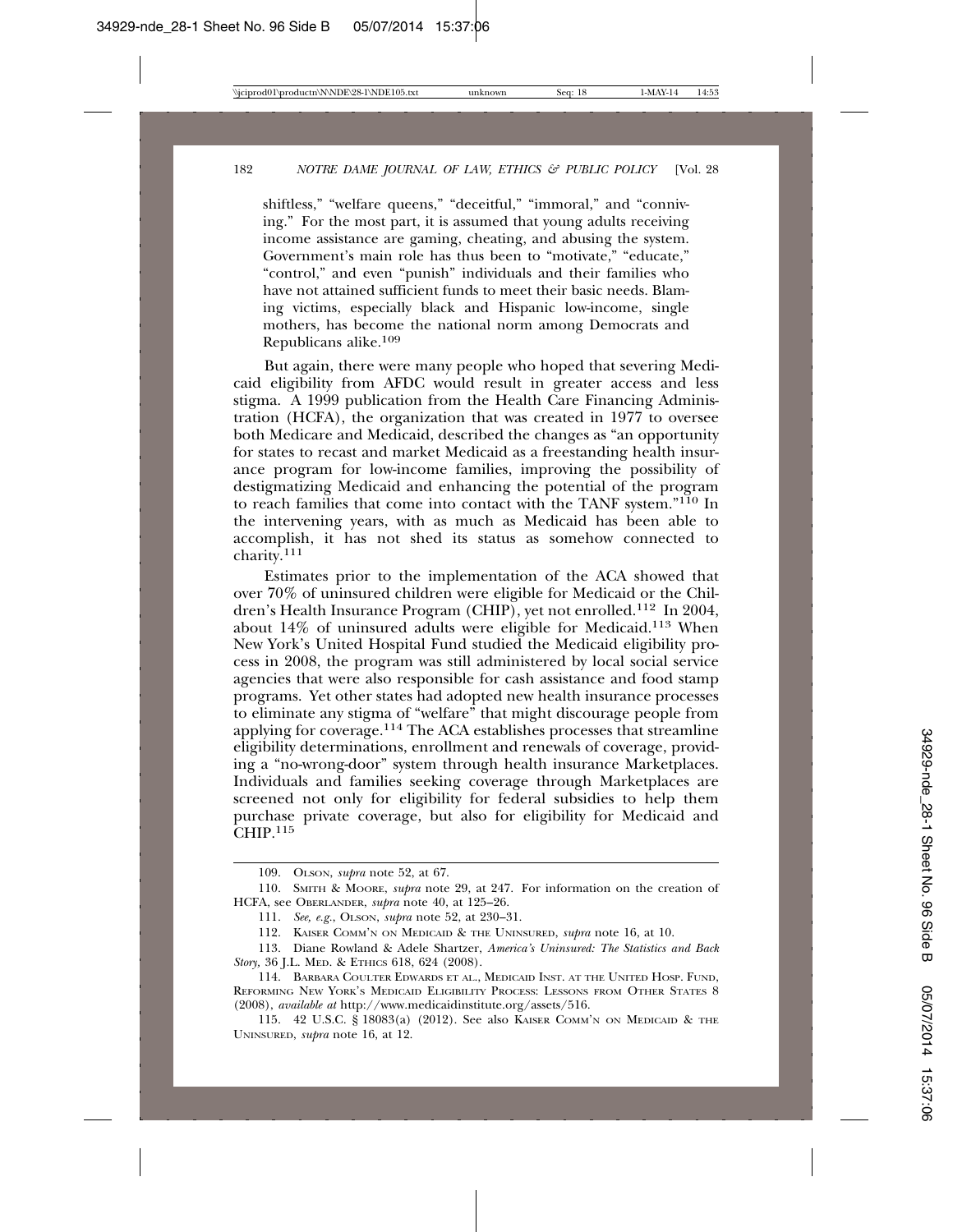#### F. *The Medicaid Program from the Patient's Point of View*

In 2005, the Kaiser Family Foundation surveyed the American public on their views of the Medicaid program. While more than half of the people surveyed did not know about details of the program, about the same number knew someone who was enrolled in Medicaid or had been covered by Medicaid at some point. According to the news release: "Perhaps surprisingly given years of debate about Medicaid, frequent references to the program as the 'Pac Man' of state budgets, and periodic calls for reform, public attitudes toward Medicaid are remarkably positive, and opposition to cuts is reasonably strong."116 More than three-quarters of the people surveyed said they would be willing to enroll in Medicaid if they were eligible. Medicaid was viewed almost as favorably as Medicare and Social Security among those surveyed.<sup>117</sup> More recently, after the economic recession began, researchers from the Kaiser Family Foundation conducted focus groups in four communities about concerns related to their health care. Many people who had recently lost their jobs could not understand why Medicaid was not available when they needed it. One woman who lost her job and health insurance coverage said: "It would be wonderful [to have Medicaid]. It would be such a relief to know that if you had a problem, you'd be able to have that taken care of and not go into the hole even further."118 Researchers also recently conducted a study on people in Oregon who had been selected by lottery in 2008 to be eligible for Medicaid. Although the effects on health were difficult to determine based on objective data because of the short time frame, self-reported health did improve. They report that "[t]here is . . . an overwhelming sense from the survey outcomes that individuals feel better about their health and . . . their interactions with the health care system."119 Medicaid coverage improved financial well-being, and even happiness.120

At the same time, people insured through Medicaid do often perceive that their care is less than it should be. When the American Academy of Family Physicians published their endorsement of extending Medicaid coverage to more people in 1991, a mother of an adult son with Down's syndrome on Medicaid wrote a letter describing how "he was refused care by several primary care physicians and was denied admission by two highly respected hospitals because they did not want

<sup>116.</sup> *Kaiser Family Foundation Releases National Survey of the Public's Views About Medicaid*, WEBWIRE (June 29, 2005), http://www.webwire.com/ViewPressRel.asp?aId=3137#. UxuH-\_33DR0.

<sup>117.</sup> *Id.* Correspondingly, a large majority of Americans whom Kaiser polled about the issue reported that they either would not support any cuts whatsoever to Medicaid to reduce the federal deficit (47%) or would support only "minor" reductions (39%). Drew Altman, A Public Opinion Surprise, KAISER FAMILY FOUND. (Apr. 4, 2011), http://kff.org/ health-reform/perspective/pulling-it-together-a-public-opinion-surprise/.

<sup>118.</sup> MICHAEL PERRY ET AL., KAISER FAMILY FOUND. RISING HEALTH PRESSURES IN AN ECONOMIC RECESSION: A 360° LOOK AT FOUR COMMUNITIES 8 (2009), *available at* http:// www.kff.org/uninsured/upload/7949.pdf.

<sup>119.</sup> Finklestein, *supra* note 92, at 1096.

<sup>120.</sup> *Id.* at 1082–99; *see also* Katherine Baicker & Amy Finkelstein, *The Effects of Medicaid Coverage—Learning from the Oregon Experiment*, 365 NEW ENG. J. MED. 683, 684 (2011).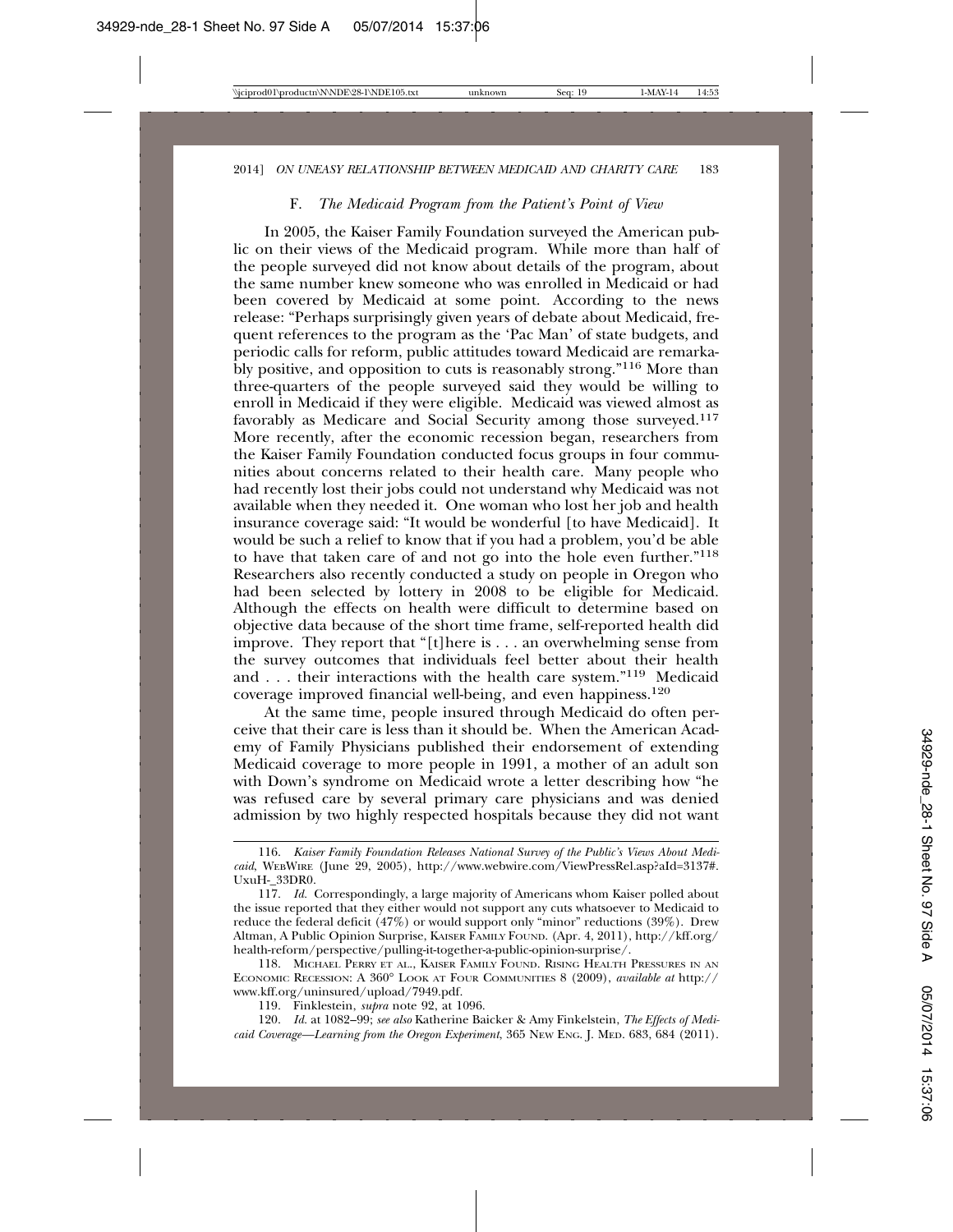'another Medicaid patient.'" Although he had a fever, was severely dehydrated, and was vomiting, the mother wrote: while "[a]drift in  $\acute{a}$ sea of white coats, the only mercy we were shown was a towel to catch the vomitus."121 When Medicaid managed care was being initiated widely in Connecticut, an advocate related the following story about her child:

I had a child who was on Medicaid and who needed to see a specialist . . . So I went out for a nine o'clock appointment . . . I was put in this big waiting room with a hundred people, all women and children. And by about 10:30 I went over and knocked on a window and said to the woman, "I have a 9:00 appointment." And the woman said, "So does everyone else. . . ." It was a very dehumanizing experience.122

Ronald Angel, Laura Lein, and Jane Henrici provide a nuanced account of the situation faced by poor Americans in obtaining health care in *Poor Families in America's Health Care Crisis*. The book provides details from an ethnographic study of mostly minority families in three cities along with supporting data and commentaries from other research. The authors describe a rarely studied, though significant, aspect of the lives of these families that affects the health care that people receive and whether they are enrolled in Medicaid. This is an account from the authors:

[T]he lives of the people we worked with were often confusing and chaotic. Unlike fictional accounts, the story plots are not complete and there are often large gaps in the narratives. Although for the most part the mothers we interviewed were remarkably candid about their lives and were forthcoming with information, we could not always be sure when members of the family were employed and when they had health insurance because their lives were simply too complex and confusing to be easily entered into the sort of time and activity matrix that researchers often use (or that a well crafted novel might portray). Even in directed interviews, the sequence of events and the identification of who did what when was often unclear to us and probably to the mothers themselves.123

Throughout the book, what has been called "churning" or the cycling on and off Medicaid is a constant.<sup>124</sup> The complexity and insta-

<sup>121.</sup> Jane A. Zanca, *Letter to the Editor*, 266 J. AM. MED. ASS'N 2560–61 (1991).

<sup>122.</sup> COLLEEN M. GROGAN & MICHAEL K. GUSMANO, HEALTHY VOICES, UNHEALTHY SILENCE: ADVOCACY AND HEALTH POLICY FOR THE POOR 105 (2007).

<sup>123.</sup> RONALD J. ANGEL ET AL., POOR FAMILIES IN AMERICA'S HEALTH CARE CRISIS 5 (2006).

<sup>124.</sup> KAISER COMM'N ON MEDICAID & THE UNINSURED, *supra* note 16, at 11. Sommers and Rosenbaum project that, after the health exchanges begin operating in 2014, half of adults with income below 200% of the poverty level will experience changes in their eligibility status for Medicaid or health insurance exchanges, as a result of income fluctuations. Benjamin D. Sommers & Sara Rosenbaum, *Issues In Health Reform: How Changes In Eligibility May Move Millions Back And Forth Between Medicaid And Insurance Exchanges*, 30 HEALTH AFF. 228, 232 (2011). State-administered "basic" health plans are intended to act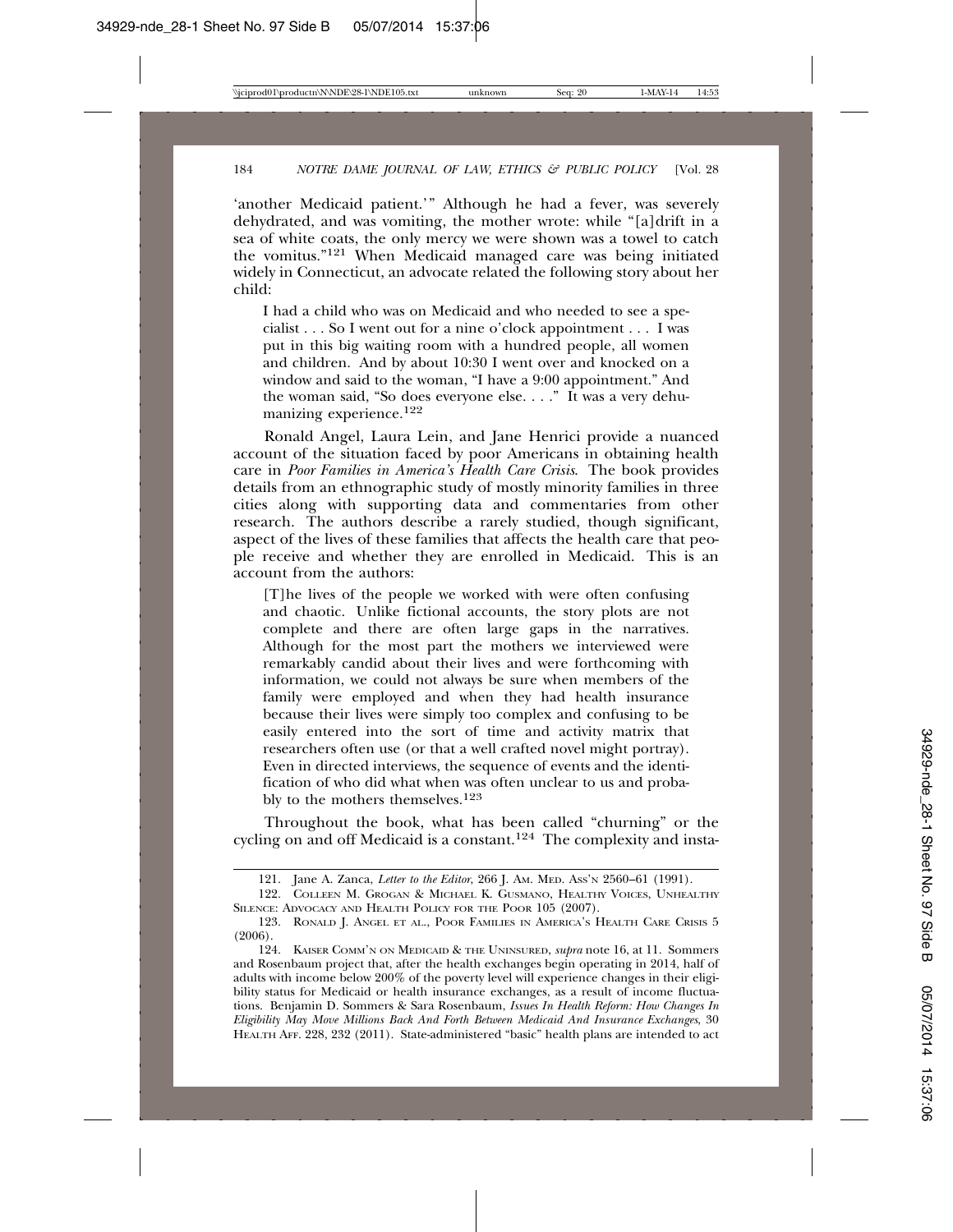bility of the families' circumstances were daunting and reached all aspects of living including employment, housing, other basic necessities, and health care. One family's example of churning occurred in the family of a single mother, "Cecilia." She lost Medicaid coverage as well as food stamps and TANF benefits when she missed a meeting with a caseworker during her second pregnancy. Later, Medicaid was discontinued for one child because his immunizations were not up to date.125 When Cecilia was not eligible for Medicaid, she used a local public program but she owed hundreds of dollars to the program. Even though the local program was intended for low-income uninsured people and the price was discounted, it was certainly not free.126 Medical debt was mentioned by many of the people interviewed for the book. This is not unusual even for extremely impoverished people. Less than half of uninsured people receive discounted prices when they pay for medical care.127

Particularly given the expansion of Medicaid in many states and its role in health care reform, the question of the degree to which people may associate the program with stigma is important. Although in the recent Kaiser Foundation interviews many participants wanted to enroll in Medicaid but were not eligible, some effect of stigma has been a part of research on enrollment during previous expansions of Medicaid and CHIP.128 Certainly the family members interviewed in the Angel, Lein, and Henrici study often felt humiliated. In 2000, researchers interviewed 1,400 people who received health care at community health centers in order to study dimensions of stigma associated with the use of public benefits such as cash assistance and Medicaid. The researchers also identified ways in which stigma and other factors affected actual enrollment. The belief that applying for Medicaid would involve unfair questions and that Medicaid enrollees would not receive the same treatment by physicians as people with private health insurance were associated with lower decisions to enroll. The researchers did not find evidence of what some have called "welfare stigma," which is the belief that the enrollee will feel bad about herself or that others will look down upon her, as separate causes for not enrolling. Changes in the enrollment process such as applying for Medicaid at places other than a welfare office were associated with much less stigma.<sup>129</sup> While the "no

125. This disenrollment should only have affected cash assistance, not Medicaid.

126. ANGEL, *supra* note 123, at 3.

129. JENNIFER P. STUBER ET AL., GEO. WASH. U. MED. CENTER, BEYOND STIGMA: WHAT BARRIERS ACTUALLY AFFECT THE DECISIONS OF LOW-INCOME FAMILIES TO ENROLL IN MEDI-

as a bridge for this population, so they experience stability in coverage even as the source of coverage funding changes from Medicaid to federal subsidies and private financing. *See e.g.*, Ann Hwang et al., *Creation of State Basic Health Programs Would Lead to 4 Percent Fewer People Churning between Medicaid and Exchanges*, 31 HEALTH AFF. 1314 (2012).

<sup>127.</sup> EMILY CARRIER ET AL., KAISER COMM'N ON MEDICAID & THE UNINSURED, THE UNINSURED AND THEIR HEALTH CARE NEEDS: HOW HAVE THEY CHANGED SINCE THE RECES-SION? (2011), *available at* http://kaiserfamilyfoundation.files.wordpress.com/2013/01/ 8246.pdf

<sup>128.</sup> Lisa Dubay & Genevieve Kenney, *The Impact of CHIP on Children's Insurance Coverage: An Analysis Using the National Survey of America's Families*, 44 HEALTH SERV. RES. 2040 (2009).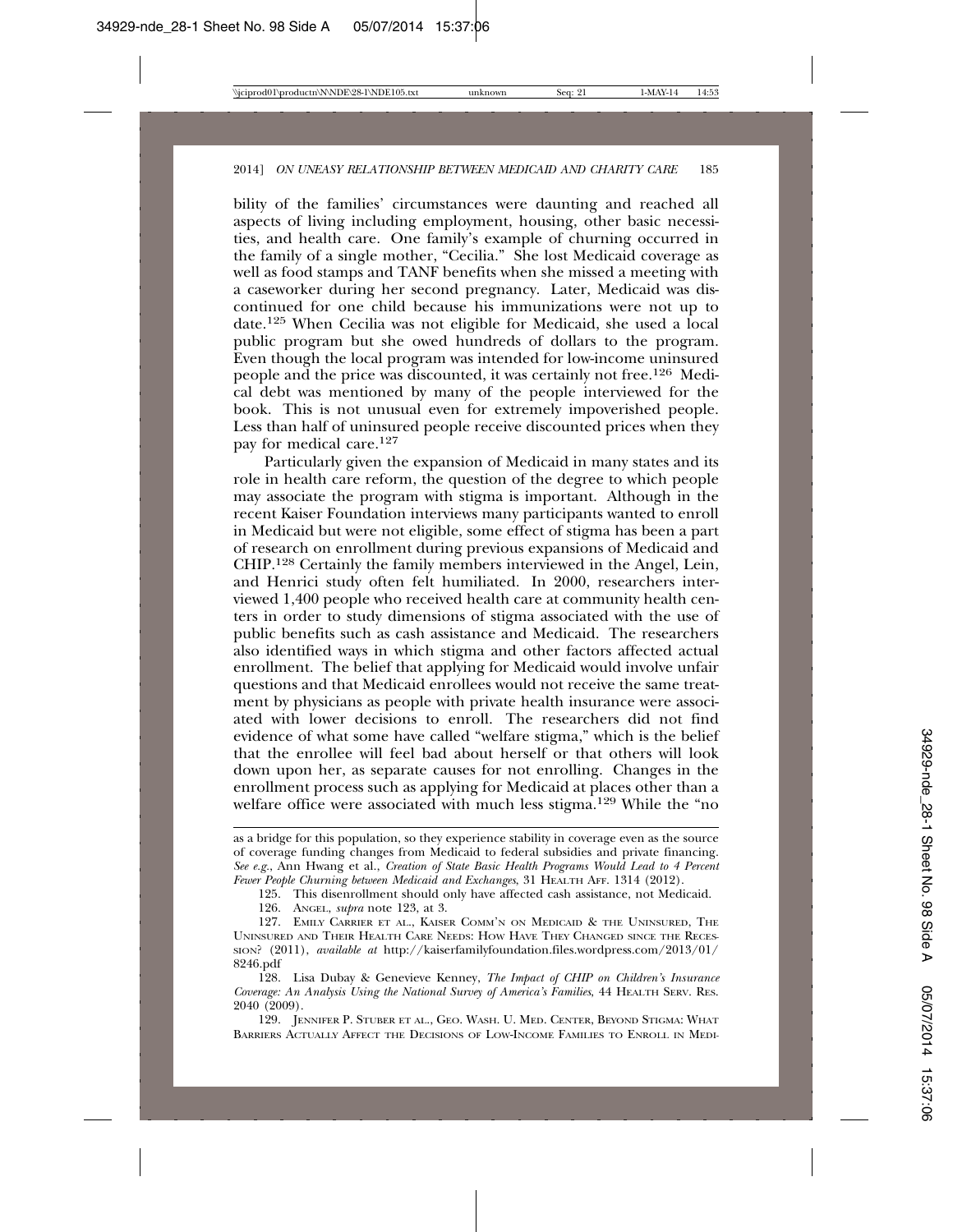wrong door" process through health insurance Marketplaces will likely help to reduce stigma, additional measures, such as changing organizational culture at enrollment offices to promote a welcoming attitude, are also needed.130 States have tended to increase outreach efforts and simplify enrollment in Medicaid when budgets are strong and to dampen such procedures or create other barriers to enrollment and retention during economic downturns. The recent attempts by some states to create barriers for people who need assistance with the health insurance Marketplace seems, however, to be primarily driven by political opposition.131

#### II. THE MEDICAID DISPROPORTIONATE SHARE HOSPITAL PROGRAM IS CREATED

Another way that charity care and Medicaid became linked in complex ways that continue to be debated is through the use of Medicaid supplemental payments. When Congress extended the Boren Amendment payment standards to hospitals in 1981, which largely resulted in states lowering Medicaid hospital payments, it also required states to "take into account" hospitals that serve a "disproportionate number of low-income people with special needs" when determining reimbursement.<sup>132</sup> The law explicitly allowed these funds to help pay for care of uninsured patients, an indeterminate number of whom were receiving charity care. Since states were primarily interested in their new ability to lower payments to hospitals, they largely ignored this provision.133 Only seventeen states had a designated Medicaid Disproportionate Share Hospital (DSH) program by 1985.134

Congress amended the Medicaid DSH provisions in 1987 out of concern that states were not implementing these additional payments. States were now required to submit a plan describing their DSH policy. The law also set minimum criteria for defining a hospital as a DSH hospital and minimum criteria for calculating DSH adjustments. States were, and still are, required to designate a hospital as a DSH hospital based either on having a Medicaid inpatient utilization rate greater than one standard deviation above the mean for that state or based on

CAID?, (2000), *available at* http://sphhs.gwu.edu/departments/healthpolicy/CHPR/ downloads/beyond\_stigma\_no3.pdf.

<sup>130.</sup> *See, e.g.*, KAISER COMM'N ON MEDICAID & THE UNINSURED, KEY LESSONS FROM MEDICAID AND CHIP FOR OUTREACH AND ENROLLMENT UNDER THE AFFORDABLE CARE ACT 7 (2014) *available at* http://kaiserfamilyfoundation.files.wordpress.com/2013/06/8445-keylessons-from-medicaid-and-chip.pdf.

<sup>131.</sup> *See, e.g*., Lizette Alvarez and Robert Pear, *Florida Among States Undercutting Health Care Enrollment*, N.Y. TIMES (Sept. 17, 2013), http://www.nytimes.com/2013/09/ 18/us/florida-among-states-undercutting-health-care-enrollment.html?pagewanted=all.

<sup>132.</sup> Omnibus Reconciliation Act of 1981, Pub. L. 97-35, 95 Stat. 808 (1981); *See also* SMITH & MOORE, *supra* note 29, at 168.

<sup>133.</sup> MICHAEL S. SPARER, MEDICAID AND THE LIMITS OF STATE HEALTH REFORM 51 (1996).

<sup>134.</sup> Robert Mechanic, *Medicaid's Disproportionate Share Hospital Program: Complex Structure, Critical Payments,* NAT'L HEALTH POL'Y F. 5 (Sep. 4, 2001) *available at* http:// www.nhpf.org/library/background-papers/BP\_MedicaidDSH\_09-14-04.pdf.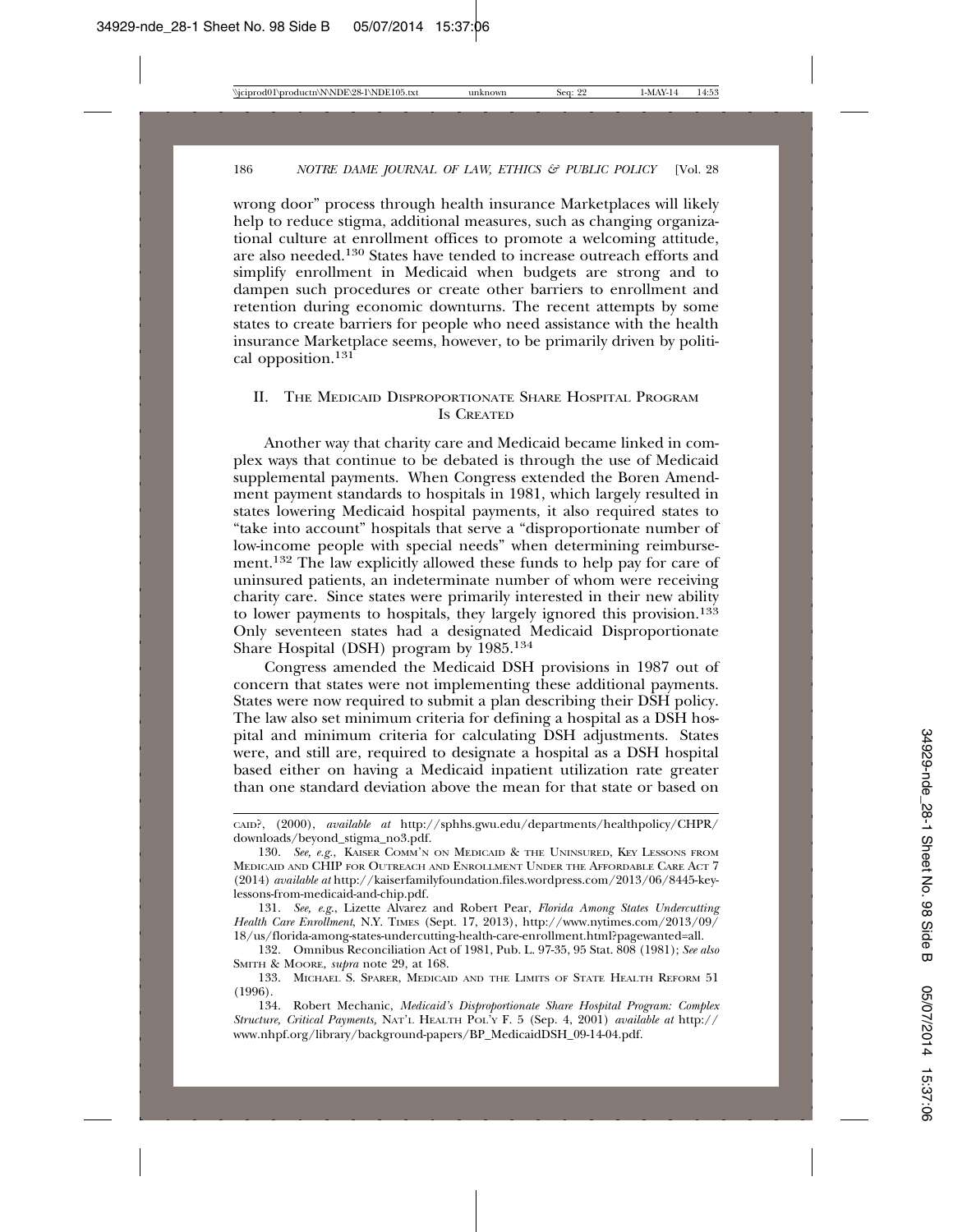having a low-income utilization rate above 25%.135 The Medicaid lowincome utilization rate is specifically calculated in part on the basis of the percentage of charity care provided by the hospital after subsidies for such care are subtracted.<sup>136</sup> Beyond this minimum, states originally had great latitude in defining other hospitals as eligible for DSH funds.

The federal match, or Federal Medical Assistance Percentage (FMAP), is calculated based on a state's per capita income relative to the national average. Although FMAP differs from state to state, on average states pay 43% and the federal government 57% of the Medicaid program's cost.137 The FMAP applies to Medicaid DSH payments, but as originally written there was no upper limit or ceiling on the federal match for DSH payments as long as the requirements were met.138 In 1983 HCFA issued regulations that prohibited Medicaid federal matching payments for inpatient hospital and nursing home care to no more than what would be paid under the Medicare program, referred to as the "Medicaid upper payment limit."139 This limit did not have to be adhered to in the DSH payments.

The intended purpose of the law was clearly to provide states with matching payments for hospitals that were providing the most care to low-income patients, whether or not the patients were covered under Medicaid or were receiving charity care.<sup>140</sup> What actually happened over the next few decades was at times quite different. A sizeable fraction of DSH funds were, in a number of states, used for general revenue purposes. In a 1995 survey of the Medicaid DSH program in thirty-nine states, the primary beneficiaries of the program were state governments. One third of the DSH funds were retained by states, suggesting that "only a small share of the funds currently generated by DSH programs are actually used to cover uncompensated care."<sup>141</sup> Since, according to officials, "money is fungible" at the state level, the funds could be used to balance overall state budgets.142 The *Washington Post* called the program in 1994 "a worthy idea gone terribly awry."<sup>143</sup> Rand

137. KAISER COMM'N ON MEDICAID & THE UNINSURED, *supra* note 16, at 31.

138. JEAN HEARNE, CONG. RESEARCH SERV., 97–483, MEDICAID DISPROPORTIONATE SHARE PAYMENTS (2005).

139. TERESA A. COUGHLIN & DAVID LISKA, URB. INST., THE MEDICAID DISPROPORTION-ATE SHARE HOSPITAL PAYMENT PROGRAM: BACKGROUND AND ISSUES 6 (1997), *available at* http://www.urban.org/UploadedPDF/anf\_14.pdf.

140. Wynn, *supra* note 136 at vii.

141. LEIGHTON KU & TERESA A. COUGHLIN, KAISER FAMILY FOUND., MEDICAID DISPRO-PORTIONATE SHARE AND OTHER SPECIAL FINANCING PROGRAMS 33 (1994) *available at* http:// www.kff.org/medicaid/loader.cfm?url=/commonspot/security/getfile.cfm&PageID=14 748.

142. *Id.* at 24.

143. Dan Morgan, *Small Provision Turns into a Golden Goose; States Use Subsidy to Balance Budgets*, WASH. POST, Jan. 31, 1994, at A1.

<sup>135.</sup> *See* 42 U.S.C.A. § 1396r-4(b)(1) (West 2013).

<sup>42</sup> U.S.C.A. § 1396r-4(b)(3)(B) (West 2013). The law specifies that the Medicaid DSH low-income utilization rate is the sum of two ratios. The first is the share of the hospital's total revenue for patient services that are paid by Medicaid or by state and local subsidies. The second is the percent of total hospital charges for charity care minus any subsidies for such care. BARBARA WYNN ET AL., RAND CORP. ANALYSIS OF THE JOINT DISTRI-BUTION OF DISPROPORTIONATE SHARE HOSPITAL PAYMENTS*,* 10 (2002).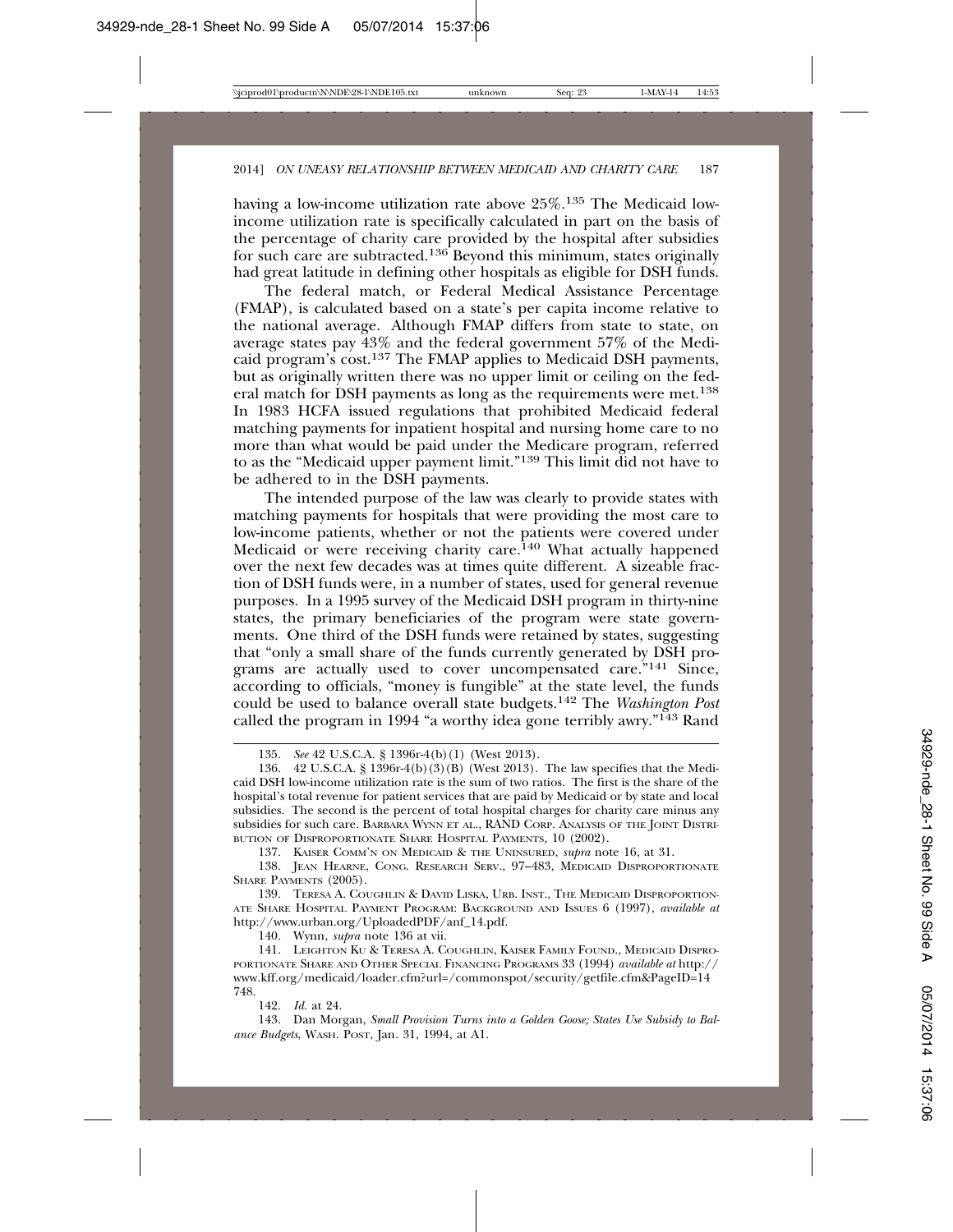Rosenblatt's observation, made in a somewhat different context, is apposite here: "in the name of the poor," funds may flow "[m]ost ironically" back to those with the most political power while the "poor's 'social account'" is charged.144

Federal dismay over this problem concerned only secondarily the failure of the funds to be used for uncompensated care. The primary concern involved the use of the funds to increase the federal share of Medicaid payments. The ability of states to increase the federal share of payments arose in part from a regulation issued in 1985 by HCFA which allowed states to receive donations from private medical care providers or to tax providers and use these funds to draw down federal Medicaid dollars according to the federal matching rate.145 For example, in West Virginia the state began collecting millions of dollars in donations from large nonprofit hospitals. The funds became state funds, which were then given back to the hospitals in an amount that exceeded the original donation. Once the hospitals were paid, the state received a federal match but most of the match was retained by the state. While there was a net gain by the hospital, the largest gain was to the state budget.146 An illustration of how the program could work follows:

State A requests a donation or imposes a tax on a hospital of \$10 million. The state then makes a DSH payment of \$12 million to the hospital, either as lump sum or by means of increased Medicaid rates. This nets the hospital \$2 million and "costs" the state \$2 million. The state then claims the \$12 million as a "legitimate" Medicaid expense and, assuming a fifty percent match, receives \$6 million from the federal government. Final result: the provider netted \$2 million from the transaction; the state is ahead by \$4 million; the federal government is out \$6 million; and Medicaid recipients may or may not benefit from this transaction.<sup>147</sup>

Once states understood the possibility of these financing strategies, the DSH program payments shot from less than \$600 million in 1989 to \$17.4 billion in 1992.<sup>148</sup> Program costs increased so rapidly that federal officials became alarmed. The Inspector General called the use of provider donations and taxes an "uncontrollable virus" and "egregious."149 The genesis of the problem was the failure of Congress to tie the bestowal of DSH funding to care given to specific beneficiaries and services and to cap the total funds provided.150 Officials in the George H.W. Bush Administration at the Office of Management and Budget,

<sup>144.</sup> Rosenblatt attributes this insight to Edward Sparer. Rand E. Rosenblatt, *Equality, Entitlement, and National Health Care Reform: The Challenge of Managed Competition and Managed Care*, 60 BROOK. L. REV. 60, 110 (1994).

<sup>145.</sup> COUGHLIN & LISKA, *supra* note 139, at 2–3.

<sup>146.</sup> *Id.* at 5–6; *see also* Mechanic, *supra* note 134.

<sup>147.</sup> SMITH & MOORE, *supra* note 29, at 208–09

<sup>148.</sup> Hearne cites \$17.4 billion in 1992. HEARNE, *supra* note 138, at 4. Mechanic cites \$600 million in 1989. Mechanic, *supra* note 134, at 4.

<sup>149.</sup> HEARNE, *supra* note 138, at 6.

<sup>150.</sup> *Id.*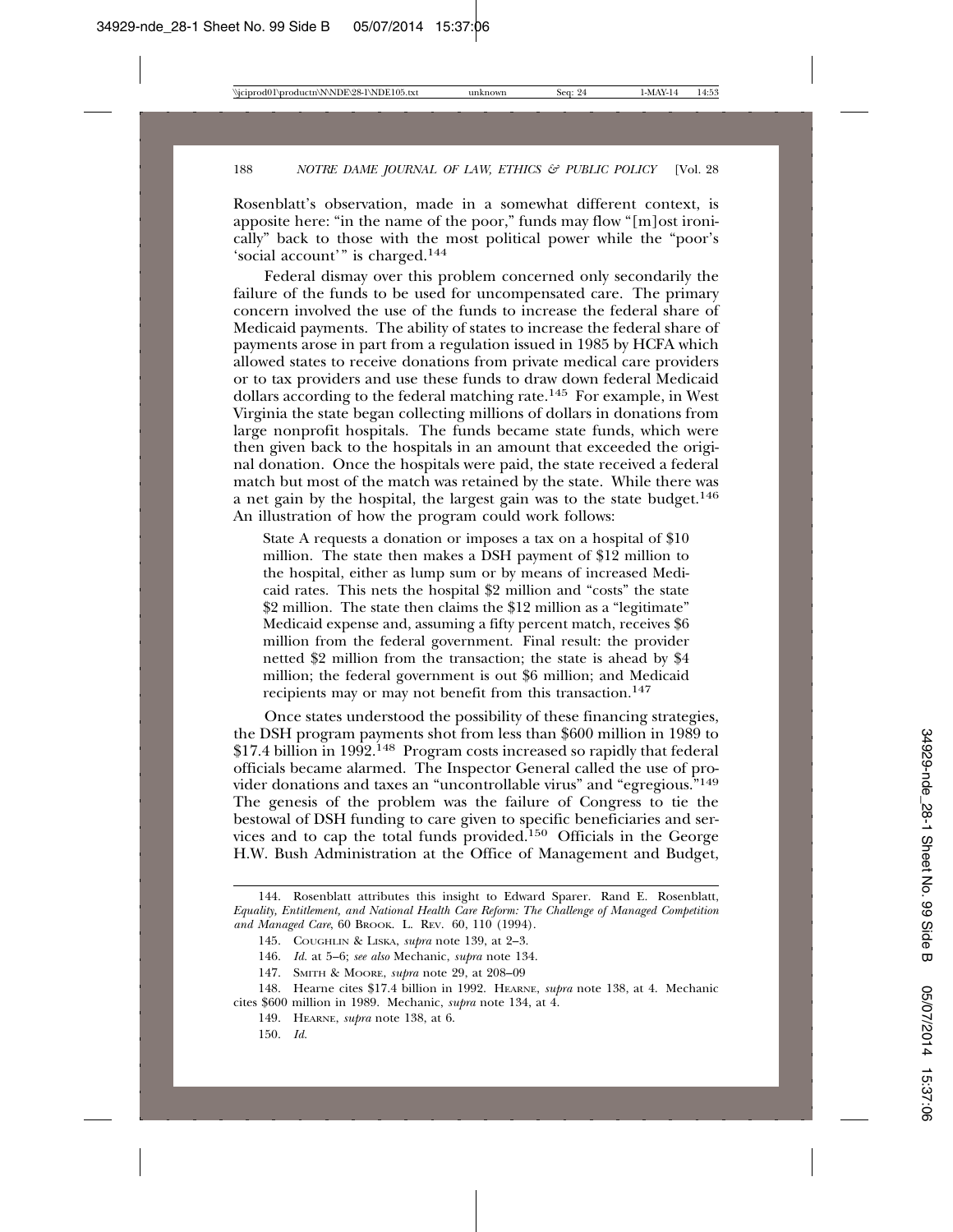and HCFA, saw the program as "highly irregular if not illegal."151 The political implications were powerful, threatening alliances between state and federal government officials at both the political and budgetary level. As a result, Congress embarked on measures over the next two decades that clamped down on program loopholes, while lessening the blow by increasing available funds.<sup>152</sup>

In 1991 Congress enacted the first legislative reform of DSH with the Medicaid Voluntary Contribution and Provider-Specific Tax Amendments.153 The law was intensely negotiated between the Bush Administration and the National Governor's Association, and was a compromise measure.154 The law prohibited the use of donations and provider taxes that were not broad based. The taxes had to be "bona fide" and could not be written to hold providers harmless for the cost.<sup>155</sup> The law set a national limit of  $12\%$  of total Medicaid spending for the DSH program, thereby curtailing further escalation of a program that had risen from about 2% of spending in 1990 to over 13% in 1992.156 State DSH payments were also capped at the 12% level but were to be phased up or down based on the individual state's allotment since some states had much higher or lower percentages of DSH.157

One effect of the cap was to lock in the highly inequitable distribution of DSH funds at the state level. For example, by 2001 there were five states that reported a DSH payment of at least \$1,000 per resident below the poverty level and sixteen states that reported DSH payments of less than \$100 per poverty level resident.158 The law also specifically protected the use of intergovernmental transfers as a source of financing, considered by some to be another "loophole," which had not been in wide use prior to the legislation.159

#### A. *The Growth of Medicaid DSH is Curtailed*

The effect of the law was to limit the growth in the DSH program, though the controversies were far from over. The DSH program by this time had become politically explosive and a vehicle for fundamentally divergent strategies among powerful stakeholders.160 As David Smith and Judith Moore put it,

[T]he DSH experience provides a good example of how the flexibility and loopholes in our American system of fiscal federalism

<sup>151.</sup> John K. Iglehart, *The American Health Care System—Medicaid*, 328 NEW ENG. J. MED. 896, 898 (1993).

<sup>152.</sup> OLSON, *supra* note 52, at 210.

<sup>153.</sup> COUGHLIN & LISKA, *supra* note 139, at 3.

<sup>154.</sup> *Id.*

<sup>155. 42</sup> U.S.C.A. § 1396b(w)(2)(B) (West 2013); *see also* Teresa A. Coughlin et al., *Reforming the Medicaid Disproportionate Share Hospital Program*, 22 HEALTH CARE FIN. REV. 137, 139 (2000).

<sup>156.</sup> Teresa A. Coughlin & David Liska, *Changing State and Federal Payment Policies for Medicaid Disproportionate-Share Hospitals*, 17 HEALTH AFF., 118, 118–19 (1998).

<sup>157.</sup> HEARNE, *supra* note 138, at 6.

<sup>158.</sup> Mechanic, *supra* note 134, at 9.

<sup>159.</sup> HEARNE, *supra* note 138, at 6–7.

<sup>160.</sup> Morgan, *supra* note 143.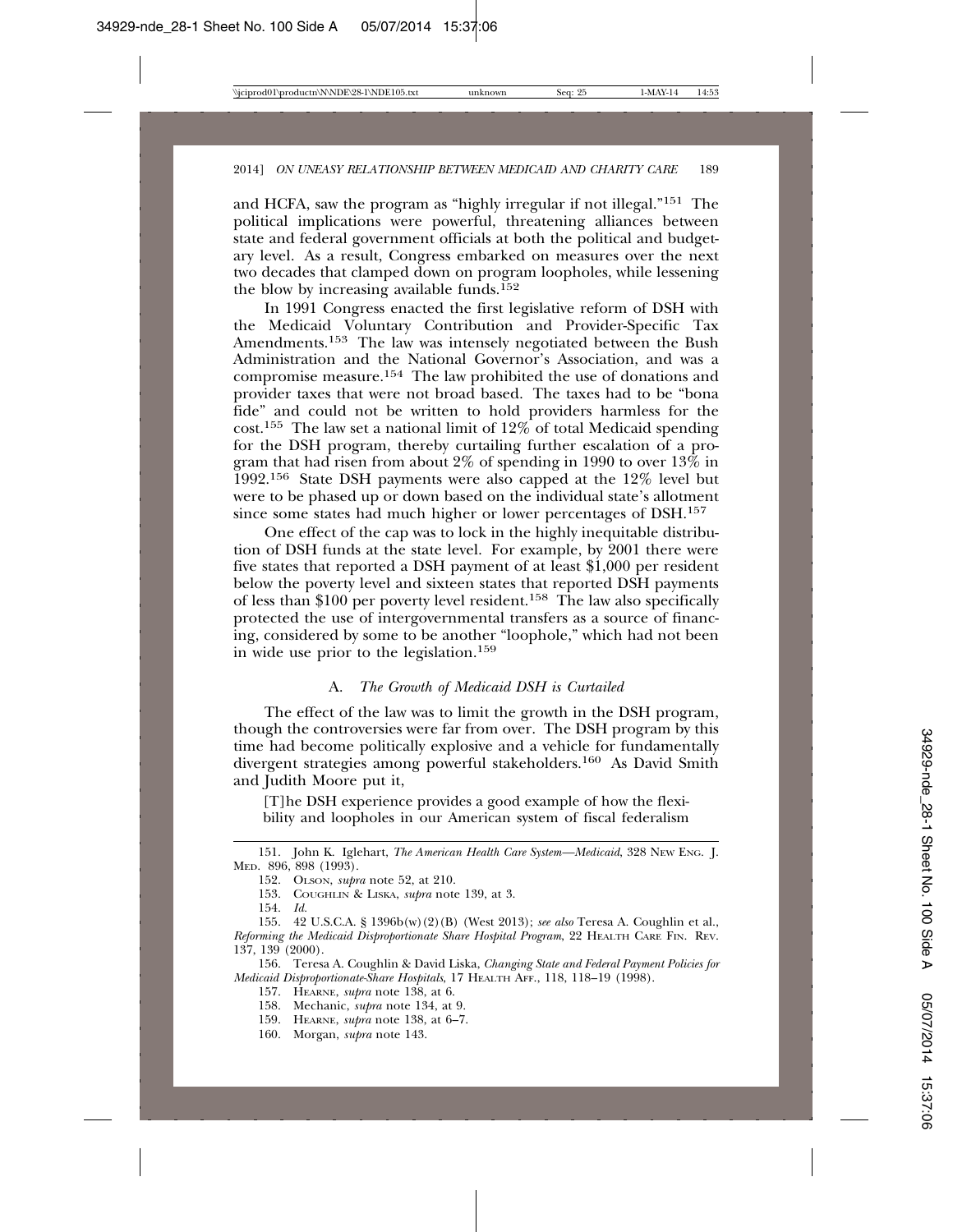enable venturesome and public-spirited officials to work a power of good. They also reward the shrewd and greedy, punish those who live by the rules and make do with their share, and breed lies, hypocrisy, distrust, and cynicism.161

The use of intergovernmental transfers in which states use public funds from state, local, or county health care facilities as the state match works in much the same way as we saw above, with the provider donations and taxes that federal law had partially curtailed. Inventive states willing to push the line also began to use other practices. Some states, for example, reported grossly inflated charges at public hospitals, or paid significantly more in DSH payments to certain hospitals than the total cost of caring for Medicaid and uninsured patients.162 Others provided DSH payments to hospitals with few Medicaid patients, especially at mental hospitals where most care for adults is the financial responsibility of the state.163 As a response to these continued problems, in 1993 Congress imposed a hospital-specific limit to DSH payments, which could be no more that the total cost of unreimbursed care to Medicaid enrollees and uninsured patients for an individual hospital.164 The 1993 amendments also prohibited DSH payments to hospitals, such as mental health institutions, that did not have at least a 1% Medicaid utilization rate.165

The hospital-specific limits were transitioned such that certain, usually state-owned, hospitals could continue to receive DSH payments of up to 200% of their Medicaid shortfall and uninsured cost. Congress made exceptions to the hospital-specific limit on DSH payment several times. In 2000, for example, the hospital-specific limit for public hospitals for the years 2003 and 2004 was increased from 100% to 175% of the unreimbursed Medicaid and uninsured cost.166 The Office of the Inspector General, upon review of this prospective increase, concluded that it should either be delayed or repealed, finding multiple irregularities.167 CMS agreed, yet the increase in DSH limits for public hospitals was left intact for those years.168

164. HEARNE, *supra* note 138, at 7.

167. These included findings that as much as 90% of DSH payments to some hospitals were returned to the state; the calculation of uncompensated care costs varied widely; many hospitals overstated uncompensated care costs; and some states included the cost of providing care to prisoners even though this was not supposed to be allowed. *Id.* at 6–9.

168. *Id.* This is consistent with the history of the DSH program as "intensely political and rife with special deals." Mechanic, *supra* note 134, at 8.

<sup>161.</sup> SMITH & MOORE, *supra* note 29, at 208.

<sup>162.</sup> HEARNE, *supra* note 138, at 7.

<sup>163.</sup> Mechanic, *supra* note 134, at 8.

<sup>165.</sup> *Id.* at 7–8.

<sup>166.</sup> The Medicare, Medicaid, and State Child Health Insurance Program Benefits Improvement and Protection Act of 2000 (BIPA 2000) required that public hospitals in all states have a DSH limit of 175% of uncompensated care cost for the two fiscal years beginning after September 2002. California's public hospitals already had this higher limit. Memorandum from Inspector General Janet Rehnquist for Administrator for Centers for Medicare and Medicaid Services Thomas Scully (Dec. 27, 2001), *available at* https://oig.hhs.gov/oas/reports/region6/60100069.pdf.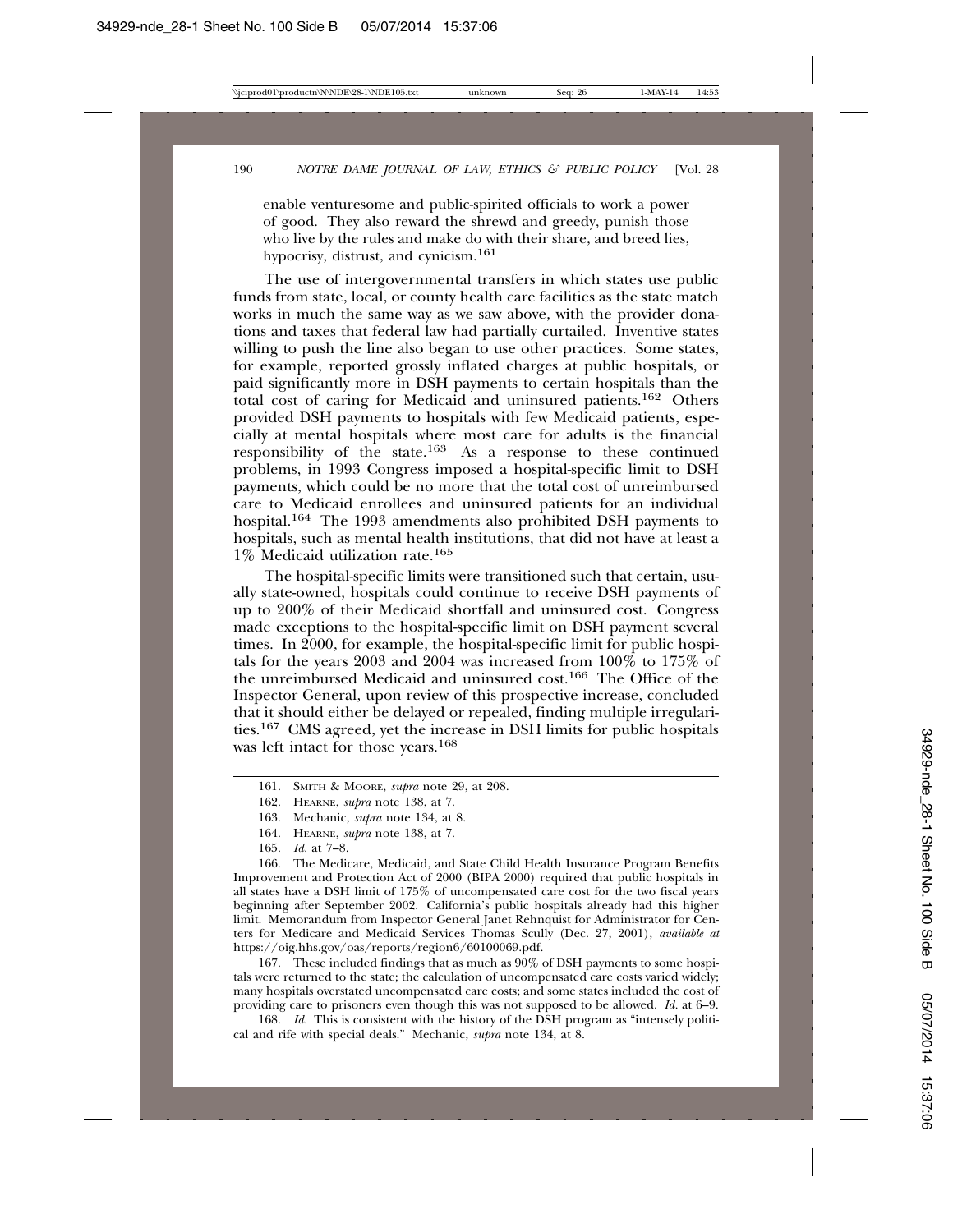When forty states were surveyed about their DSH programs in 1997, states were netting 40% of the financial gains while hospitals were receiving about 60% of new additional funds.169 As mentioned, Congress continued to pay attention to DSH payments to hospitals, though it still vacillated between curtailing and expanding the program. Reliable and detailed information on DSH programs did not exist, and states resisted attempts to develop accurate reporting systems.170 In the 1997 Balanced Budget Amendment, Congress required states to report to HCFA the methodology it used to identify and make payments to DSH hospitals on the basis of the proportion of low-income and Medicaid patients served by the hospitals, and to include individual hospital information.<sup>171</sup> In a 2002 RAND/Urban Institute report, however, researchers found that "compliance with this requirement appears lax and federal enforcement is limited."172 Even the most minimal information was often not provided by states, such as accurate hospital identification.173 The state DSH payment reports also sometimes correlated poorly with information generated by HCFA providing an accounting of state DSH expenditures, calling the former's accuracy into question.<sup>174</sup>

#### B. *Other Medicaid Maximization Strategies Are Utilized*

In response to the tightening federal strictures on DSH payments, states began to use other "Medicaid maximization" strategies to increase the federal share of funds. One of the primary ways states could do this was through creative exploitation of the upper payment limit rules (UPL). While the Medicaid DSH program is mandatory for states, UPL "programs" are not. The schema underlying funding of the state portion of UPL resembles that of the DSH program in DSH's early years. A Louisiana journalist described the process: "Borrow \$20 from a friend. Show it to your Dad. He gives you \$50. Give the \$20 back to your friend. Walk away with a wallet \$50 fatter."175 The UPL payments

175. Steve Ritea, *Transfer System Could Save Medicaid, but It Might Be Too Late for LA to Get on Board*, TIMES-PICAYUNE (Apr. 2, 2000) (quoted *in* ANDY SCHNEIDER & DAVID ROUS-

<sup>169.</sup> Coughlin, *supra* note 155, at 155.

<sup>170.</sup> Mechanic, *supra* note 134, at 9.

<sup>171.</sup> Balanced Budget Act of 1997, Pub. L. No. 105–33, § 4721 (1997):

A State plan under this title shall not be considered to meet the requirements of section  $1902(a)(13)(A)(iv)$  (insofar as it requires payments to hospitals to take into account the situation of hospitals that serve a disproportionate number of low-income patients with special needs), as of October 1, 1998, unless the State has submitted to the Secretary by such date a description of the methodology used by the State to identify and to make payments to disproportionate share hospitals, including children's hospitals, on the basis of the proportion of lowincome and Medicaid patients served by such hospitals. The State shall provide an annual report to the Secretary describing the disproportionate share payments to each such disproportionate share hospital.

<sup>172.</sup> WYNN, *supra* note 140, at 107.

<sup>173.</sup> *Id.* at 107–08.

<sup>174.</sup> *Id.* at 108. The authors cite to one example, in which "Pennsylvania's hospital specific report for FY 1998 showed a total of \$41 million in DSH payments whereas the state claimed \$546 million in DHS payments on Form HCFA-64."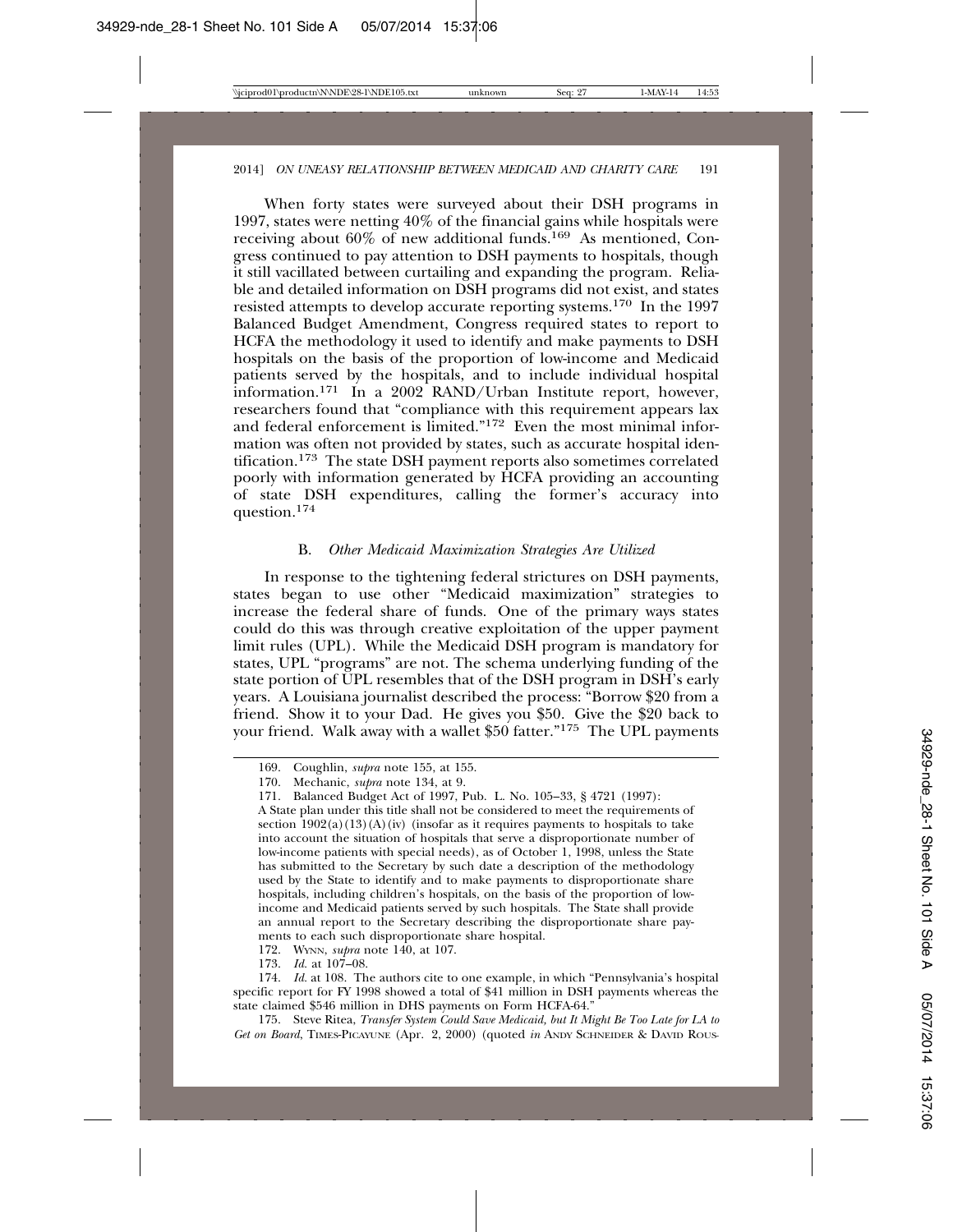are based on the difference between what Medicare pays and what Medicaid pays for comparable services.<sup>176</sup> Federal law provides that such aggregate Medicaid expenditures may not exceed what Medicare would have paid for the same services.<sup>177</sup> Because states' Medicaid rates are generally much lower than Medicare, these states can make large payments—UPL payments—to a specific hospital or category of hospitals without violating the aggregate upper payment limits. As long as the aggregate limit is not breached, a single hospital or class of hospitals does not have a limit on the UPL funds received.178 When these UPL payments are made to public hospitals, some states' general funds ultimately reap most of the benefits. For example, a 2004 General Accounting Office (GAO) report described how Michigan provided \$122 million to county hospitals as a UPL payment.<sup>179</sup> The federal match for these payments was \$155 million, making a total of \$277 million that was provided to the county hospitals under the UPL program.180 Later the same day, the county hospitals, through an intergovernmental transfer, sent all but about \$6 million of the funds back to the state through an intergovernmental transfer. These funds were deposited into a separate general fund that "recycled" the resulting \$149 million in now-"state" dollars to generate additional federal matching dollars.181 The GAO found that some states clearly used the funds for non-Medicaid purposes, such as K-12 education.<sup>182</sup> The "absence of reliable data protects states that engage in questionable practices and limits the momentum of efforts to change the program in ways that would benefit low-income patients."183

Although the Medicaid DSH and UPL programs have been described as a "tug-of-war" between the federal and state governments, over time the federal government has curbed some of the most fiscally problematic practices.184 In the case of DSH, Congress capped total funding for states on several different occasions, most recently under the ACA.185 In a 2006 survey of thirty-five states, Teresa Coughlin and

177. 42 C.F.R. § 447.272(b)(2) (2013).

178. Mechanic, *supra* note 134, at 9.

179. U.S. GOV'T ACCOUNTABILITY OFFICE, GAO-04-574T, INTERGOVERNMENTAL TRANSFERS HAVE FACILITATED STATE FINANCING SCHEMES 5–6 (2004), *available at* http:// www.gao.gov/new.items/d04574t.pdf.

180. *Id.*

181. *Id.*

182. *Id.* at 8–9.

183. Mechanic, *supra* note 134, at 14.

184. SONYA SCHWARTZ ET AL., MOVING BEYOND THE TUG OF WAR: IMPROVING MEDI-CAID FISCAL INTEGRITY 6 (2006), *available at* http://nashp.org/sites/default/files/Medicaid\_Fiscal\_Integrity.pdf?q=Files/Medicaid\_Fiscal\_Integrity.pdf.

185. 42 U.S.C.A. § 1396r-4(f) (West 2013).

SEAU, KAISER COMM'N ON MEDICAID & THE UNINSURED, UPPER PAYMENT LIMITS: REALITY AND ILLUSION IN MEDICAID FINANCING 2 (2002), *available at* http://www.kff.org/medicaid/ 4043-index.cfm.).

<sup>176.</sup> Other supplemental Medicaid payments are made on the basis of 1115 Waivers which are state specific demonstrations approved by CMS. U.S. GOV'T ACCOUNTABIL-ITY OFFICE, GAO-08-614, MEDICAID: CMS NEEDS MORE INFORMATION ON THE BILLIONS OF DOLLARS SPENT ON SUPPLEMENTAL PAYMENTS 6 (2008), *available at* http://www.gao.gov/ new.items/d08614.pdf.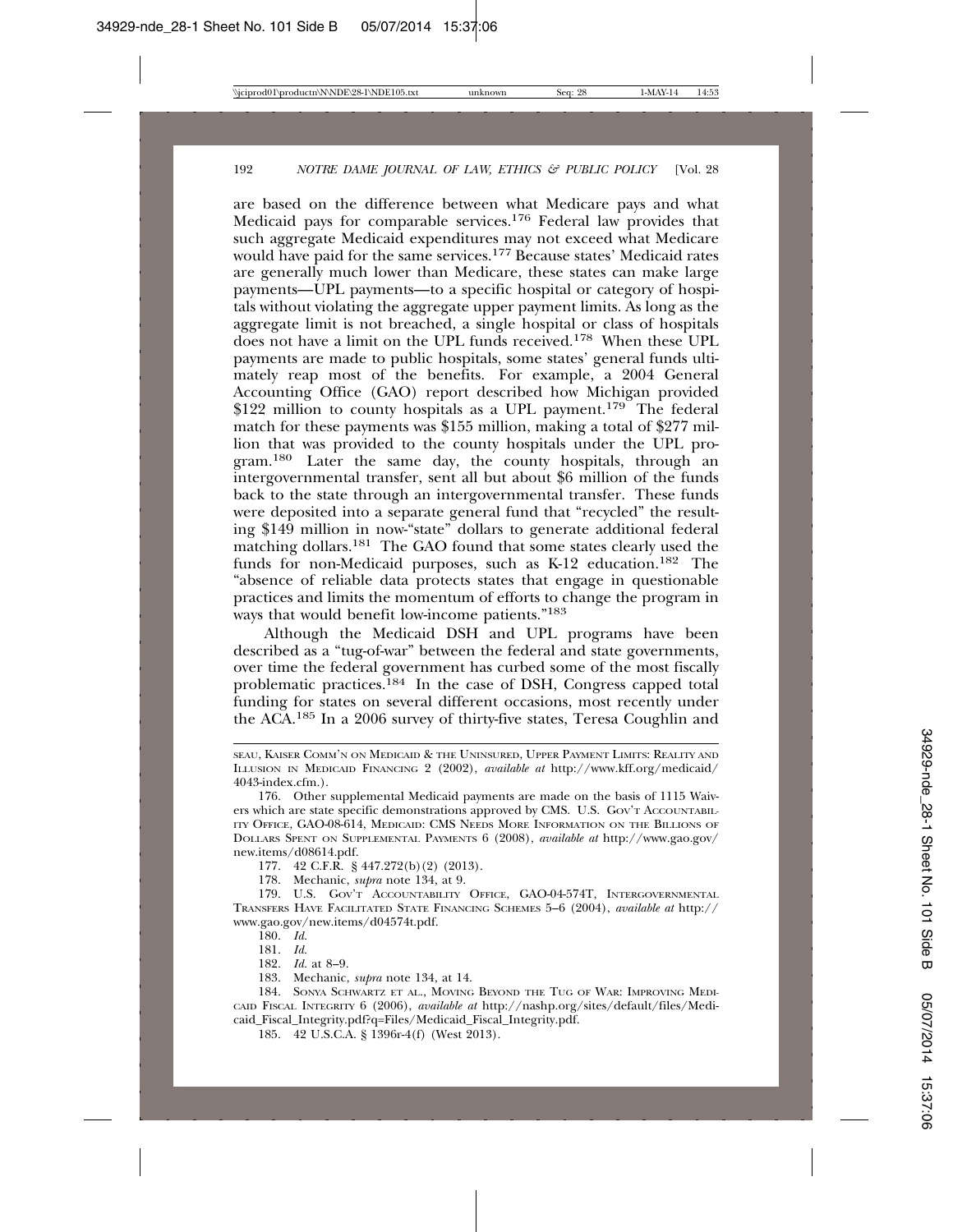colleagues found that the intergovernmental transfer of funds back to the state had greatly decreased and accounted for less than 1% of spending. Yet at the same time, if the IGTs and provider taxes that the state used to fund the supplemental payments are subtracted from the total being paid to providers, the share of the spending in these programs attributable to federal funds was 80%, suggesting that some of the problems that most interested federal officials were continuing.186 With respect to UPL, while the federal government limited UPL payments by tightening the state methodology for calculating them, the government's ability to assess the payments being made was particularly difficult because of the lack of accurate reporting methods.187 The GAO was unable to provide any estimate of the total national 2006 non-DSH supplemental payments such as UPL, stating "the total amount and distribution of payments made in fiscal year 2006 is unknown because states did not separately report all their payments to CMS."188

While Medicaid supplemental payment programs may have allowed federal funds to stabilize state budgets and maintain Medicaid services in difficult economic circumstances, the evidence is mixed. As mentioned earlier, it is clear that in some states the funds were not used for health care purposes, and were instead used for general revenue purposes.189 Even though some of these funds are presumably used to make positive changes, states as well as hospitals have had wide discretion and little accountability for the use of the funds over much of the life of the program.190 Supplemental funds "count" toward total Medicaid spending, yet are not always used, as we have seen, to provide actual care for Medicaid recipients. This discrepancy not only distorts the relationship between Medicaid spending and care provided through the program,191 but also may increase the likelihood of cuts to the program, to the extent they cause taxpayers to view the Medicaid program as both profligate and overfunded.<sup>192</sup> It may be convenient to "charge" supplemental payments, in all their myriad uses, to the "social account" of the poor, but the injustice is manifest.

#### C. *Medicaid, DSH, and the Safety Net*

Even though it has been difficult to trace all the ultimate uses to which DSH and UPL funds have been put, proponents of the health

<sup>186.</sup> Teresa A. Coughlin et al., *Restoring Fiscal Integrity to Medicaid Financing?,* 26 HEALTH AFF. 1469, 1478 (2007).

<sup>187.</sup> *See, e.g.*, GAO-08-614, *supra* note 176, at 21–22. The UPL regulations may be found at 42 C.F.R. § 447.321 (2012).

<sup>188.</sup> GAO-08-614, *supra* note 176, at 6. The report states that CMS had determined that \$23 billion was spent on DSH and non-DSH supplemental payments in 2006, but the information was incomplete.

<sup>189.</sup> SCHNEIDER & ROUSSEAU, *supra* note 175.

<sup>190.</sup> Karen Matherlee, *The Federal-State Medicaid Match: An Ongoing Tug-of-War over Practice and Policy,* 760 NAT'L HEALTH POL'Y F. 7 (2000), *available at* http://www.nhpf.org/ library/issue-briefs/IB760\_MedicaidMatch\_12-15-00.pdf.

<sup>191.</sup> SCHNEIDER & ROUSSEAU, *supra* note 175.

<sup>192.</sup> *See, e.g.*, Ed Sparer, *Gordian Knots: The Situation of Health Care Advocacy for the Poor Today*, 15 CLEARINGHOUSE REV. 1, 2–3 (1981).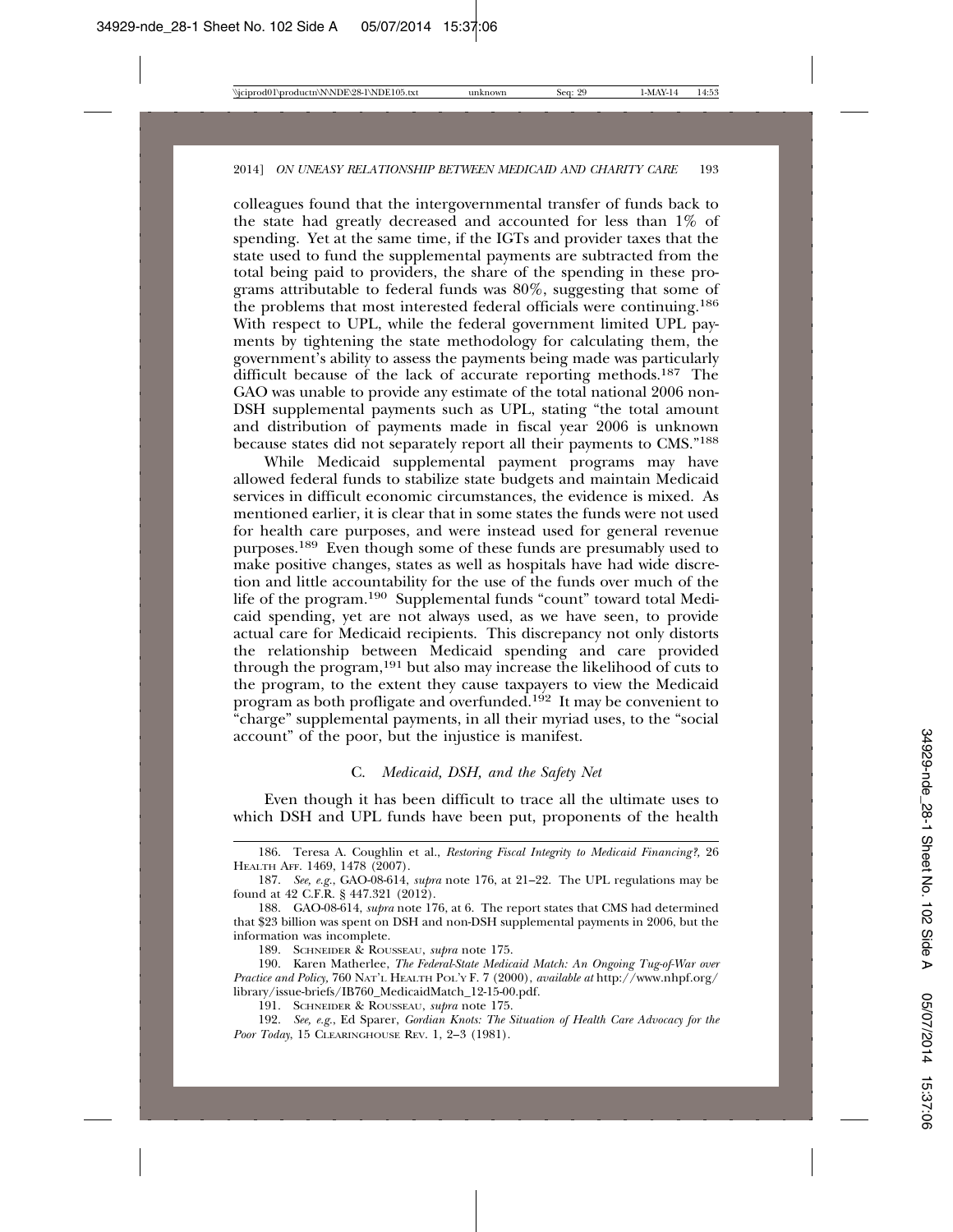care safety net have become one of the biggest stakeholders in the debate concerning the funds. Patricia Gabow, the chief at Denver Health, described her state's reluctance to fully take advantage of federal DSH payments in the late 1990s when a legislator claimed that "DSH is the cocaine of public hospitals."193 Gabow's view was different:

We saw it more like penicillin. How do you transform cocaine into penicillin? And why shouldn't the federal government support safety-net hospitals like ours, when these institutions provide our national health insurance by default? We needed to convince one of the smartest and most powerful legislators who opposed DSH to support accessing these dollars.<sup>194</sup>

When the DSH program was enacted, the term "safety net" was not often used to refer to health care.195 President Reagan used the metaphor "social safety net" in 1981, with William Safire declaring in that year that "[a]dministration spokesmen carry the safety net around as a kind of security blanket."<sup>196</sup> In the midst of severe cuts to social welfare programs, Safire proclaimed: "Using the circus metaphor of a 'safety net,' the budget cutters seek to allay fears of many of the 'truly needy' (but not, one assumes, of the 'falsely needy') that society is not about to shove them off the high wire onto the sawdust below."197

By 1999, the "health care safety net" was firmly entrenched in the health policy and medical literature. Writing for the National Association of Public Hospitals and Health Systems (NAPH) in 1999, Lynne Fagnani and Jennifer Tolbert described "safety net hospitals" as "those whose stated mission is to provide care to anyone in need regardless of their ability to pay."198 These authors explain that the major sources of funding for unreimbursed care provided at safety net hospitals are state and local tax appropriations, and the Medicare and Medicaid DSH programs. Even though hospitals that were members of NAPH transferred almost 70% of their Medicaid DSH payments back to their state treasuries in 1996, the Medicaid DSH program still managed to raise Medicaid payments above costs to member hospitals.199 The authors take particular note of how the DSH program lacked accountability for how the funds were spent and that this was a major barrier to reforming the program. There was simply no national data on "how states spend DSH

<sup>193.</sup> Patricia A. Gabow, *Making a Public Hospital Work*, 20 HEALTH AFF. 182, 186 (2001).

<sup>194.</sup> *Id.* at 186.

<sup>195.</sup> SMITH & MOORE, *supra* note 29, at 157.

<sup>196.</sup> William Safire, *On Language; Safety Nets*, N.Y. TIMES, Mar. 29, 1981 § 6 (Magazine Desk), at 9.

<sup>197.</sup> *Id.*

<sup>198.</sup> LYNNE FAGNANI & JENNIFER TOLBERT, NAT'L ASS'N OF PUB. HOSPS. AND HEALTH SYS., THE DEPENDENCE OF SAFETY NET HOSPITALS AND HEALTH SYSTEMS ON THE MEDICARE AND MEDICAID DISPROPORTIONATE SHARE HOSPITAL PAYMENT PROGRAMS 1 (1999).

<sup>199.</sup> *Id.* at 9, 19.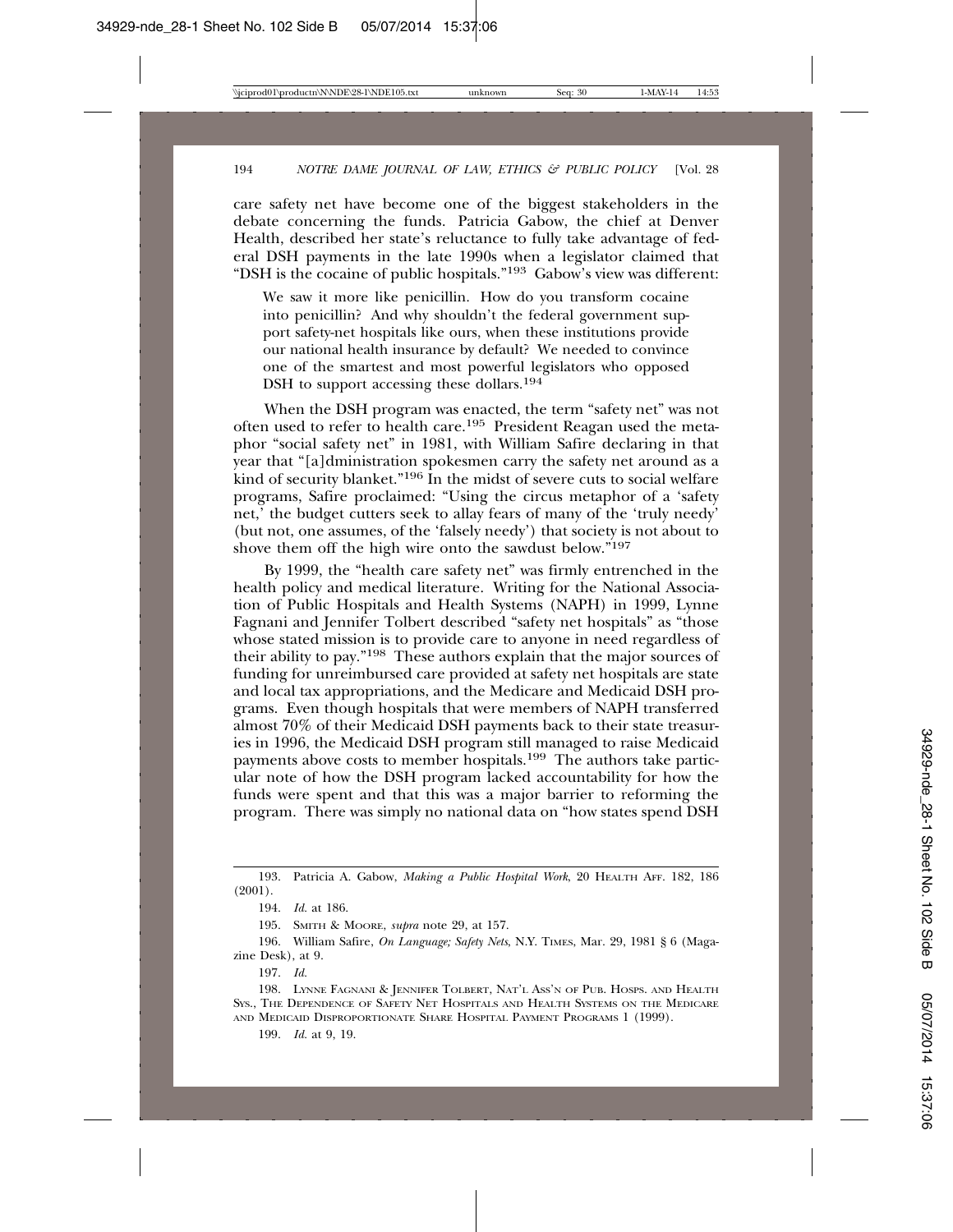funds, who receives them, how much individual entities receive, and how states finance their share of the program."200

As mentioned above, little is known as well about how hospitals that receive DSH payments use the funds. In a 1995 survey, hospital officials told surveyors that DSH revenue usually was placed in the hospital's general operating fund where the money could have indirectly covered the cost of uncompensated care and Medicaid underpayments.201 Some hospital officials told surveyors that the funds were used specifically to expand services in the clinics. Some hospitals used the funds as "short-term windfalls" and made many types of capital expenditures.202 Since the Medicaid and DSH funds cannot usually be traced, there are few ways, other than surveys, to determine the impact of the funds. Such surveys necessarily depend on the reliability of the reporter. The answers may indeed have been accurate, though unverifiable. One study has provided evidence that patient mortality rates decline in inverse proportion to the availability of DSH funds at public hospitals.<sup>203</sup> This effect was hypothesized to be due to greater resources as a result of the funds.<sup>204</sup> Another study found that the nonprofit hospital provision of uncompensated care in California fell following the 1997 DSH reductions, but the reduction was inelastic in value, that is, only loosely correlated with the size of the reduction.205 Studies such as these provide indirect support for the hospital officials' likely veracity in the survey. There is the possibility, however, that responses to the survey question about the use of DSH funds could, for example, reflect social desirability bias.<sup>206</sup> The safety net hospital officials may have perceived that it would be expected and socially desirable to report that the funds were used to provide services related to the needs of Medicaid and uninsured low-income patients. Without objectively verifiable data, a definitive determination cannot be made.

In other research, subsidies provided to hospitals in New York in the 1980s on the basis of the cost of uncompensated care did increase the provision of charity care modestly when matching payments were provided.207 When lump sums were provided, however, charity care did not increase.208 The authors concluded that "hospital subsidies appear relatively inefficient in targeting revenues toward the uninsured

208. *Id.*

<sup>200.</sup> OBAID S. ZAMAN ET AL., NAT'L. PUB. HEALTH AND HOSP. INST. AMERICA'S SAFETY NET HOSPITALS AND HEALTH SYSTEMS, 2010: RESULTS OF THE ANNUAL NAPH HOSPITAL CHARACTERISTICS SURVEY (2012).

<sup>201.</sup> KU & COUGHLIN, *supra* note 141.

<sup>202.</sup> *Id.*

<sup>203.</sup> Katherine Baicker & Douglas Staiger, *Fiscal Shenanigans, Targeted Federal Health Care Funds, and Patient Mortality, 120 Q. J. ECON. 345 (2005).* 

<sup>204.</sup> *Id.*

<sup>205.</sup> Hui-Min Hseih & Gloria J. Bazzoli, *Medicaid Disproportionate Share Hospital Payment: How Does It Impact Hospitals' Provision of Uncompensated Care?*, 49 INQUIRY J. 254 (2012).

<sup>206.</sup> Robert A. Pearlman & Helene E. Starks, *Quantitative Surveys, in* METHODS IN MED. ETHICS 233–40 (Jeremy Sugarman & Daniel P. Sulmasy eds., 2010).

<sup>207.</sup> Kenneth E. Thorpe & Charles E. Phelps, *The Social Role of Not-for-Profit Organiza*tions: Hospital Provision of Charity Care, 29 J. ECON. INQUIRY 482 (1991).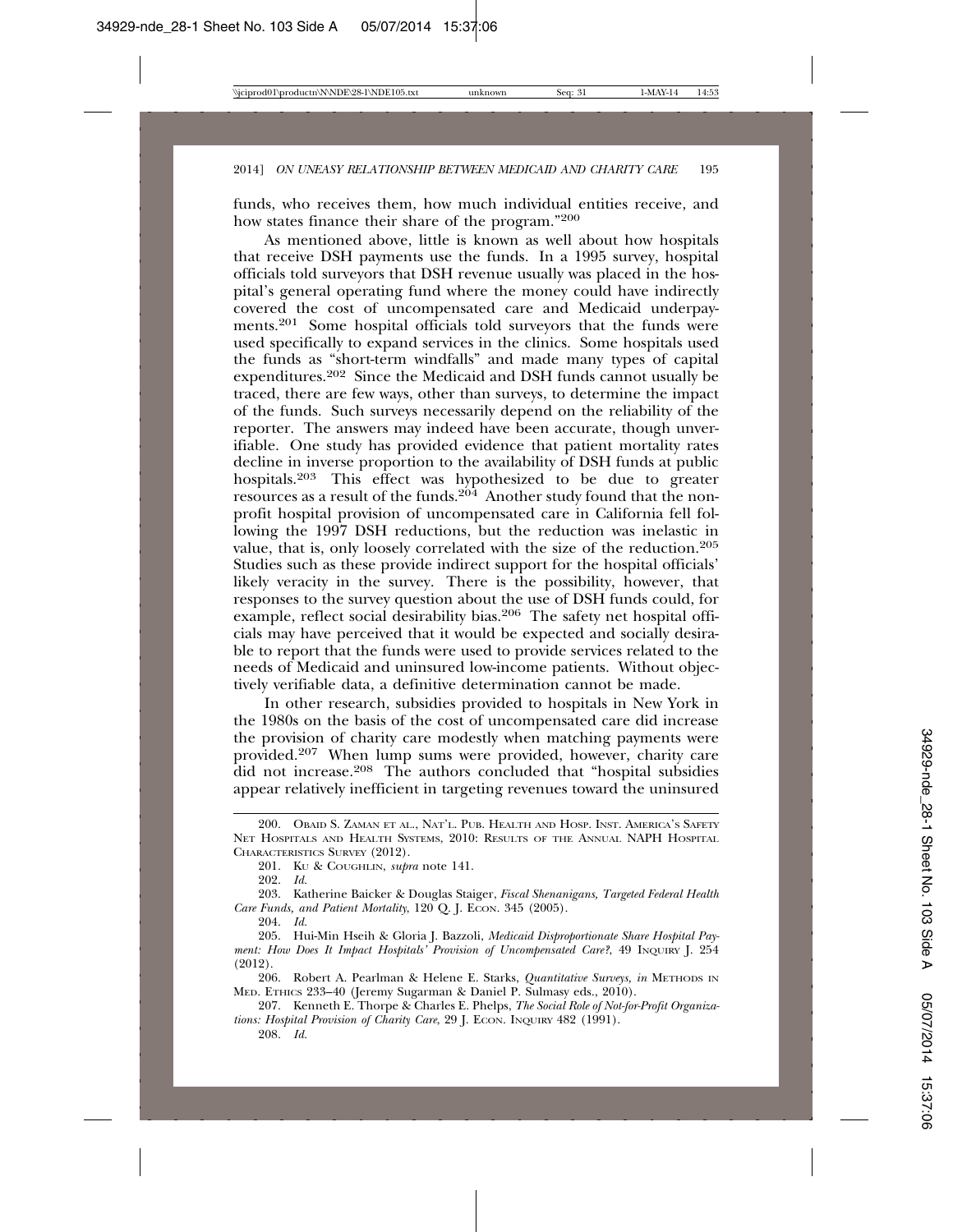patient. Hospitals use some of the revenues received from the pool to support uncompensated care, but a substantial fraction went to support other hospital activities or were simply retained."209 This is worrisome with respect to supplemental payments, as they much more closely resemble lump sum payments than matching payments made on the basis of the cost of uncompensated care. As already discussed, UPL payments have no connection with the cost or volume of uncompensated care that a hospital provides, and DSH payments, while capped at the total amount a hospital expended on uncompensated care, often have little connection with that figure, and, like UPL payments, are often diminished through IGTs. Toward that point, in another study of all hospitals nationwide in the decade from 1990 to 2000, researchers found that Medicaid DSH spending had no statistically significant effect on hospital uncompensated care. The estimate was considered to be robust and left the researchers asking, "where are the (marginal) Medicaid DSH dollars going?"210

Not all hospitals that receive supplemental payments are in similar circumstances with respect to the role the funds play in their organizations. NAPH (renamed America's Essential Hospitals in 2013) continues to be a vocal stakeholder in the Medicaid DSH discussion, and the organization makes a strong case for DSH funds improving the financial status of safety net hospitals. In 2010, nearly 20% of the care NAPH hospitals provided was delivered to uninsured patients, and nearly 30% was provided to Medicaid patients—numbers far in excess of those at non-safety net hospitals.211 Medicaid DSH payments covered almost a quarter of the cost of NAPH member hospitals' unreimbursed care that year, and other Medicaid supplemental payments covered more than 10% more.212 The definition of unreimbursed care used by NAPH, however, is not the same as the cost of Medicaid shortfalls and uninsured costs (the costs that DSH payments are directed toward) because it includes losses from Medicare patients as well.213 A 2010 NAPH report observed that "Medicaid DSH and other supplemental Medicaid payments are essential to the financial viability of safety net hospitals."214 Reflecting the generally more precarious financial status of safety net hospitals, the average margin for NAPH members was just over 2% in 2010 while the average margin for all hospitals was just over 7%.215 Without Medicaid DSH, the overall NAPH member margin would have dropped to negative 6%, and even further to negative  $10\%$ without UPL payments.<sup>216</sup>

- 215. *Id.*
- 216. *Id.*

<sup>209.</sup> *Id.*

<sup>210.</sup> *See* Anthony T. Lo Sasso & Dorian G. Seamster, *How Federal and State Policies Affected Hospital Uncompensated Care Provision in the 1990s*, 64 MED. CARE RES. & REV. 731, 740 (2007). The authors were unable to determine at what point the funds became untraceable, that is, the funds were not traceable at either the state or hospital level.

<sup>211.</sup> ZAMAN ET AL., *supra* note 77, at 13.

<sup>212.</sup> *Id.*

<sup>213.</sup> *Id.* at 19.

<sup>214.</sup> *Id.* at 15.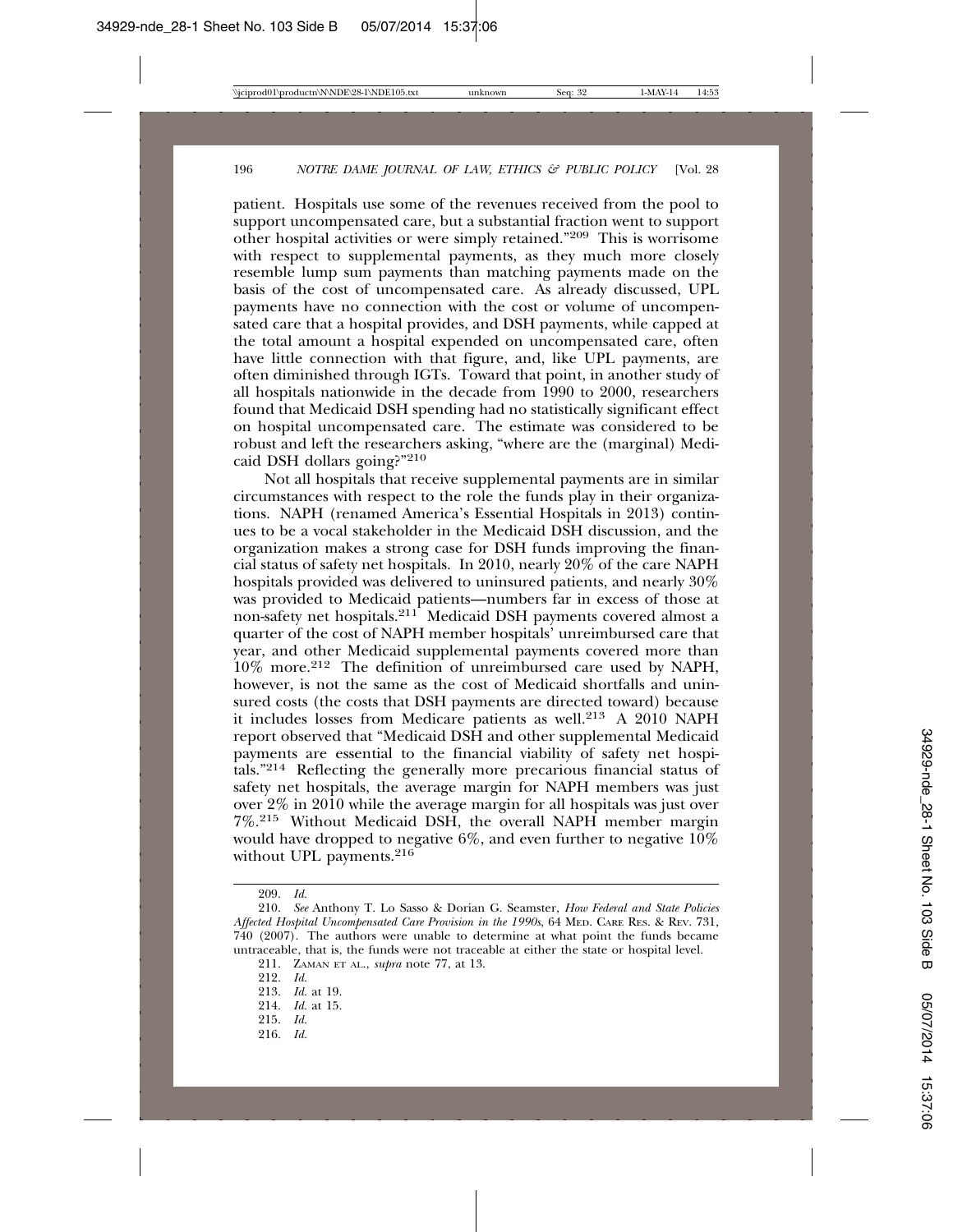#### III. MEDICAID DSH REPORTING REQUIREMENTS ARE FINALLY IMPLEMENTED IN 2010

In an effort to obtain data that had long been missing, Congress added a provision to the Medicare Prescription Drug, Improvement, and Modernization Act of 2003 (MMA) that required states to report specific data on their DSH programs to CMS and to obtain an independent certified audit verifying certain data concerning uncompensated care and payments to hospitals. $217$  This requirement was to be implemented beginning in 2004, but CMS did not issue proposed regulations implementing the law until 2005. The proposed rule was not finalized until 2008, and was to be implemented in 2009 with states reporting on their DSH programs for the years 2005 and 2006.218 In a letter to state Medicaid directors, however, states were told they would not be considered out of compliance unless they failed to provide the reports by 2010.219 In the letter, CMS went even further to ensure compliance by stating that the information from the years 2005 to 2010 in the reports "will not be given weight except to the extent that the findings draw into question the reasonableness of State uncompensated care cost estimates used for calculations of prospective DSH payments for Medicaid State plan year 2011 and thereafter."220

As mentioned previously, the DSH rules specify that one method for determining which hospitals must receive payments is based in part on the amount of uncompensated care provided by the hospital.<sup>221</sup> DSH payments, by statute, are directed toward hospitals that "serve a disproportionate number of low-income patients with special needs."222 The first component of uncompensated care, for the purpose of the state DSH report required under 42 U.S.C. § 1396r-4, is the unreimbursed cost of care for Medicaid patients, and the second component is the unreimbursed cost of care for uninsured patients.223 Since 1993, federal matching DSH payments may be made to a hospital up to its hospital-specific limit, which consists of these two components of uncompensated care.224

220. *Id.*

221. 42 U.S.C.A. § 1396r-4(b)(3)(B) (West 2013).

222. 42 U.S.C.A. § 1396r-4(a)(1) (West 2013).

223. *See, e.g.*, 42 C.F.R. § 447.299(c)(11), (15); 73 Fed. Reg. 77,904, 77,904 (2008) ("Under those hospital specific limits, a hospital's DSH payments may not exceed the costs incurred by that hospital in furnishing services during the year to Medicaid patients and the uninsured, less other Medicaid payments made to the hospital, and payments made by uninsured patients ('uncompensated care costs').").

224. As already mentioned, in some years, public hospitals could receive federal matching payments for up to 200% of their uncompensated care costs, though these increased payments ended in 2004. Mechanic, *supra* note 134, at 14.

<sup>217. 42</sup> U.S.C.A. §§ 1396r-4(j)(1)-(2) (West 2013).

<sup>218.</sup> U.S. GOV'T ACCOUNTABILITY OFFICE, GAO-10-69, MEDICAID: ONGOING FEDERAL OVERSIGHT OF PAYMENTS TO OFFSET UNCOMPENSATED HOSPITAL CARE COSTS IS WARRANTED (2009).

<sup>219.</sup> Letter from Jackie Garner, Acting Director, Center for Medicaid & State Operations, to State Medicaid Directors (July 27, 2009), *available at* http://www.wsha.org/ files/65/Final\_DSH\_7.27.09.pdf.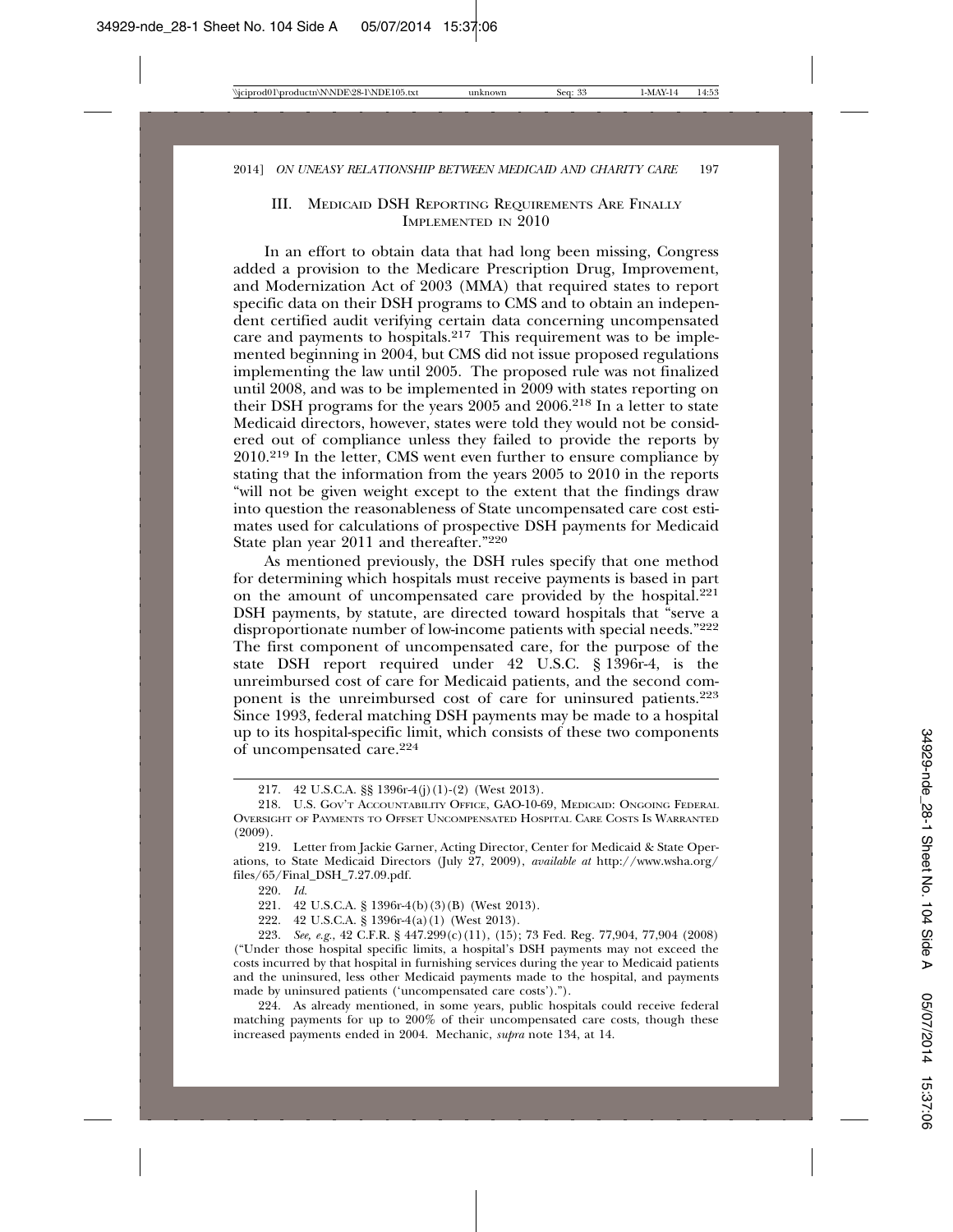A point of considerable controversy has been the definition of "patients who have no health insurance or source of third party payment for services provided" for the purpose of calculating a hospital's DSH limit. Since 1994, based on guidance from HCFA, states have been permitted to use their definition of "allowable costs" from their Medicaid state plan or from any other definition they choose.<sup>225</sup> Accordingly, most states included costs incurred by patients who had no coverage for the specific service provided, rather than including only costs due to a patient's complete lack of health insurance. This allowed hospitals to count the cost of services that were uncompensated because an individual exceeded his annual or lifetime coverage limits, for example, or because his policy expressly did not cover the service in question. When the Bush Administration published the final rule on the MMA's DSH reporting requirements in 2008, however, this convention was changed. Under the 2008 final rule, "patients who have no health insurance or source of third party payment for services provided" referred not to coverage of the services, but to coverage of the individual him- or herself, whether or not his or her insurance covered the services in question.<sup>226</sup> The 2008 rule also did not consider whether the costs are attributable to charity care or bad debt; rather, CMS required hospitals to segregate charges based on an individual's insurance status alone for the purpose of calculating a hospital's DSH limit.<sup>227</sup>

The American Hospital Association and other hospital organizations decried the change in the definition of an uninsured person in the 2008 regulations.228 In response, in January 2012, CMS proposed a rule that would return the definition to its 1994 meaning. The definition clarifies that the calculation of the DSH limit includes costs for services provided to patients when a cap has been reached or when a

<sup>225.</sup> Letter from Sally K. Richardson, Dir., Ctr. for Medicaid & State Operations, Health Care Fin. Admin., to all State Medicaid Dirs. (Aug. 17, 1994), *available at* http:// downloads.cms.gov/cmsgov/archived-downloads/SMDL/downloads/SMD081794.pdf (stating that "HCFA believes it would be permissible for states to include in this definition individuals who do not have health insurance which would apply to the service for which the individual sought treatment").

<sup>226.</sup> Medicaid Program; Disproportionate Share Hospital Payments, 73 Fed. Reg. 77,904, 77,911 (Dec. 19, 2008). This did not include payments made under a state or local program for the indigent or uninsured. *Id.* at 77,913.

<sup>227.</sup> *Id.* at 77,914.

<sup>228.</sup> *See, e.g.*, Letter from Rick Pollack, Exec. Vice President, Am. Hosp. Ass'n., to Marilyn Tavenner, Acting Adm'r., Ctrs. for Medicare & Medicaid Servs., Re: CMS 2315-P: Medicaid; Disproportionate Share Hospital Payments–Uninsured Definition, (Vol. 77, No. 11) (Jan. 18, 2012) (on file with author) *available at* http://www.aha.org/advocacyissues/letter/2012/120216-cl-cms-2315-p.pdf; Letter from Bruce Siegel, President & CEO, Nat'l Ass'n of Pub. Hosps., to Marilyn Tavenner, Acting Adm'r, Ctrs. for Medicare & Medicaid Servs., Re: CMS-2315-P: Medicaid Program; Disproportionate Share Hospital Payments –Uninsured Definition, (Feb. 17, 2012) (on file with author) *available at* http:// www.naph.org/Main-Menu-Category/Our-Work/Safety-Net-Financing/Medicaid-and-DSH/DSH-Reporting-and-Audit-Rule/NAPH-Submits-Comments-on-Proposed-Rule-Regarding-Medicaid-DSH-Uninsured-Definition-January-2012.aspx?FT=.pdf.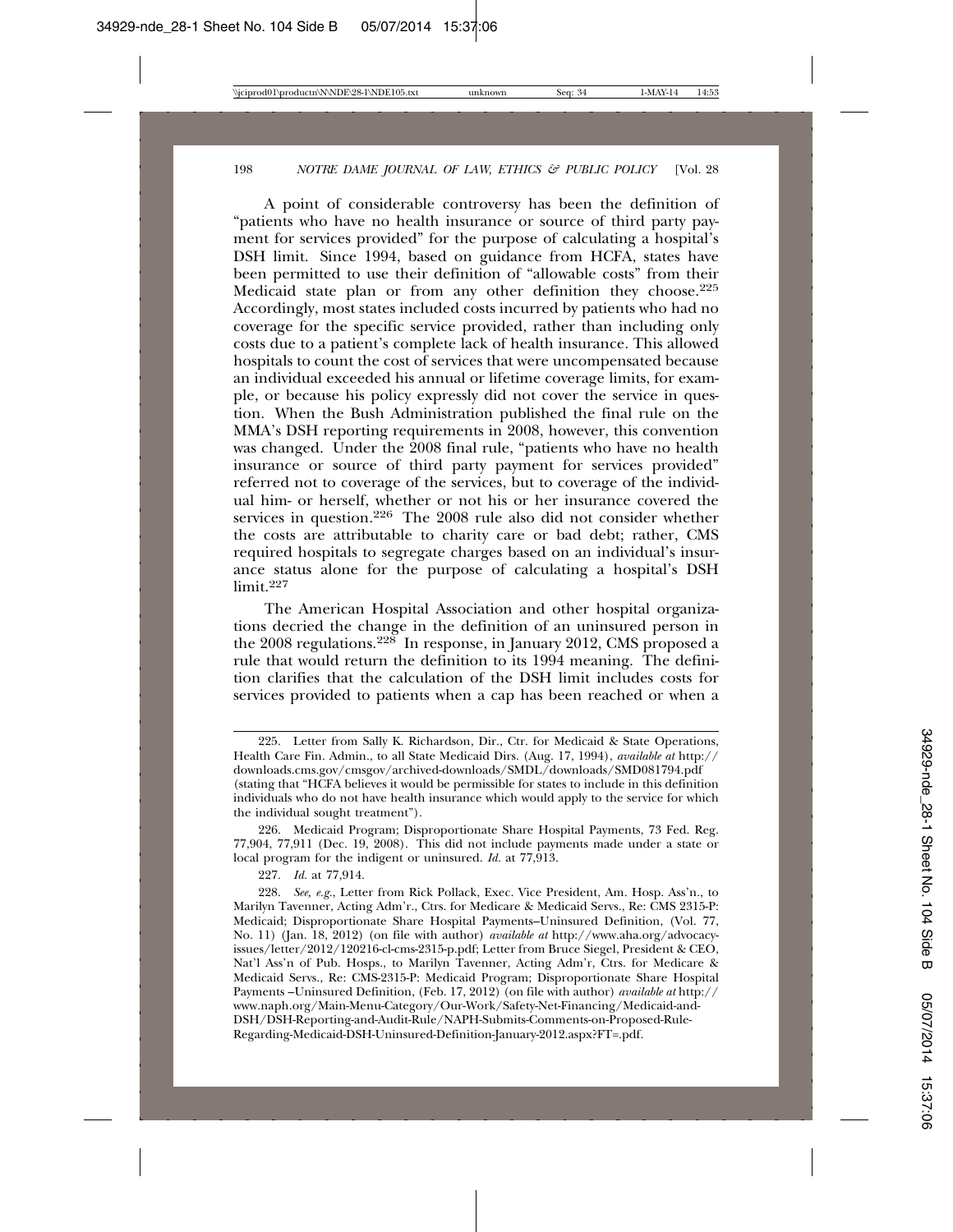specific service is not covered under the patient's health plan.<sup>229</sup> It would expressly bring costs of care for the underinsured into the ambit of the DSH limit. CMS, however, has not finalized the rule, and instead issued a technical correction and clarifying language in May 2012 that is consistent with an interpretation that the uninsured definition refers to the service provided and not the person.230 It may be that with the ultimate elimination of annual and lifetime limits from most health insurance policies and "essential health benefit" requirements for individual and small group policies enacted through the ACA, the issue of whether or how to count uncompensated costs of care provided to the underinsured will dwindle to relative insignificance.231 In the meantime, however, the 2008 rule remains in effect with only the May 2012 changes having been made.

Given Medicaid's long history of determining eligibility for benefits in part by examining an applicant's income and assets, it is perhaps surprising that neither income nor assets are considered in determining whether an individual has "no health insurance or source of third party payment for services provided," for the purpose of a hospital's DSH limit. It is insurance status and scope of coverage that are relevant in determining the DSH program hospital-specific limit, and not the fact of being indigent.<sup>232</sup> Allowable costs, according to the final rule, may be on the books as bad debt or charity. As long as the cost is from an uninsured person, no matter what her income or wealth might be, it is allowable.233 On the other hand, bad debt related to nonpayment of deductibles and co-pays is not an allowable cost because it is attributable to people with health insurance coverage for the service provided.234 Insurance claims that are denied as a result of improper billing are not allowed to be included for the same reason.<sup>235</sup> On the payment side, supplemental payments such as UPL payments must be counted as reimbursement when calculating a hospital's total uncompensated care costs.236 Yet, when a service is provided to a patient whose care is paid for by a state or local indigent health care program,

232. Medicaid Program; Disproportionate Share Hospital Payments, 73 Fed. Reg. 77,904, 77,911 (Dec. 19, 2008).

233. *Id.*

234. *See, e.g.*, 42 C.F.R. § 447.299(c)(15)(iii) (2013):

The uninsured uncompensated amount also cannot include amounts associated with unpaid co-pays or deductibles for individuals with third party coverage for the inpatient and/or outpatient hospital services they receive or any other unreimbursed costs associated with inpatient and/or outpatient hospital services provided to individuals with those services in their third party coverage benefit package.

235. Medicaid Program; Disproportionate Share Hospital Payments, 73 Fed. Reg. 77,904, 77,913 (Dec. 19, 2008).

236. 42 C.F.R. § 447.299(c)(11) (2013).

<sup>229.</sup> For the text of the proposed rule, see Medicaid Program; Disproportionate Share Hospital Payments—Uninsured Definition, 77 Fed. Reg. 2500, 2506–07 (Jan. 18, 2012) (to be codified at 42 C.F.R. § 447.295).

<sup>230. 77</sup> Fed. Reg. 31,499, 31,504, 31513 (May 29, 2012).

<sup>231.</sup> *See* 42 U.S.C.A. §§ 300gg-11(a)(1)(A), (B) (West 2013); 42 U.S.C.A. § 18022(b)(1) (West 2013).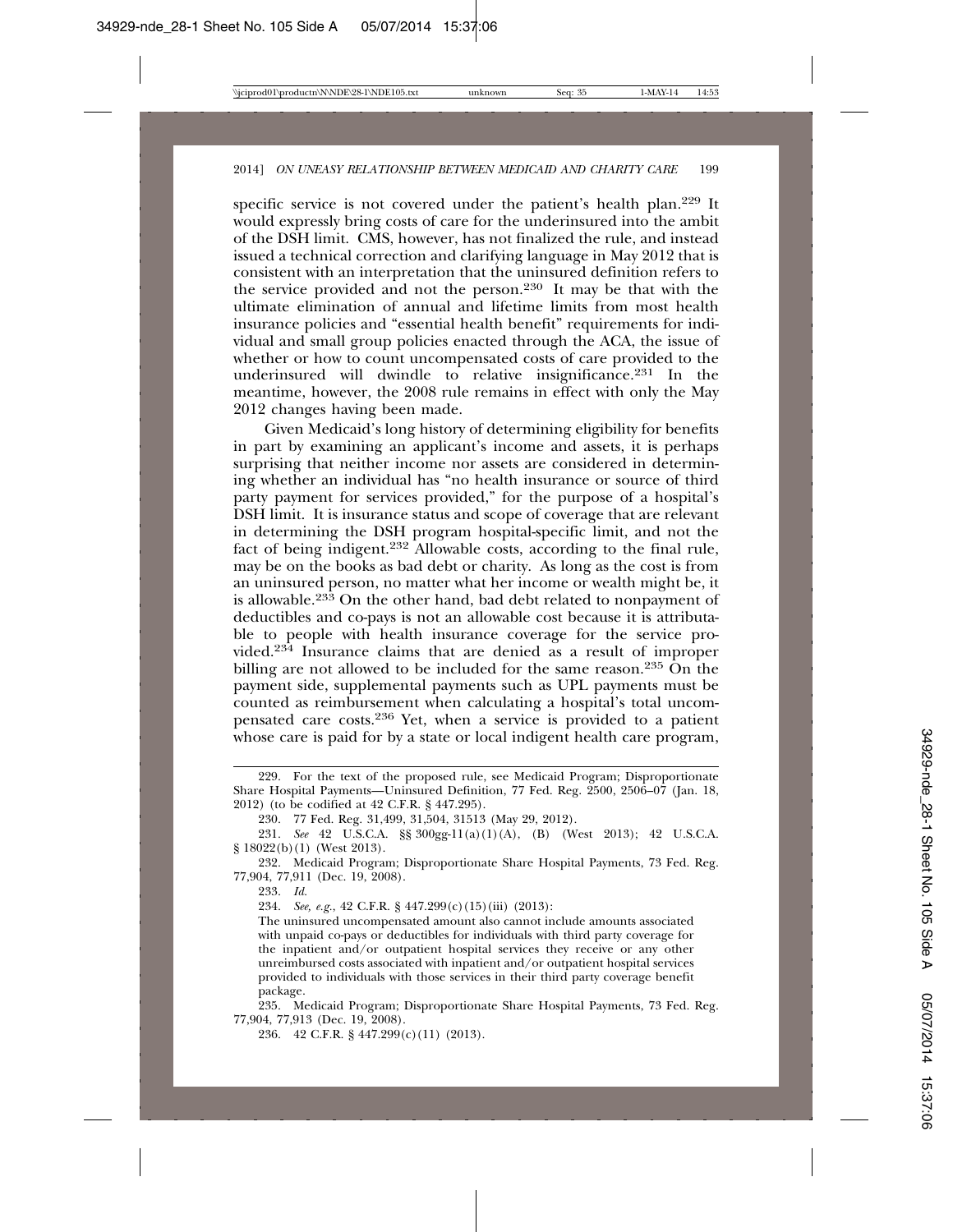the costs are not counted as amounts that are received on behalf of patients for the purpose of DSH limits.237 Presumably, this is because the DSH program payments are not intended to diminish the state and local commitment to indigent care, though this means that in some cases there could be substantial double payments to a hospital for patients covered under an indigent care program.238

#### A. *Medicaid DSH and the Affordable Care Act*

When health care reform began to be seriously negotiated in 2009, hospital associations agreed to reductions in Medicaid DSH payments as one part of a deal under which over 90% of the nation's population would become insured.<sup>239</sup> When enacted, the ACA reduced Medicaid DSH payments beginning in 2014 with two years of relatively small reductions followed by larger reductions. By 2019, the reductions represent nearly half of the federal matching payments that would have been available without reform.<sup>240</sup> The total reduction in federal DSH spending was \$18.1 billion through 2020 but Congress extended the reductions twice through 2022 for a total reduction of \$22 billion.<sup>241</sup>

The Government Accountability Office (GAO) recently reported that \$17.6 billion in federal and state DSH payments were made in 2010.242 About \$14.4 billion in non-DSH supplemental payments, some of which were UPL payments, were made in 2010, but the exact amount is not known because some states did not separately report non-DSH payments. The federal share of the combined total of the roughly \$32 billion in DSH and other Medicaid supplemental payments was approximately \$19.8 billion.<sup>243</sup> These payments were equal to roughly one

240. Deborah Bachrach et al., *Toward a High Performance Health Care System for Vulnerable Populations: Funding for Safety-Net Hospitals*, Commonwealth Fund (Mar. 8, 2012), http://www.commonwealthfund.org/Publications/Fund-Reports/2012/Mar/Vulnerable-Populations.aspx. *See also*, CHRISTIE PROVOST PETERS, THE BASICS: MEDICAID DISPRO-PORTIONATE SHARE HOSPITAL (DSH) PROGRAM (2009).

241. Katherine Neuhausen et. al., *State Politics and the Fate of the Safety Net,* 369 New Eng. J. Med.1675 (2013). See also U.S. GOV'T ACCOUNTABILITY OFFICE, GAO-12-694, MEDI-CAID: STATES REPORTED BILLIONS MORE IN SUPPLEMENTAL PAYMENTS IN RECENT YEARS 7 (2012); Alison Mitchell, Cong. Research Serv. R42865 Medicaid Disproportionate Share Hospital Payments 11,22 (2013) *available at* http://www.healthreformgps.org/wp-content/uploads/dsh-crs-12-9.pdf (describing the extensions of the DSH reductions enacted by Congress and the updated total reduction.

242. *Id.*

243. *Id.* at 9.

<sup>237.</sup> *Id.*

<sup>238.</sup> States and counties support public hospitals in a patchwork fashion and also target programs for people not eligible for Medicaid through various efforts. For example, by 1985, thirty-four states had indigent health care programs. RANDOLPH A. DESONIA & KATHLEEN KING, INTERGOVERNMENTAL HEALTH POLICY PROJECT, GEO. WASH. U., STATE PROGRAMS OF ASSISTANCE FOR THE MEDICALLY INDIGENT (1985).

<sup>239.</sup> Matthew DoBias & Jennifer Lubell, *The Numbers Game: DSH Payments, Uninsured Counts Roil Senate*, 39 MODERN HEALTHCARE 8 (2009), *available at* http://www. modernhealthcare.com/article/20090928/NEWS/909259995.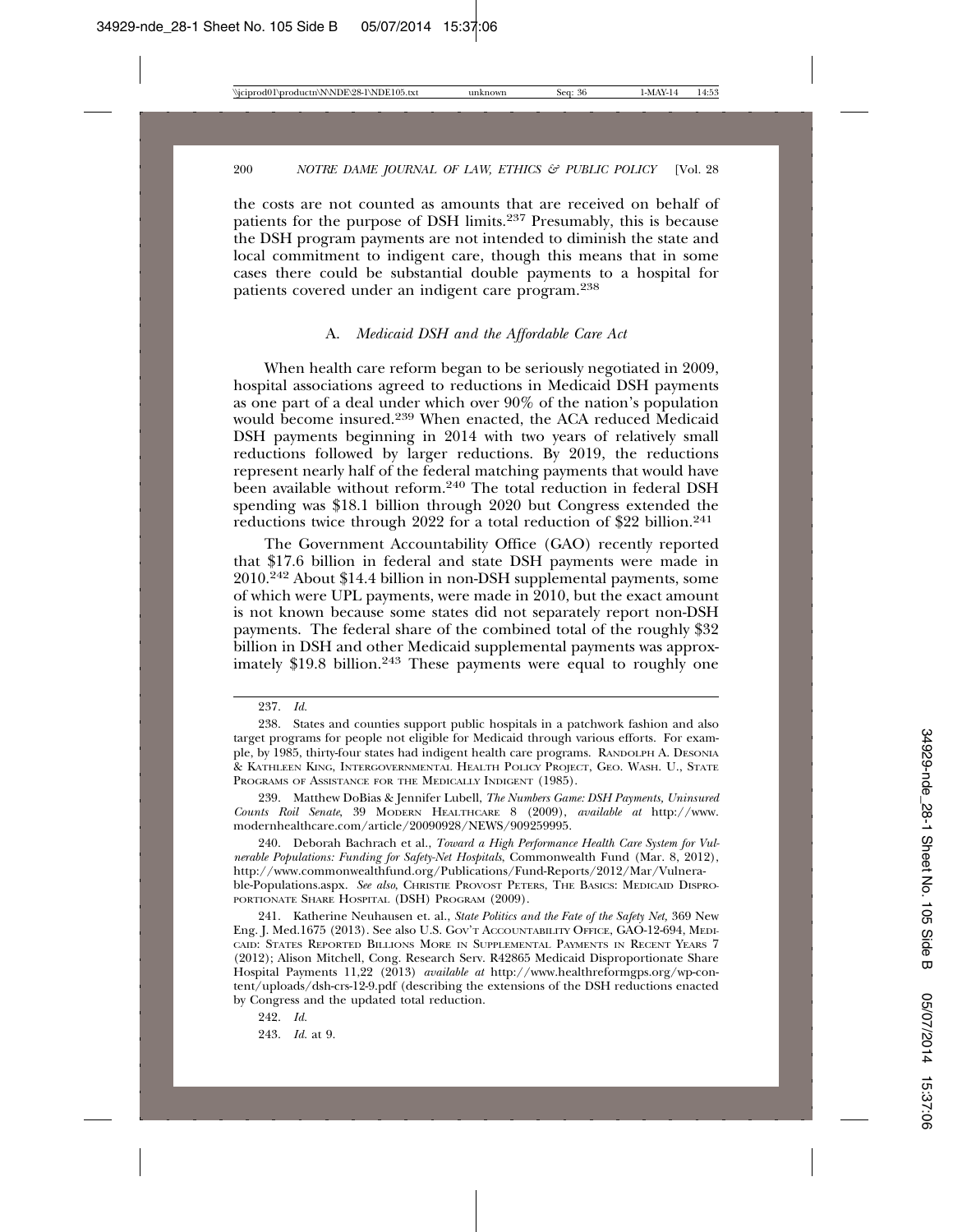third of Medicaid hospital fee-for-service payments.244 DSH and UPL payments, in other words, are a significant part of hospital reimbursement. In some states, the importance of Medicaid supplemental payments is particularly great. For example, in 2002, five states reported that their DSH payments exceeded regular Medicaid payments for inpatient hospitalizations.<sup>245</sup>

Hospital associations, researchers, and advocates for the safety net increasingly urged policymakers to reconsider the DSH reductions following the Supreme Court ruling and with only about half of the states planning to expand Medicaid.246 Two proposed bills before Congress postponed the reductions and the President's budget proposal included a one-year delay in the reductions.247 Therefore it was not surprising that the bipartisan budget agreement signed by President Obama in December included a two year delay in the reductions. The Medicaid DSH reductions remain budget neutral through a doubling of the reduction for 2016 and an extension of the reductions through 2023.<sup>248</sup>

Prior to the enactment of the two year delay, CMS had finalized its proposed rules on the Medicaid DSH Health Reform Methodology (DHRM) which are substantively largely the same as the proposed rules.<sup>249</sup> The final rules were to be in effect for only two years.<sup>250</sup> As directed under the ACA, CMS imposed the largest percentage reductions on either (1) states with the lowest percentage of uninsured residents, or (2) those which fail to target their DSH payments to hospitals with high Medicaid inpatient and uncompensated care volumes. $^{251}$ "Low DSH" states would be subject to a smaller reduction.252 Finally, CMS must "[take] into account the extent to which the DSH allotment for a State was included in the budget neutrality calculation for a coverage expansion approved under section 1115 as of July 31, 2009."253 In the final rules, CMS expressly did not consider what effect, if any, a state's decision to take up the ACA's Medicaid expansion would have

250. 78 Fed. Reg. 57,293 (Sept. 18, 2013).

251. 42 U.S.C.A. § 1396r-4(f)(7)(B)(i) (West 2013); 78 Fed. Reg. 57, 293, 57,294, 57,304-57,308, 57,311-57,313 (Sept. 18, 2013).

252. Low DSH states are states whose DSH payments total only between 0 and 3% of their total Medicaid budget. 42 U.S.C. § 1396r-4(f)(5)(B).

253. 42 U.S.C.A. § 1396r-4(f)(7)(B)(iii) (West 2013); 78 Fed. Reg. 57, 293, 57,294, 57,308-57,309, 57,313 (Sept. 18, 2013).

<sup>244.</sup> Deborah Bachrach & Melinda Dutton, Center for Health Care Strategies, Medicaid Supplemental Payments: Where Do They Fit in Payment Reform? (2011), *available at* http://www.chcs.org/usr\_doc/Medicaidsupplementalpaymentbrief.pdf.

<sup>245.</sup> HEARNE, *supra* note 138, at 13.

<sup>246.</sup> Neuhausen, *supra* note 241, at 1675.

<sup>247.</sup> Mitchell, *supra* note 241, at 12.

<sup>248.</sup> Bipartisan Budget Act of 2013, Pub. L. No. 113-67, 127 Stat. 1165 § 1204.

<sup>249.</sup> Medicaid Program; State Disproportionate Share Hospital Allotment Reductions, 78 Fed. Reg. 57,293 (Sept. 18, 2013) (to be codified at 42 C.F.R. pt. 447). The proposed rules were published four months earlier: Medicaid Program; State Disproportionate Share Hospital Allotment Reductions, 78 Fed. Reg. 28,551 (May 15, 2013) (to be codified at 42 C.F.R. pt. 447).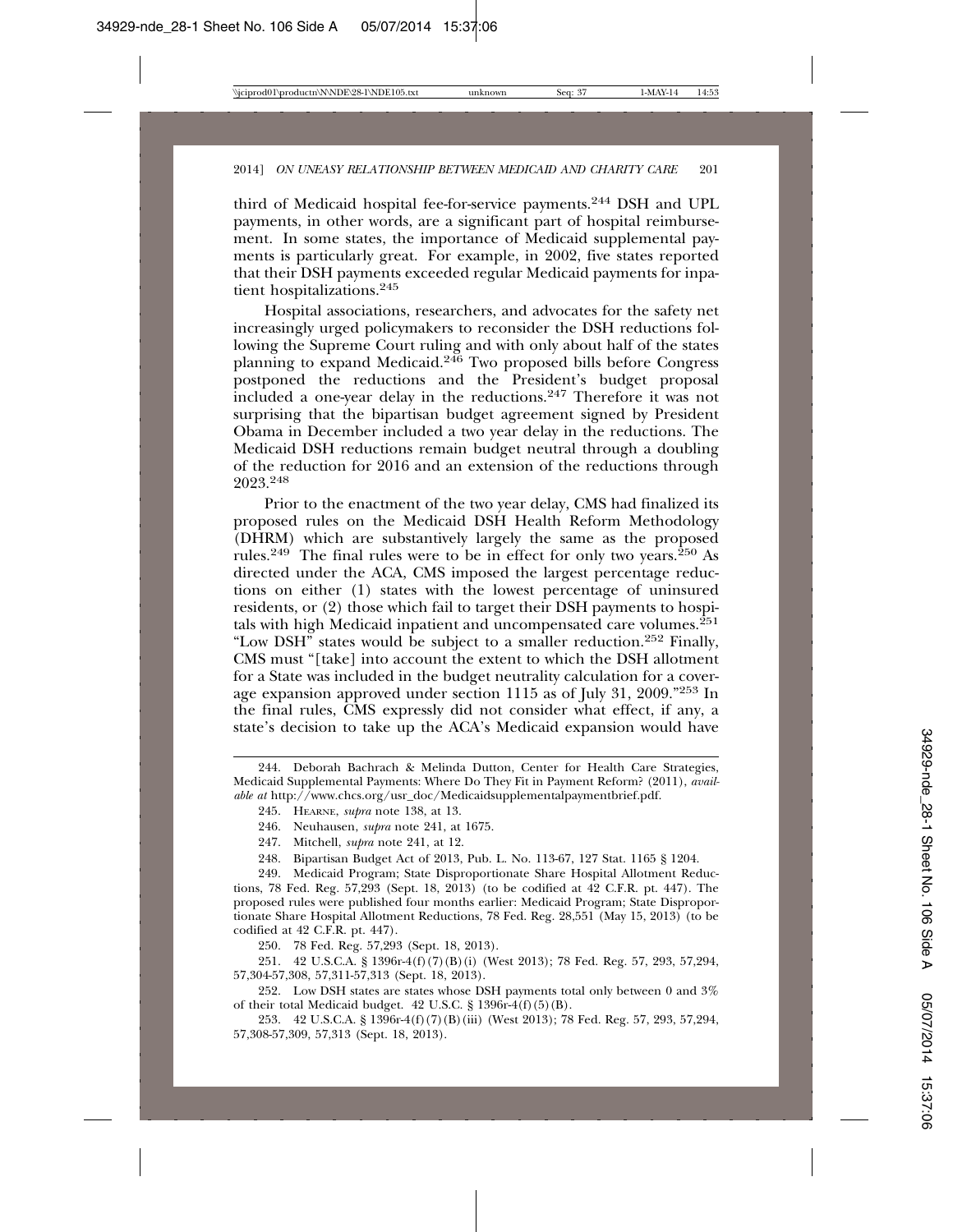on the size of its DSH reduction.254 CMS did note, however, that "hospitals in states implementing the new coverage group that serve Medicaid patients may experience a deeper reduction in DSH payments than they would if all states were to implement the new coverage group."255 At the same time, at least one study has found that even in states that do not expand Medicaid, there will be (or would have been in the case of DSH funding for 2014 and 2015) a nontrivial decrease in DSH funds.256

The delay in DSH reductions will potentially allow CMS to substantively alter the methodology, particularly in regard to states' decisions on whether to expand Medicaid. While it may be beyond CMS's authority to expressly consider a state's decision on expansion, there are alternative ways to weight the three factors in the current rule: the percentage of uninsured people in each state, the extent to which the state targets DSH payments to hospitals serving high volumes of Medicaid patients, and whether states target DSH payments to hospitals with high levels of uncompensated care. The final rule gives equal weight to each of these factors.<sup>257</sup> The Secretary may wish in the next iteration of regulations, for example, to provide detailed criteria for allocating DSH funds to the most active and generous safety net hospitals within each community, and allow states additional time to target their DSH payments accordingly in order to maximize their share. Doing so may help to maintain at least a certain amount of care for individuals who would have Medicaid coverage but for the decision of their state to forego the expansion, despite the correspondingly minimal cost to the state.258 Advocates for the safety net tend to favor rewarding states that make "good" use of their DSH funds, whether or not the state participates in the expansion. The NAPH, for example, recommends that CMS take special measures to both incentivize states to provide more of their DSH funds to true safety net hospitals and protect DSH payments to hospitals with a high rate of uninsured uncompensated costs and/or a high Medicaid inpatient utilization rate.259

Alternatively, CMS may wish to provide no such consideration to states that forego the expansion, their hospitals, and their uninsured

<sup>254. 78</sup> Fed. Reg. 57,293, 57,295 (Sept. 18, 2013).

<sup>255.</sup> *Id.* at 57,294.

<sup>256.</sup> John A. Graves, *Medicaid Expansion Opt-Outs and Uncompensated Care*, 367 NEW ENG. J. MED. 2365, 2365–67 (2012).

<sup>257. 78</sup> Fed. Reg. 57,294, 57,312 (Sept. 18, 2013).

<sup>258.</sup> *See, e.g.*, JOHN HOLAHAN ET AL., KAISER COMM'N ON MEDICAID & THE UNINSURED, THE COST AND COVERAGE IMPLICATIONS OF THE ACA MEDICAID EXPANSION: NATIONAL AND STATE-BY-STATE ANALYSIS 20, 24 (2012) (finding that, e.g., states in the East South Central region of the country could reduce their uninsured population by 58.3% with only a 5.8% average increase in state Medicaid spending), *available at* http://www.kff.org/medicaid/ upload/8384.pdf.

<sup>259.</sup> BRUCE SIEGEL, NAPH, EQUITABLE, SUSTAINABLE, RELIABLE SAFETY NET FINANC-ING: MEDICAID DSH 3–4 (2012), *available at* http://www.naph.org/Main-Menu-Category/ Publications/Safety-Net-Financing/May-2012-Medicaid-DSH-Policy-Brief.aspx?FT=.pdf; *see also* Dennis P. Andrulis & Nadia J. Siddiqui, *Health Reform Holds Both Risks and Rewards for Safety-Net Providers and Racially and Ethnically Diverse Patients*, 30 HEALTH AFF. 1830, 1832 (2011).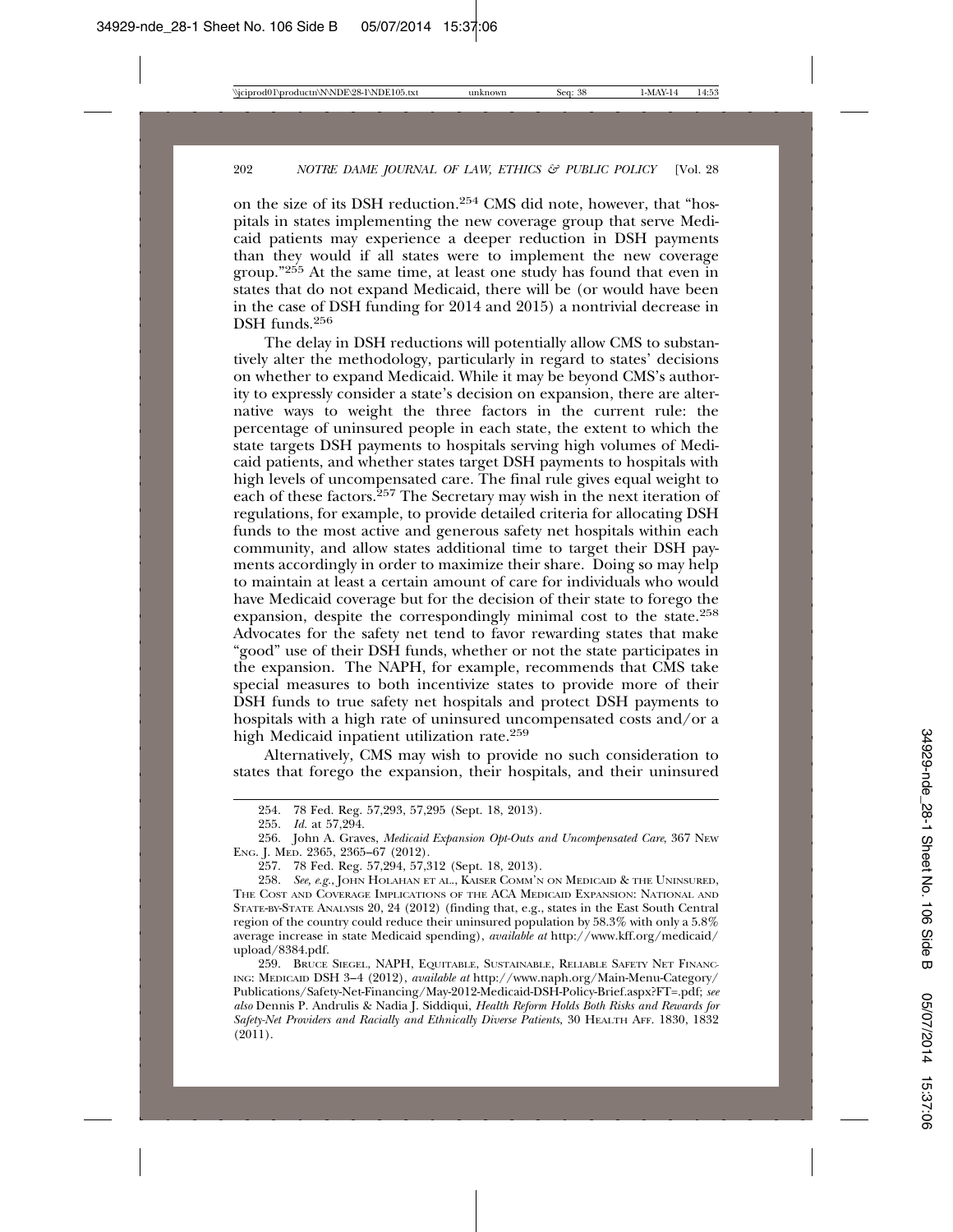populations. The decision to decline to offer special subsidies for states that expand their Medicaid programs to a lesser degree than required under the ACA may be indicative of CMS's thinking in this regard.<sup>260</sup> One might wonder why CMS would be interested in providing more generous supplemental funding to states that fail to expand Medicaid, particularly given the troublesome opacity in how such payments are used and, indeed, to what extent such payments even ultimately remain in hospitals' coffers rather than reverting to states.261 For example, despite improvements in accountability, officials in Texas very recently stated that DSH funds are retained by the state's general fund.262

At the same time, some health policy researchers believe that the reduction in DSH funding and the enhanced reporting for both DSH and UPL or other supplemental payments provide an opportunity to increase transparency and accountability for these critical sources of funding. As discussed previously, "a general problem with the Medicaid DSH program is the lack of transparency and accountability for documenting the direct impact of federal spending on care for vulnerable populations."263 DSH and UPL payments are generally lump sum payments unconnected to any specific patient or service and untied to quality measures, cost-effectiveness, or improvements in patient care. Therefore researchers have suggested that Medicaid supplemental payments may "weaken or undermine comprehensive payment reform efforts and sound purchasing strategies."264 That is, when supplemental Medicaid payments are made independent of patients' experiences and without tying the payment to the provision of high quality and costeffective care, "their use squanders an opportunity" to improve care.<sup>265</sup>

The Commonwealth Fund Commission on a High Performance Health System made several recommendations recently to sustain safety net hospitals financially while promoting high quality care for vulnerable populations.266 Specifically, the Commonwealth Fund Commission recommended first that enhanced payment through Medicaid should reflect both a disproportionate number of Medicaid patients "*and* the delivery of high-quality, coordinated, and efficient care."267 It recommended that states target increased Medicaid payments to safety net

<sup>260.</sup> CMS, FREQUENTLY ASKED QUESTIONS ON EXCHANGES, MARKET REFORMS AND MEDICAID 12 (2012), http://www.cms.gov/CCIIO/Resources/Files/Downloads/ exchanges-faqs-12-10-2012.pdf.

<sup>261.</sup> *See supra* notes 141–144 and accompanying text.

<sup>262. .</sup> Harvey Rice, *State Takes Charity Care Money from UTMB.*, HOUST. CHRONICLE, Apr. 1, 2013, *available at* http://www.houstonchronicle.com/news/houston-texas/houston/article/State-takes-charity-care-money-from-UTMB-4398633.php.

<sup>263.</sup> Aaron McKethan et al., *Reforming the Medicaid Disproportionate-Share Hospital Program*, 28 HEALTH AFF. w926, w927 (2009).

<sup>264.</sup> Bachrach & Dutton, *supra* note 244, at 8.

<sup>265.</sup> *Id.* at 6–7.

<sup>266.</sup> The Commonwealth Fund Commission recognized that some safety net hospitals have the ability to cross-subsidize care to low-income patients because their status as academic medical centers attracts larger numbers of privately insured patients and allows for higher negotiated rates from commercial payers. The focus of their report is accordingly on the hospitals that do not have this ability. Bachrach et al., *supra* note 240, at 6.

<sup>267.</sup> *Id.* at 10 (emphasis in original).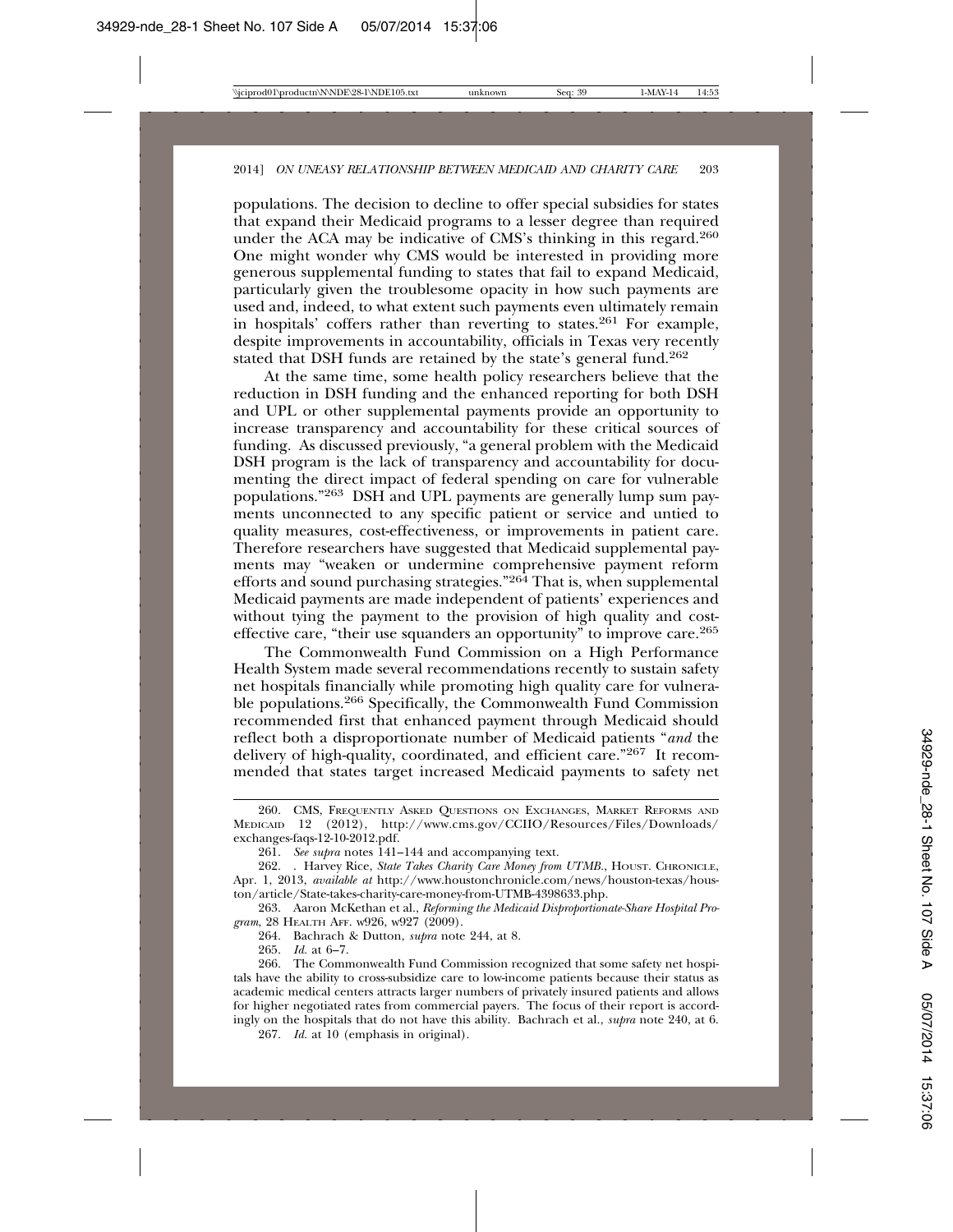hospitals that utilize care delivery models that are the most effective in coordinating services for vulnerable populations. This could be achieved by increasing the rate that hospitals are paid through a transparent and accountable process.<sup>268</sup> Finally, in targeting Medicaid DSH funds, the Commission recommended as a best approach that hospitals "bill" for each uninsured patient and receive a percentage of the Medicaid rate in exchange for these services. This ensures that payments are tied to specific patients.<sup>269</sup> While the last suggestion promotes transparency rather than improved quality of care, it offers the opportunity to ultimately tie DSH payments to individual or aggregated outcome measurements, a step which may ultimately prove worthwhile.

#### B. *What Are the Complexities For Advocates of Medicaid Enrollees and Charity Patients?*

Criticizing Medicaid supplemental payments, even in the service of reform that seeks to preserve and better target, rather than slash, funding may be a dangerous game. Broadly speaking, criticisms of Medicaid, even by advocates of improved care for low-income people, can encourage efforts to dismantle the program.<sup>270</sup> There are several constant problems facing advocates of Medicaid enrollees and other lowincome patients who need medical care. Some of these difficulties were encountered in Utah when the state decided to implement a § 1115 Medicaid waiver that provided reimbursement for primary health care services for a limited number of uninsured Utahns, but which depended upon charity care from physicians and hospitals for specialty care and paid for the program in part by cutting benefits for certain Medicaid recipients. A spokesperson from a Utah nonprofit health advocacy group stated that there was no opportunity to stop the waiver: "It became clear to us that this was a train without brakes, and it was going to happen."271 A Boston advocacy group concluded concerning the situation that "opposition is futile and more likely to harm ongoing working relationships than to produce any concrete benefits."272 Another subtle source of conflict among advocates was the waiver's strategy, whether intentional or unintentional, of pitting current Medicaid enrollees' needs against those of uninsured people.273 Other national health care advocacy organizations, such as Families USA, were more vocal about their concerns, stating the waiver would "do consider-

273. *Id.*

<sup>268.</sup> *Id.* at 12.

<sup>269.</sup> *Id.* at 20.

<sup>270.</sup> David E. Rogers et al.*, Who Needs Medicaid?,* 307 NEW ENG. J. MED. 13, 15 (1982).

<sup>271.</sup> Mark Taylor, *When More Means Less*. *Utah Gets Federal Approval Limiting Medicaid Services to Some to Provide a Basic Health Package to 25,000 Low-Income Uninsured*, 32 MODERN HEALTHCARE 6 (2002).

<sup>272.</sup> MICHAEL MILLER, COMMUNITY CATALYST, WAIVER WATCH ISSUE BRIEF #2: THE UTAH PRIMARY CARE NETWORK, (2002), *available at* http://www.communitycatalyst.org/ doc\_store/publications/waiver\_watch\_issue\_brief2\_the\_utah\_primary\_care\_network\_ apr02.pdf.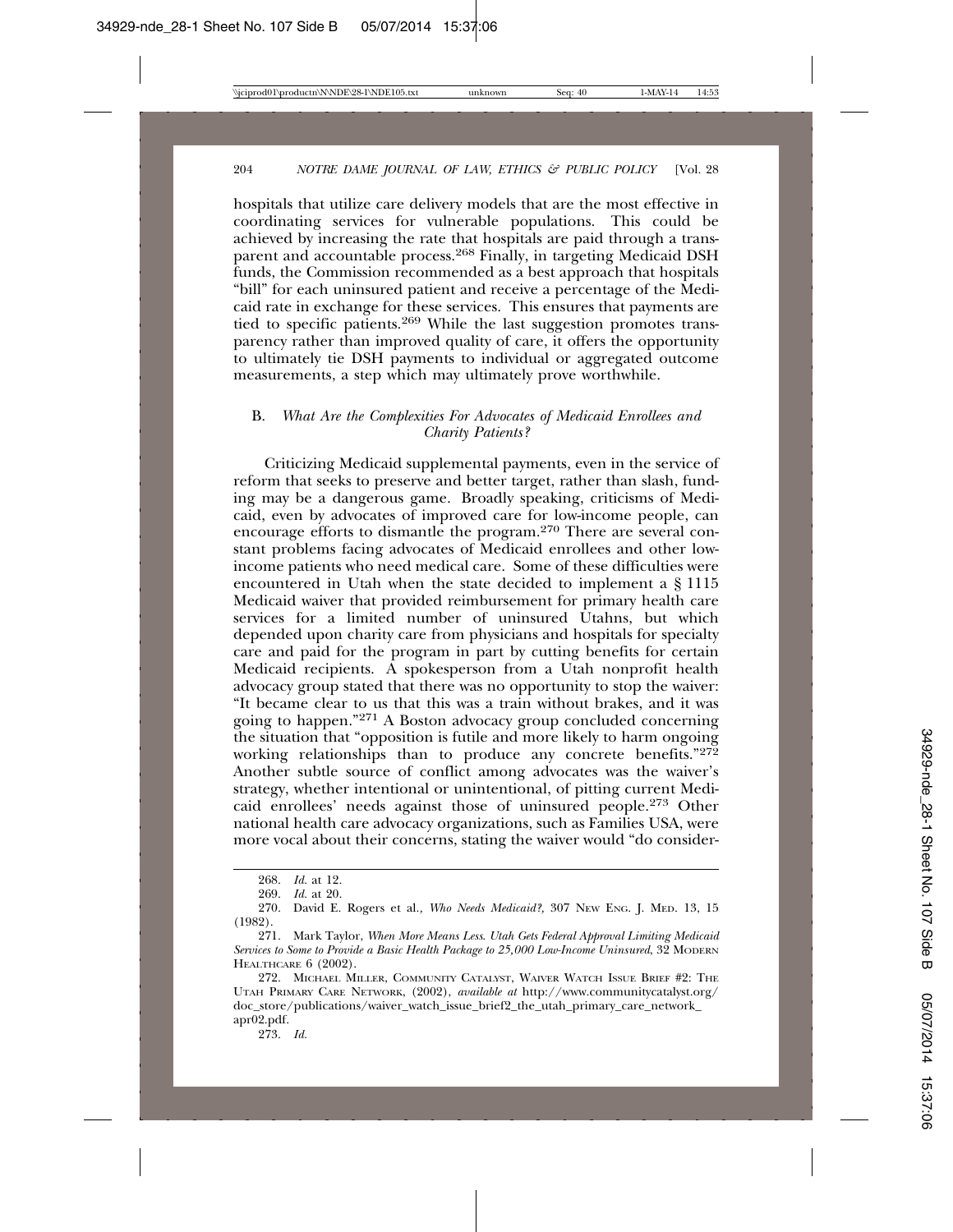ably more harm than good for low-income families."274 Advocates, then, may have difficulty because of the possibility of unintended harm arising from necessary criticisms; from the need to maintain working relationships even when enrollment or services are cut; and from the way winners and losers are carved out among people with low income.

In the book, *Healthy Voices, Unhealthy Silence: Advocacy and Health Policy for the Poor*, Colleen Grogan and Michael Gusmano explore why advocates may be silent about major issues that are a concern to them.275 The authors also offer some ways to overcome such silences. The book studied the actions of the staff members of several nonprofit organizations in Connecticut during a transition to Medicaid managed care. Although the advocates were subject to a situation of political inequality and unequal power, this did not seem to account for all of the observations of the authors.276 Even under the circumstances, the advocates were not docile concerning several aspects of program details.277 This fact led the authors to consider the practical and theoretical reasons for public silence on certain topics. The primary concern that the advocates would not express publicly was whether the services provided under Medicaid managed care would be "mainstream." The use of the word "mainstream" by advocates meant that they were concerned about the possibility of "apartheid" care or access to providers that differed between people enrolled in Medicaid managed care and people enrolled in commercial managed care plans.<sup>278</sup> The assumption among policymakers that simply enrolling Medicaid patients in managed care would be equivalent to obtaining care that is "mainstream," when this term refers to access to providers and treatments equivalent to that of commercially insured patients, has not proven valid.279 As one of us noted in another context, "[T]he concept of 'mainstreaming' has evolved so that it no longer appears to pertain to the locus and nature of the care provided, but rather to the nature of coverage."280

The concern of the advocates centered on their realization that providing care through managed care organizations was not the same as improving access to a broad range of providers. In fact, in later interviews enrollees "were angry and hurt to find that their access was restricted to the same Medicaid providers they have always had access to."281 Political infeasibility, lack of data, and lack of a solution all contributed to the silence of the Connecticut advocates.282 Many of the organizations were also "resource dependent" on the agencies where

280. Laura D. Hermer, *Medicaid, Low-Income Pools, and the Goals of Privatization*, 17 GEO. J. ON POVERTY L. & POL'Y 405, 421 (2010).

<sup>274.</sup> *Id.* at 8.

<sup>275.</sup> GROGAN & GUSMANO, *supra* note 122.

<sup>276.</sup> *Id.* at 98.

<sup>277.</sup> *Id.* at 98–102.

<sup>278.</sup> *Id.* at 4.

<sup>279.</sup> Colleen M. Grogan, *The Medicaid Managed Care Policy Consensus for Welfare Recipients: A Reflection of Traditional Welfare Concerns*, 22 J. HEALTH POL. POL'Y & L. 815, 837 (1997).

<sup>281.</sup> Grogan, *supra* note 279, at 837.

<sup>282.</sup> GROGAN & GUSMANO, *supra* note 122, at 124.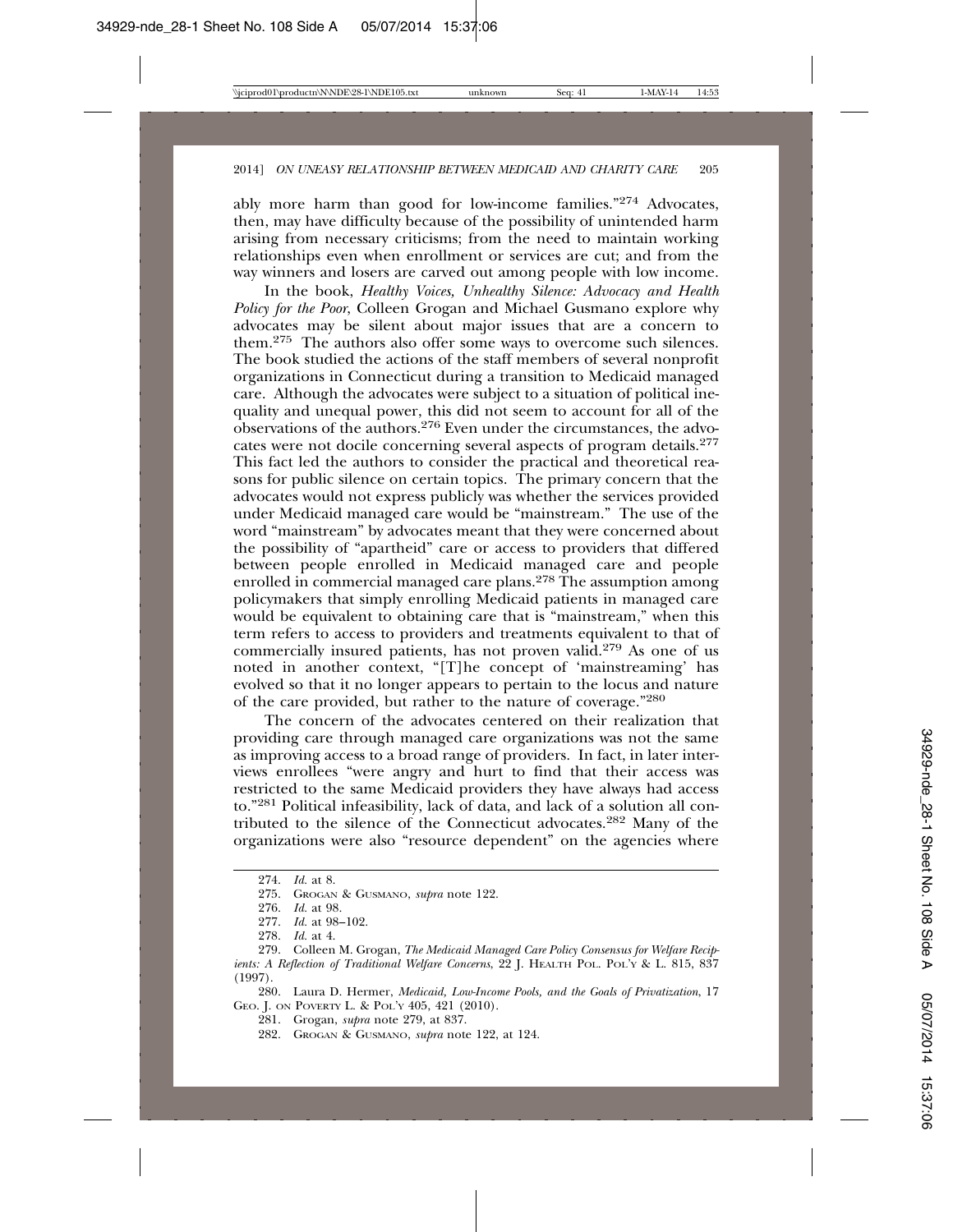their advocacy efforts would need to be addressed, leading to both perceived and actual conflicts of interest.283 The small number of people and groups involved and the close ties among these people also sometimes made deliberation more difficult.<sup>284</sup> Despite—and in part because of—these challenges, the authors conclude that the process of public deliberation can lead to greater understanding among participants and improvements in policy outcomes.<sup>285</sup>

Grogan and Gusmano note that only about 1% of the organizations attempting to influence policy in Washington claim to represent the poor.286 In general, providers tend to be more interested in reimbursement rates as compared to enrollees or potential enrollees who may be relatively more interested in eligibility.287 Often, safety net providers are assumed to represent the interests of poor or other vulnerable people. Yet these providers have a clear conflict of interest in many circumstances.288 For example, there is no legal requirement that DSH funds must be used for any specific purpose and this may be one reason that the funds have not consistently been shown to lead to greater provision of uncompensated care.289 Institutional safety net providers have a financial incentive to capture the Medicaid population in part because of the supplemental funds. Thus the providers' interests may not be aligned with the best interests of the Medicaid population.290

When cutbacks in care for vulnerable people are made, most often, safety net hospitals claim that whatever was undertaken "had" to be done: "[S]afety net administrators respond by pointing out that if they do not take these steps, their basic viability will be threatened, resulting essentially in no care for anybody."291 This reasoning can be problematic because it is rarely the case that only one certain set of actions must be undertaken or even that institutional financial problems are primarily attributable to one cause. There is also the problem that the people most affected by policy decisions are rarely, if ever, actively involved, and even advocates, as mentioned above, may not be effective when their own survival, whether political or economic, is at stake. Some of the more recent publications on health care reform seem to better recognize these potential conflicts, an important first step in ameliorating them.<sup>292</sup>

<sup>283.</sup> *Id.* at 6–7. *See also* Colleen M. Grogan & Michael K. Gusmano, *Political Strategies of Safety-Net Providers in Response to Medicaid Managed Care Reforms*, 34 J. HEALTH POL. POL'Y & L. 5 (2009).

<sup>284.</sup> GROGAN & GUSMANO, *supra* note 122, at 126.

<sup>285.</sup> *Id.* at 130.

<sup>286.</sup> *Id.* at 125.

<sup>287.</sup> Karl Kronebusch, *Medicaid and the Politics of Groups: Recipients, Providers, and Policy Making*, 22 J. HEALTH POL. POL'Y & L. 839, 862 (1997).

<sup>288.</sup> Gloria J. Bazzoli et al., *The Influence of Health Policy and Market Factors on the Hospital Safety Net*, 41 HEALTH SERVS. RES. 1159, 1177 (2006).

<sup>289.</sup> *See supra* notes 200–206 and accompanying text.

<sup>290.</sup> SIEGEL, *supra* note 73.

<sup>291.</sup> Bruce Siegel et. al., *Health Reform and the Safety Net: Big Opportunities; Major Risks*, 32 J. L. MED. & ETHICS 426, 430 (2004).

<sup>292.</sup> *See, e.g.*, Bachrach et al., *supra* note 240.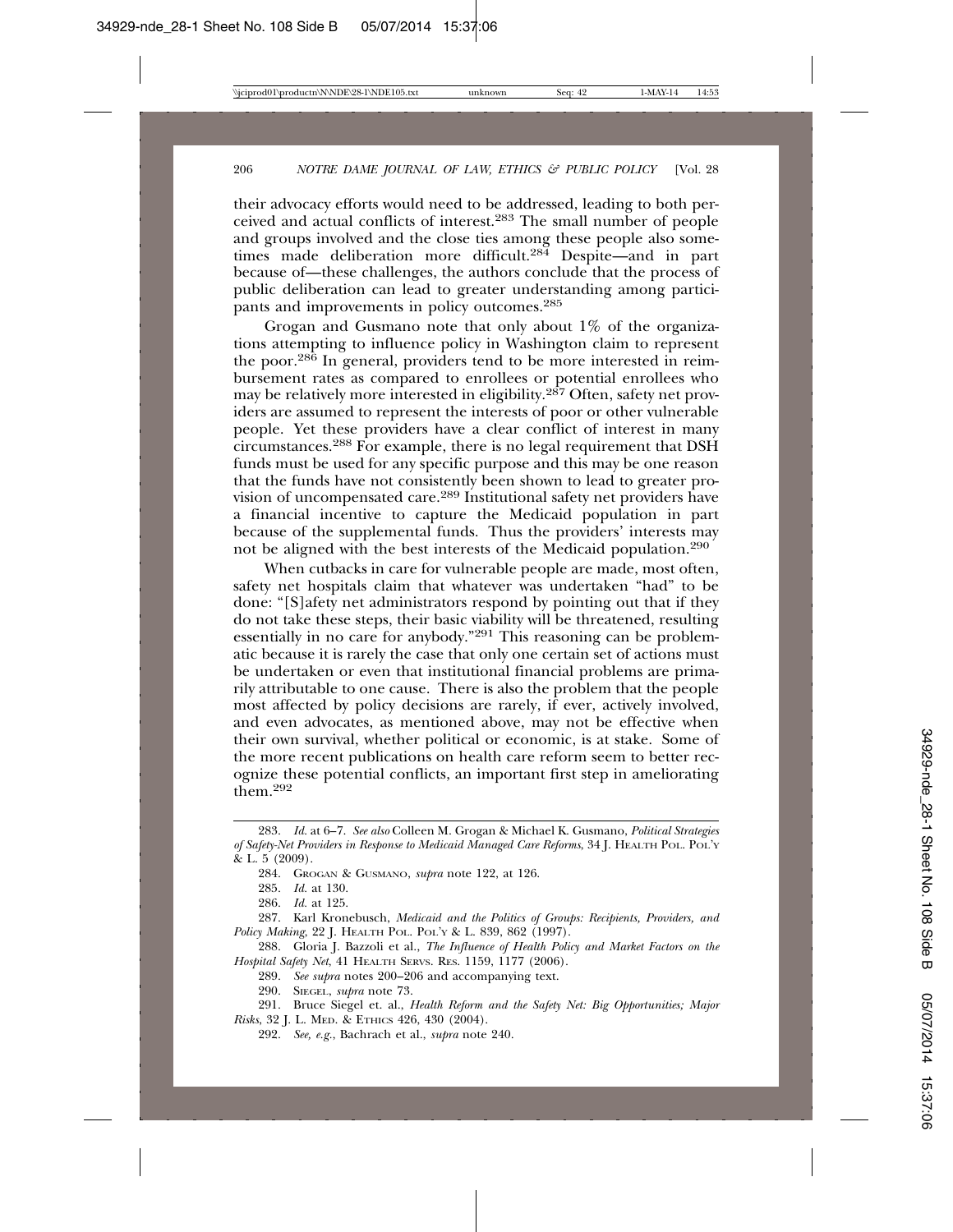#### IV. CONCLUSION

The importance of Medicaid in the provision of medical care for many Americans, some of whom are the most vulnerable among us, cannot be overstated. At the same time, Medicaid has not provided health coverage on the basis of impoverishment alone or on the basis of any consistent measure of vulnerability or need—even though the ACA initially held out the promise of finally covering most people with the lowest income. Inconsistency, whim, and discretion have pervaded all aspects of the program and have kept the program firmly rooted in a nineteenth century conception of charity.

Medicaid supplemental funding mirrors much of this inconsistency and whim, though the reasons for the inconsistency may differ. Whatever their actual benefits to vulnerable Medicaid and uninsured populations and to the safety net hospitals who shoulder the largest load in treating them, DSH and UPL represent insufficiently considered solutions to gaps in the funding and delivery of health care for low-income Americans who lack private coverage. Congress, rather than addressing the vast disparities in care between the privately insured on the one hand and Medicaid enrollees and the uninsured on the other, instead chose an opaque and oblique partial solution that allowed enterprising states to funnel funds to hospitals that could point to uncompensated care on a balance sheet, if not to a person who received needed care.

Perhaps most disturbing is that much of the substantial amount of funding through the Medicaid program that does potentially cover the cost of uncompensated care has for years simply disappeared like a glass of water poured onto the desert sand. And wherever the money goes, it is tallied to the poor's social account. It may be that this non-traceable funding was viewed as necessary initially given the backlash against public programs associated with "dependence." The fact remains that the entities with the most power have gained from these payments with little ability to assess the benefits to the people behind the uncompensated care numbers. The process has been deeply enmeshed in the political complexities of federal and state relationships. As such, Medicaid program details and funding for uncompensated care have been subject to a largely unintentional mercilessness, a byproduct of power struggles.

Yet there are many reasons to expect changes for the better in the future. The Medicaid program continues to have the broad base and flexibility to expand under the ACA and recalcitrant states may ultimately find the enticement of federal funds too attractive to reject. After decades of struggles back and forth, supplemental payments are on a trajectory toward much greater transparency and accountability. History shows that declaring Medicaid to be a program not linked to welfare or tainted with charity was not enough to change the program's image. Yet many improvements related to processes of enrollment and coordination of care that are currently available could be used to make Medicaid "mainstream" in the sense that counts for enrollees. Still